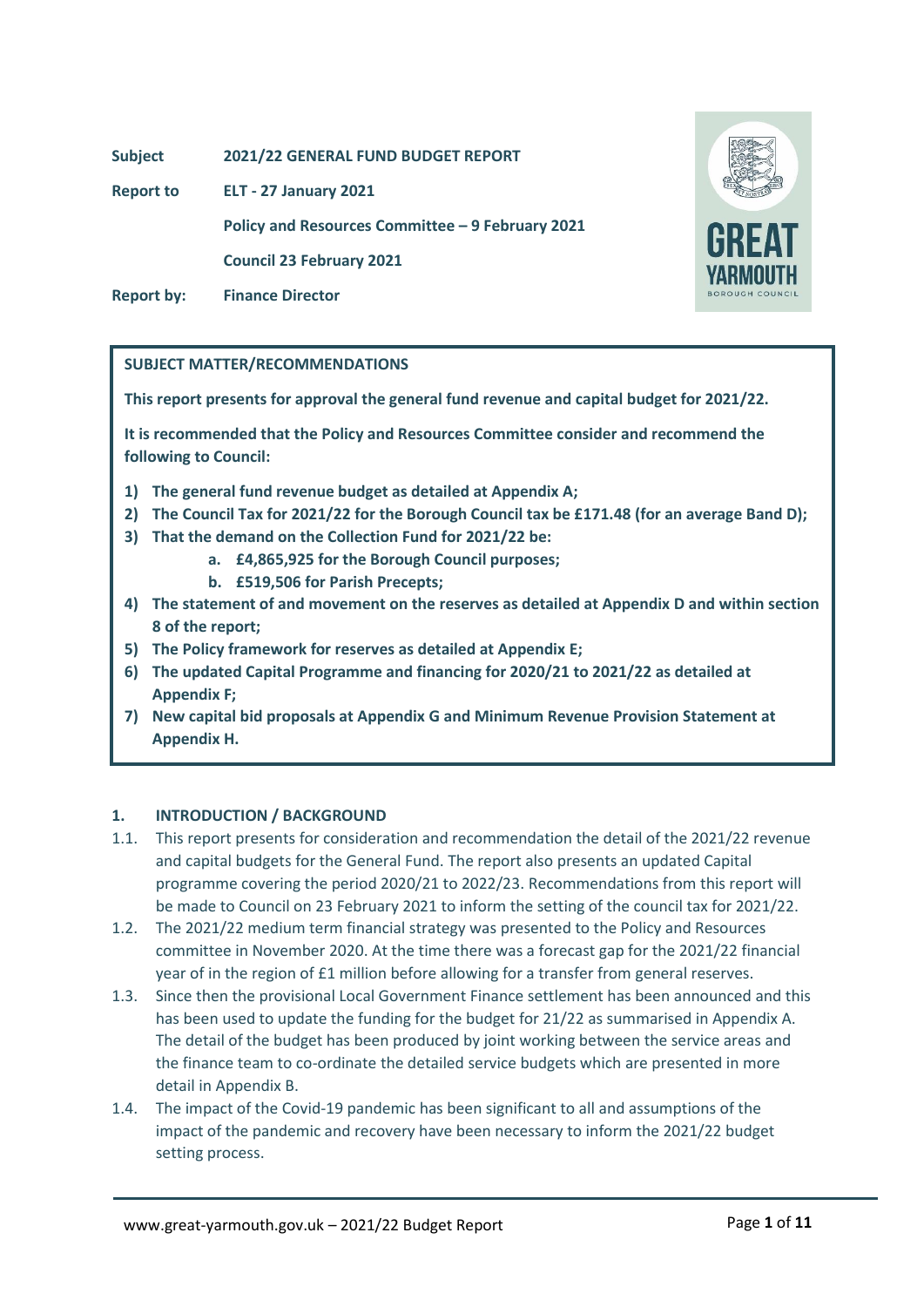# **2. SPENDING REVIEW 2020 AND PROVISIONAL LOCAL GOVERNMENT FINANCE SETTLEMENT**

- 2.1. In April 2020 the Ministry for Housing, Communities and Local Government (MHCLG) confirmed the delay to the Fair Funding Review and the implementation of the 75% Business Rates retention scheme from the original planned date of April 2021.
- 2.2. The one year spending review was announced on 25 November followed by the provisional Local Government Financial Settlement on 17 December 2020, at the time of writing the report the final settlement announcements had not been made and any changes to the figures included in the report will either be updated verbally or as part of the report to Council later in February 2021. The following outlines some of the key messages from the settlement and the 2020 Spending Review.
- 2.3. **Spending Review 2020 (SR2020)** The SR2020 announced on 25 November was dominated by the effects of Covid, namely the significant increase in public borrowing due to the national funding being allocated to the public sector in response to the pandemic. Other relevant announcements were the reduction in Consumer Price Index (CPI) in 2020, being 0.5% in September. The September CPI is used to index the Small Business Rate Multiplier and despite it being low the Government confirmed it had decided to freeze the multiple for 2021/22.
- 2.4. The announcement also included increases in the Core Spending Power for Local Government of 4.5% for 2021/22 (compared to 6.4% for 2020/21) with the greatest increase to come from Council Tax.
- 2.5. The Chancellor announced pay freezes for the public sector (excluding frontline NHS staff and those earning less than the median wage).
- 2.6. A further announcement was the Tax Income Guarantee scheme to cover 75% of irrecoverable losses in Council tax and Business Rates in 2020/21 along with a continuation of the Sales, fees and charges (SFC) compensation scheme for the first quarter of 2021/22. Further details were announced in the provisional finance settlement.
- 2.7. **Provisional Local Government Finance Settlement** This statement announced the one- year funding available for local government for 2021/22. The headlines from the announcement can be summarised as follows along with the impact to GYBC's funding:
	- 2.7.1. **Core Spending Power (CSP)** This includes resources available to local government for the delivery of services and includes income from Council Tax (plus Adult Social Care precept where applicable), Business Rates, New Homes Bonus, revenue support grant and Lower Tier Services grant. For 2020/22 there has been a increase in CSP by an average 4.5%, the increase for GYBC for 2021/22 (see table 1 below) has been 1.2%.
	- 2.7.2.**Revenue Support Grant (RSG)** This has increased by 0.55%, equating to £11,404 additional grant compared to the 2020/21 year.
	- 2.7.3.**New Homes Bonus (NHB)**  The NHB award for 2021/22 takes into account housing Growth in the year to September 2020 after movements in long term empty properties. For GYBC this equates to a total award of £38,766 made up of a new award of £21,406, plus £5,320 for the affordable homes bonus and legacy payments of £12,040. Disappointingly there was no allocation of legacy payments from the 2020/21 NHB allocation which for GYBC was £166,266, this was assumed in the Medium-Term Financial Strategy (MTFS) and therefore the actual allocation is a reduction of £134k compared to what was previously projected. The allocation for 2021/22 further highlights that the current NHB award scheme does not benefit those authorities that have a higher than average number of lower banded properties and also where they face challenges to deliver housing growth. Changes to the NHB system will be consulted on later in the year.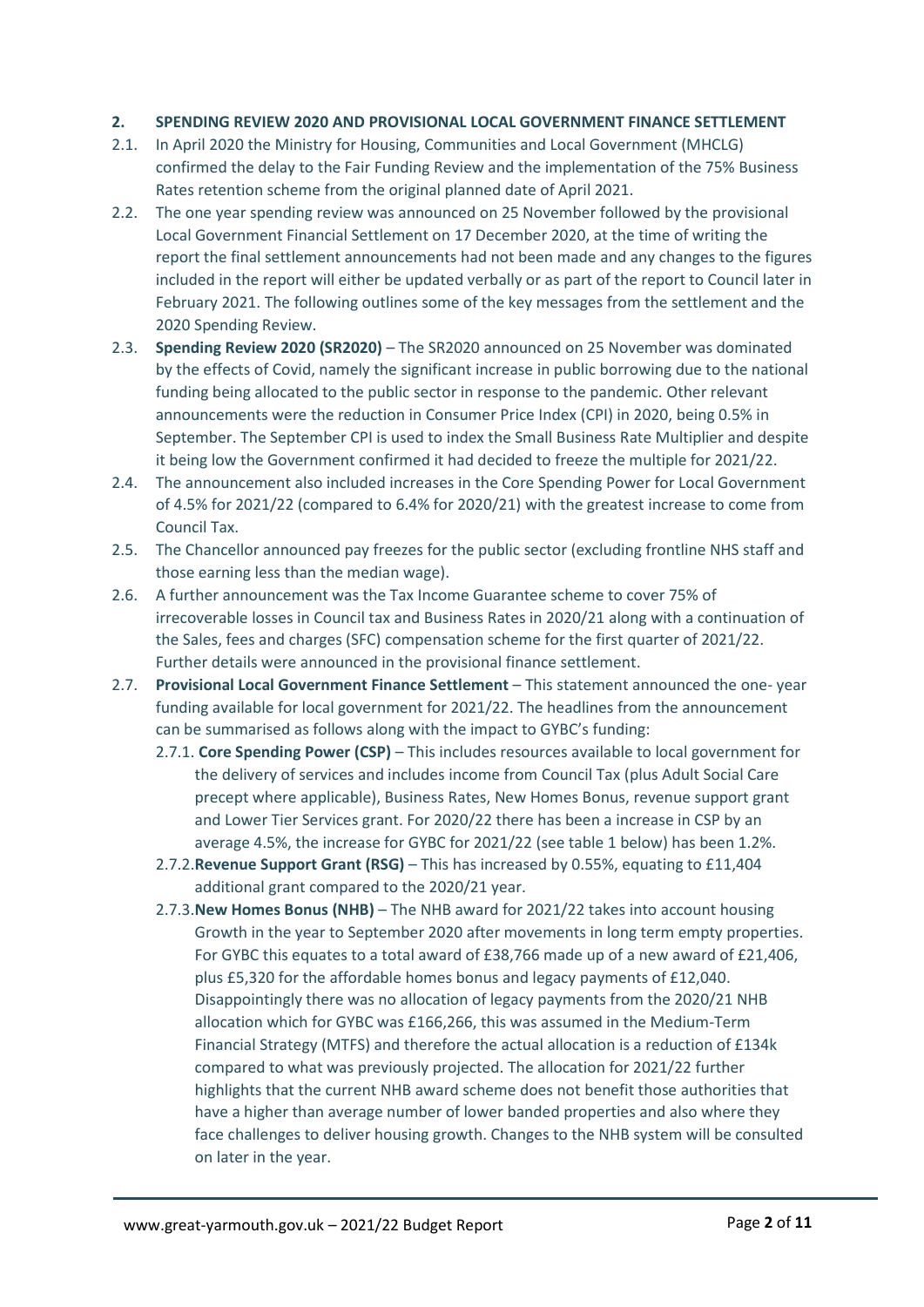- 2.7.4.**Council Tax** The CSP assumes increases in Council tax funding from tax base growth and also increases in Council tax to the capped limit, for districts and boroughs this is the higher of 2% or £5 for a band D equivalent property. Whilst the annual increase is in line with the funding assumptions for the MTFS, the movement in the tax base compared to the 2020/21 financial year has actually seen a reduction due to the impact of noncollection and greater demand for Local Council Tax Support and other discounts which then reduce the tax base.
- 2.7.5.**Business Rates** With the freeze in the business rates multiplier at the 2020/21 level, this meant there would be no increase in the baseline funding level from Business Rates, although compensation is being paid in 2021/22 for this and for GYBC equates to £200,116.
- 2.7.6.**Lower Tier Service Grant** <sup>1</sup> This is a new one-off grant allocated for 2021/22 which has sought to level up the funding as part of the settlement announcements so that no Local Authority has a Core Spending Power in 2021/22 lower than 2020/21. For GYBC the allocation is £163,563.
- 2.7.7. **Covid Funding** Allocations for tranche 5<sup>2</sup> of Covid funding for 2021/22 were made as part of the announcement, it is expected that this will be the final payment to Local Government in 2021/22. GYBC's allocation is £745,722.
- 2.7.8. Other Grants A new grant of 2021/22 for Local Council Tax Support<sup>3</sup> was announced to compensate authorities for the expected additional cost of LCTS schemes in 2021/22. This grant has been allocated to billing and major preceptors and is not a continuation of the £500m Hardship fund that was introduced in 2020/21 which allowed Councils to reduce LCTS payments by £150.
- 2.8. The following table provides a summary of the Core Spending Power as announced in the provisional settlement.

| Table 1 - Core Spending<br>Power                                     | 2015/16 | 2016/17                  | 2017/18                  | 2018/19 | 2019/20 | 2020/21                  | 2021/22 |
|----------------------------------------------------------------------|---------|--------------------------|--------------------------|---------|---------|--------------------------|---------|
|                                                                      | £000    | £000                     | £000                     | £000    | £000    | £000                     | £000    |
| Settlement Funding                                                   |         |                          |                          |         |         |                          |         |
| Assessment *                                                         | 8,135   | 7,255                    | 6,593                    | 6,239   | 5,808   | 5,903                    | 5,914   |
| Compensation for under-<br>indexing the business<br>rates multiplier | 51      | 51                       | 54                       | 85      | 123     | 154                      | 200     |
| <b>Council Tax Requirement</b>                                       |         |                          |                          |         |         |                          |         |
| excluding parish precepts                                            | 3,831   | 3,914                    | 4,142                    | 4,391   | 4,612   | 4,836                    | 5,086   |
| <b>New Homes Bonus</b>                                               | 1,157   | 1,377                    | 1,063                    | 628     | 427     | 373                      | 39      |
| Lower Tier Services Grant                                            | -       | $\overline{\phantom{a}}$ | $\overline{\phantom{a}}$ | -       | -       | $\overline{\phantom{a}}$ | 164     |
| <b>Core Spending Power</b>                                           | 13,174  | 12,597                   | 11,852                   | 11,343  | 10,970  | 11,265                   | 11,403  |

# **Table 1 - Core Spending**

\*Includes Revenue Support Grant and Business Rates baseline Funding

2.9. Other funding and support that has been made available includes the **Tax Income Guarantee Scheme**. This scheme has £790m allocated nationally and seeks to fund 75% of irrecoverable losses in council tax and business rates, the exact amount of support from this system of

<sup>1</sup> Lower Tier Services Grant – 2021/22 total allocation £111m

<sup>2</sup> Covid Funding – Tranche 5, 2021/22 national allocation of £1.55 billion

<sup>3</sup> LCTS Grant – 2021/22 National allocation of £670m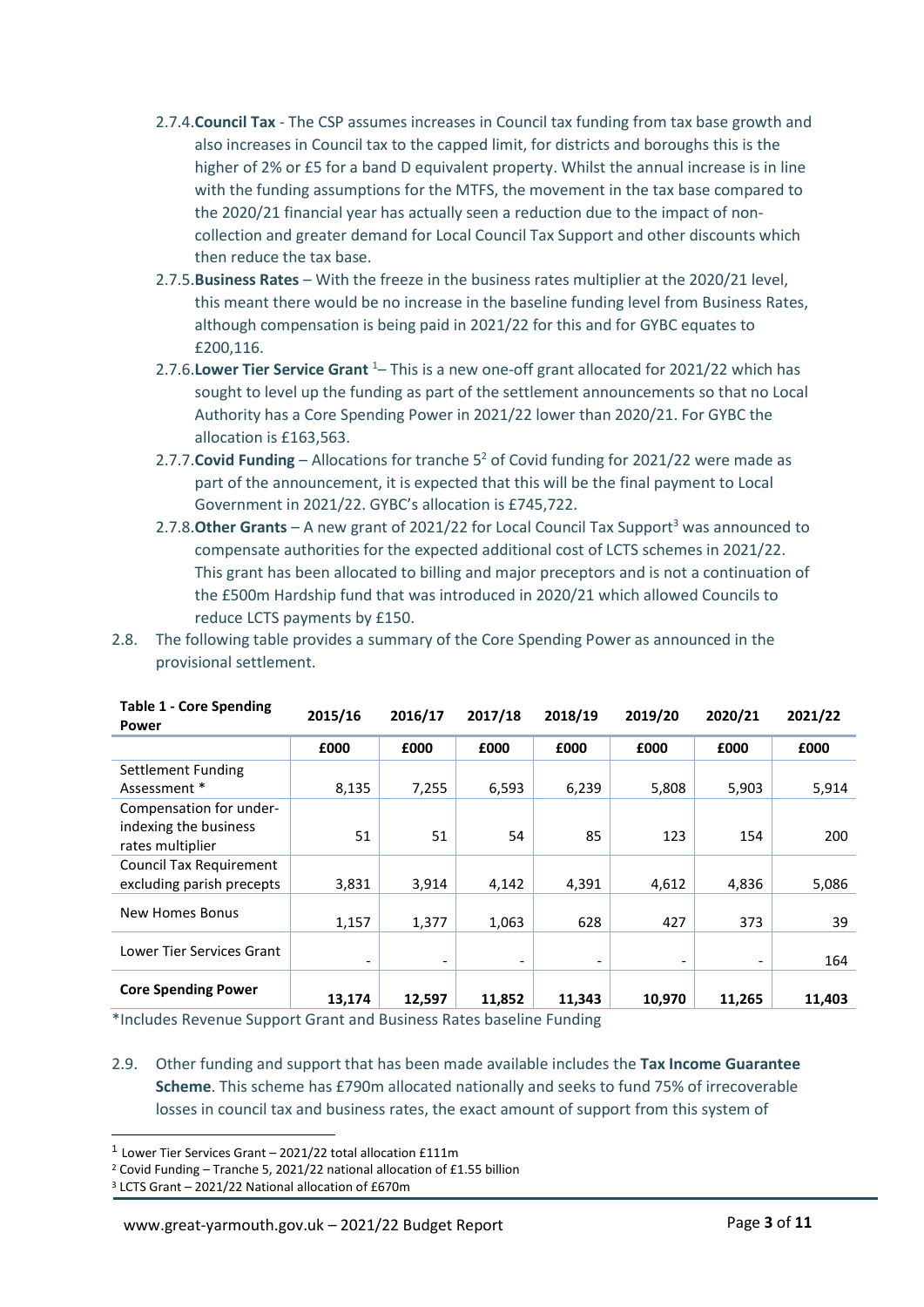funding will not be known until later in the year when the outturn for the 2020/21 council tax and business rates has been determined.

# **3. FUNDING 2021/22**

- 3.1. The net general fund revenue budget after allowing for service and non-service fees and charges is funded predominantly from Council Tax, Business Rates and government grants. The actual amount of funding will be slightly different that that used in the Core Spending Power analysis due to Council tax income taking into account the actual tax base and also the impact of a forecast deficit on the collection fund<sup>4</sup> from 2020/21. Furthermore, the actual business rates income will be different to the baseline funding level as this will be informed by the forecast of collectable income after taking account of appeals and other factors, including non-collection.
- 3.2. **Business Rates** The current scheme of 50% Business Rates Retention was introduced in April 2013. This saw the introduction of business rates being shared 50% to central government, 40% to billing authorities (GYBC) and 10% to Norfolk County Council. The current system uses a top up and tariff mechanism which sees lower tier authorities paying a tariff to equalise the funding across the sector and the upper tier authorities, ie County receiving a top up.
- 3.3. All Norfolk authorities took part in a pilot for 75% business rates retention in 2019/20 for one year only, the additional business rates retained locally was used to fund the grants (eg Revenue Support Grant) which were foregone from operating a pilot.
- 3.4. Alongside the current system of rates retention there is an ability for Authorities to form a pool which retains the levy (50% of growth over the baseline funding level) locally. It has been decided to revoke the business rates pool for the 2021/22 financial year due to the uncertainty around the impact of covid on the level of business rates income that is generated across the County. The impact of revoking the pool will not have an impact on the Council's budget position as any levy would still be payable direct to MHCLG as opposed to the Norfolk pool and if there is decline in business rates beyond a certain level the Council would receive the protection from MHCLG via the safety net mechanism.
- 3.5. The level of business rates forecast to be received in the year as income is less than the 2020/21 original budget mainly due to the impact of appeals from previous financial years.
- 3.6. **Grants** As mentioned in section 2, the Council will continue to receive Revenue Support Grant in the year of £2.073 million. Other grants payable in the year include the Lower Tier Services grant of £163,563 and the Council Tax Support Grant of £139,757 which have been included in the general fund summary. The budget for 2021/22 reflects the fifth tranche of Covid funding allocated as part of the settlement which is £745,722. This will be used in the year to mitigate the continued impact of covid on the revenue budget including the impact that it has had on the ability to deliver in-year savings and efficiencies.

# **4. REVENUE ACCOUNT BASE BUDGET**

4.1. The high-level summary of the general fund revenue budget is included in Appendix A. Appendix B provides more detail of the service budgets and also provides commentary on the more significant movements compared to the 2020/21 base budget. The following provides a commentary on some of the key assumptions that have been used to inform the 2021/22 budgets.

<sup>4</sup> Collection fund deficit is due to the actual council tax income collected in the year (2020/21) being less than assumed when the 2020/21 budget was set in February 2020 (pre Covid)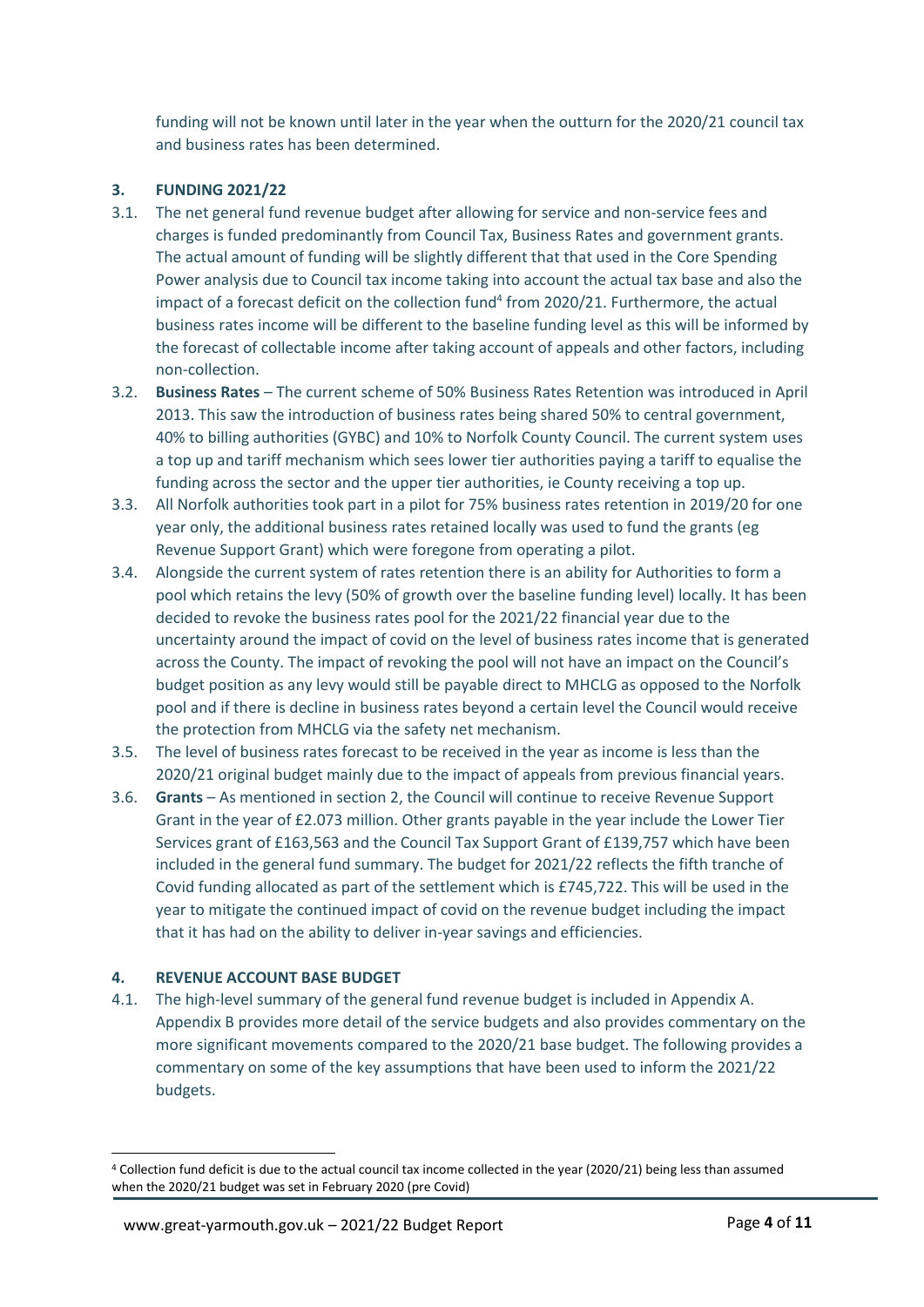- 4.2. **Council Tax** See section 5 also, in summary the budget assumes a reduction in the tax base and an increase in the Band D Council Tax of £5 and after allowing for the profiling of recovery of the deficit on the collection fund from 2020/21 there is additional income compared to 2020/21 of £30,014.
- 4.3. **Funding** The budget assumes the funding allocation from the provisional local government finance settlement and the utilisation of the grants allocated in the year, namely lower tier, New Homes Bonus, Local Council tax Support and Covid funding.
- 4.4. **Fees and Charges** The fees and charges for 2021/22 are included as a separate report on the agenda. The budget reflects those proposed for the year which have been reviewed and increased as applicable in line with the fees and charges policy.
- 4.5. **Savings** The 2021/22 budget assumes the continuation of prior years savings and additional income that has been included in the base budget. New savings that have been factored into the base budget for 2021/22 are largely from the following areas:
	- 4.5.1. Efficiency savings that have been identified some from the current way of working including reviewing vacant posts (£46,000);
	- 4.5.2.Relocation of staff from external offices to central buildings from the Neighbourhoods that work team (£15,000);
	- 4.5.3.Review of the provision of CCTV across the borough to be reviewed as part of the wider investment in the equipment (refer to the capital bids) (£35,000);
	- 4.5.4.Other service budget efficiencies from critical review of base budgets (£50,000).
- 4.6. **Employee Budgets** The budget for 2021/22 assumes a 2% pay award, although this is subject to a local agreement. Announcements were made in 2020 regarding a public sector pay freeze, Local Government pay is not set in the same way as national employers and whilst previously when there has been a pay freeze this has been taken into account by national pay groups the position will not be known until later in the year. As a guide a 0.5% sensitivity to the pay award equates to just under £50,000 per annum for the Council budget. It is current practice to allow for a turnover/vacancy element within the employee budgets for the year, for 2021/22 this equates to approximately 2.5% (£327k). Additional pension costs of £112k have been allowed for within the budget in line with the current planned level of payments to the pension scheme.
- 4.7. **Contract Inflation** Where applicable contract inflation has been factored into the budget. This includes where applicable for the joint venture arrangements.
- 4.8. **Interest and Minimum Revenue Provision (MRP)** The budget for 2021/22 includes £1.230million for interest payable which has been informed by the current level of interest rates and planned borrowing requirements inline with the capital programme and the treasury management strategy. Interest receivable is expected to be lower than previous years mainly due to the current interest rates on investments and also the planned repayment of borrowing by Equinox. The MRP for the year has been updated to reflect a revision to the delivery of the capital programme schemes, currently forecast to be £1.558million for the year. In addition, the budget allows for the payment of a dividend from the Equinox in line with the business plan.
- 4.9. As part of approving the 2020/21 budget in February 2020 Members approved for a review to be undertaken on the level of Concurrent Function Grants to inform the 2021/22 budget setting. The review has had to be delayed due to the Covid priorities although as part of the 2021/22 precept requests parishes were asked for information on the use of the grants in previous years. This will be used to inform the review during 2021/22 and therefore for 2021/22 the concurrent function grant amount has been frozen at the current level which totals £142,313. In addition, in February 2020 Members agreed the inclusion of a £1,000 Ward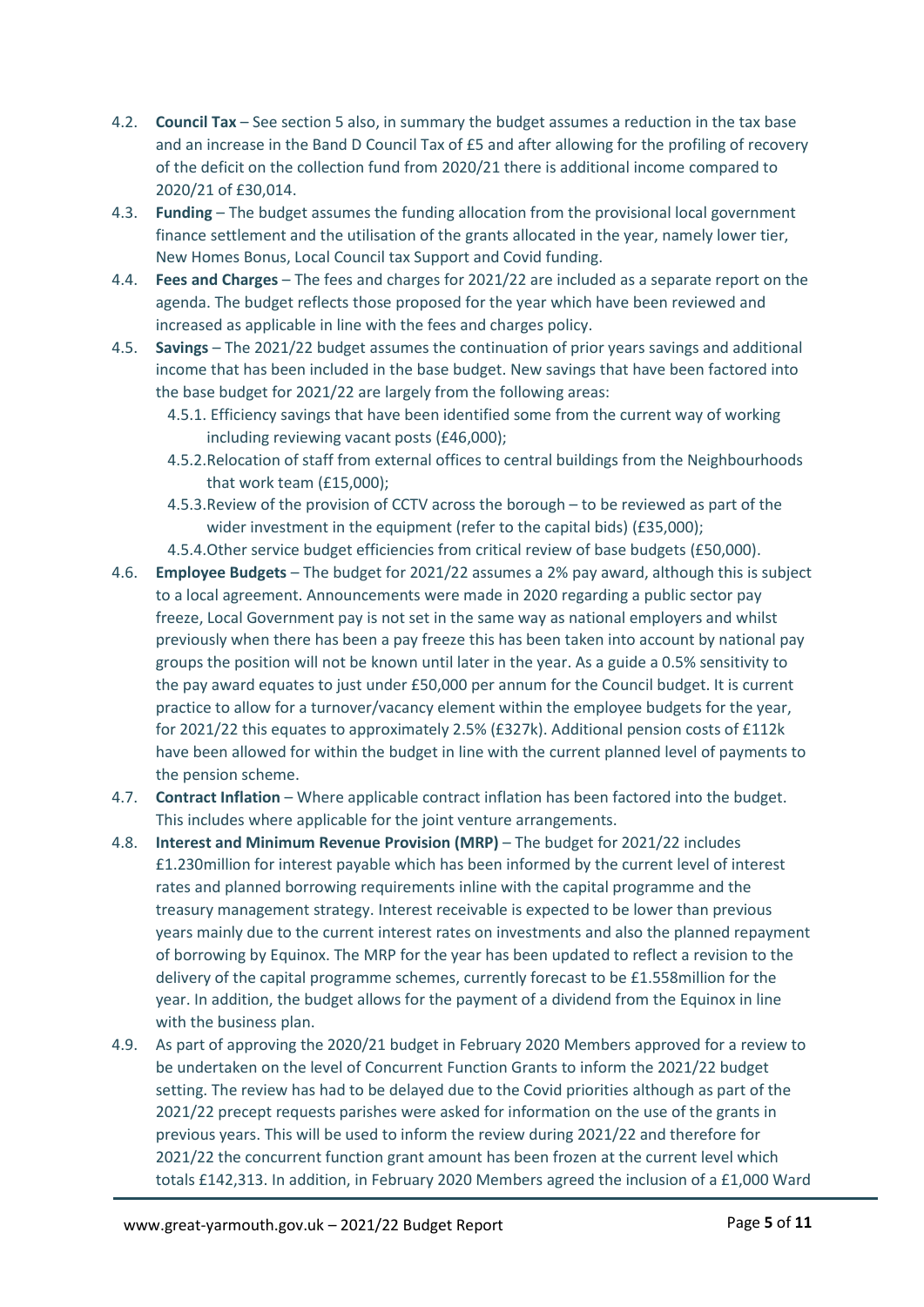budget for all 39 Councillors as a one off to be funded from general reserves, the budget for 2021/22 assumes a further year of ward budgets, again to be funded as a one-off as opposed to be including in the base budget.

# **5. COUNCIL TAX 2021/22**

- 5.1. The budget as presented assume a band D increase of £5 which is in line with the Council Tax Referendum principles. For 2021/22 this would mean a band D for the Boroughs element of the council tax being set at **£171.48**. Appendix D provides a summary of the band D Council Tax for 2021/22.
- 5.2. Council in December 2020 approved the tax base for 2021/22 at 28,910, this is actually a reduction of 138 compared to the 2020/21. The reduction is due to the impact of Covid namely a reduction in the collection rate and an increase in the level of discounts for example Local Council Tax Support Scheme. The impact this has is a lower level of income from Council Tax in the year compared to what would have usually been forecast.
- 5.3. Government support has been provided for 2020/21 as part of the Tax Income Guarantee Scheme which will cover 75% of irrecoverable income losses, in addition there is the ability to spread deficits in the collection across three financial years as opposed to recovering within one financial year and this has been reflected in the amount that is assumed to be transferred from the collection fund in 2021/22.

# **6. RESERVES**

- 6.1. The statement of general and earmarked reserves is attached at Appendix D, this details the planned use of reserves in the current and future financial years. Reserves are held and utilised in accordance with the policy framework for reserves which is attached at Appendix E.
- 6.2. The balance in the general reserve at 1 April 2020 was £3.490m and is expected to be £3.041 million at the end of the current year after allowing for the forecast movements in the current year, the final balance will be informed by the 2020/21 outturn report which will be confirmed in the first quarter of the 2021/22 financial year.
- 6.3. The Council continues to hold a number of significant earmarked reserve which are summarised below:
	- 6.3.1.Invest to Save This reserve provides a source of funding that can be utilised for up front, one-off funding for invest to save proposals that will deliver future budget efficiencies and savings.
	- 6.3.2.Asset Management Reserve This reserve is held to mitigate the impact of fluctuations between financial years from income received from council assets and properties and is being used to smooth the impact to the revenue account during the construction phase of the new leisure facility.
	- 6.3.3.Collection Fund Reserve This reserve can be used to mitigate the significant variations between years and to reduce the impact of appeals from previous years. The transfer from the reserve in the 2021/22 budget seeks to mitigate the in-year impact of the reduction in the council tax base.
- 6.4. The Council continues to hold a number of other earmarked reserves for specific committed purposes for which the timing of their use has not yet been identified. The current virement rules allow for the use of reserves to be approved within the overall virement limits.
- 6.5. A comprehensive statement on the adequacy of the reserves and recommended balance will be included with the Chief Financial Officer's report which forms part of the Council Tax and Budget report to Council in February 2021.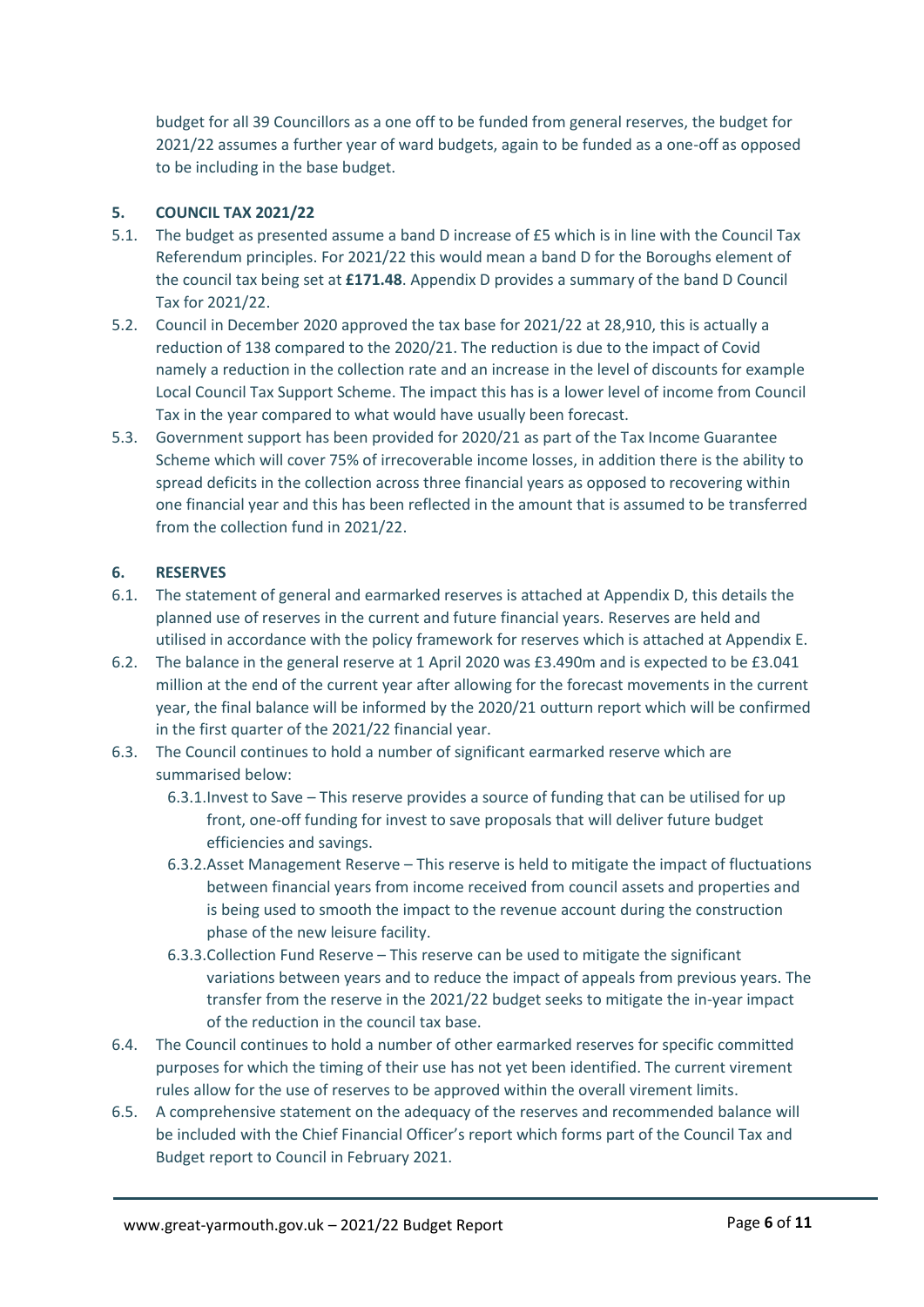# **7. CAPITAL**

- 7.1. This section of the report presents the capital budgets for consideration along with the recommended capital bids for 2021/22.
- 7.2. **Current 2021/22 Capital Programme -** Appendix F includes a summary of the 2021/22 capital programme (excluding new bids), which has been updated for slippage on the 2020/21 capital programme, capital projects approved as part of prior year budget setting and also where there has been approved in-year amendments to the capital programme.
- 7.3. This results in a current capital budget of £44.2m, of which £7m is financed from capital funding sources and the remainder is to be financed by borrowing. Of this £10.5 million is due to be completed in the current financial year and the remaining in 2021/22 onwards. The overall programme will continue to be monitored and where approved capital
- 7.4. **New Capital Schemes -** In addition to the update of the 2021/22 capital programme, approval is being sought for a number of new capital projects for 2021/22, and subsequent years as identified within the Capital Appendix G.
- 7.5. The total of the estimated project costs for 2021/22 associated with these capital bids is £1.286m of which £462k is being approved as part of the budget report with a further £825k being approved in principle subject to business cases. Of the bids £1m is recommended to be funded from borrowing.
- 7.6. New capital receipts will be monitored as part of the on-going budget monitoring process, and where applicable recommendations will be made to amend the capital programme and it's financing.
- 7.7. This report is seeking agreement in principal of the IT capital bids for which the business cases will then be produced and considered by the IT Investment Group.
- **7.8. Capital Programme Funding -** There are a number of sources of funding available to fund the capital expenditure. The following outlines those which are available to the Council:
	- 7.8.1. External Contributions or Grants e.g. from third party organisations often used to part fund capital projects, for example the future high streets fund.
	- 7.8.2. Reserves Available capital and revenue reserves can be used to fund capital expenditure.
	- 7.8.3. Capital Receipts Capital receipts are generated from asset disposals and can only be used to fund capital expenditure or repay debt. The latter is not applicable at the moment, as the Council is currently debt free.
	- 7.8.4. Borrowing Under the Prudential Framework, the Council is able to fund expenditure from borrowing provided that they can demonstrate affordability and need. Borrowing (internal or external) to finance capital spend will attract charges to the revenue account in the form of interest and Minimum Revenue Provision (MRP) charges. The Councils capital programme is heavily reliant on borrowing as a source of funding. This report is presenting for approval the Minimum Revenue Provision Statement for 2021/22 which outlines the method for calculation of the MRP, this is included at Appendix H.

# **8. FUTURE FINANCIAL FORECASTS**

- 8.1. The budget report for 2021/22 is presenting a one-year budget only in line with the one-year finance settlement. Covid has caused the fundamental reviews of Local Government funding to be delayed for a further year.
- 8.2. Fair funding review The outcomes of the review was delayed for a further year due to Covid. The aim of the review is to set new baseline funding levels for all Local Authorities taking into account a number of factors including authorities relative needs and resources.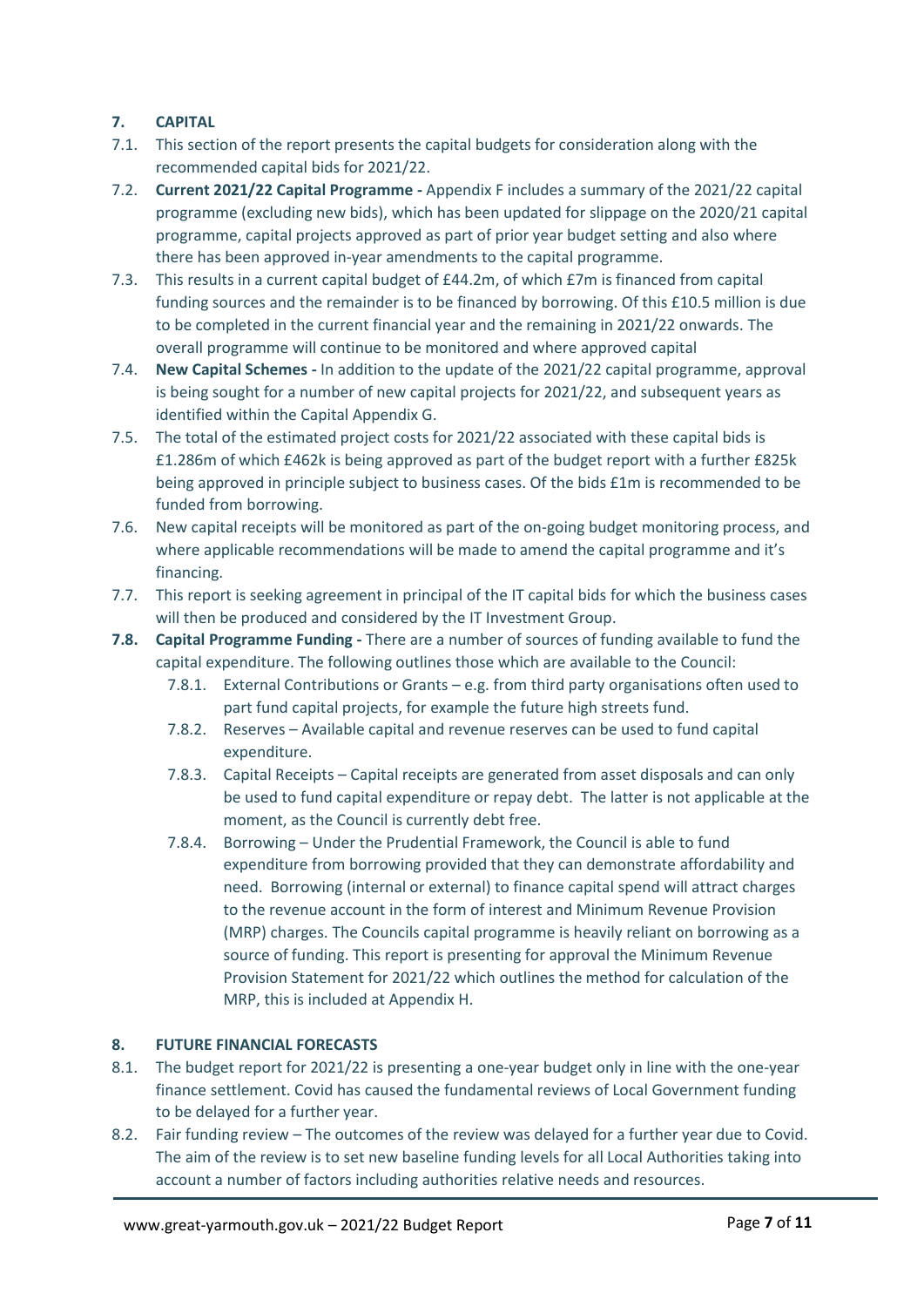- 8.3. Business rates It is expected that the system of local government funding will move to a system of 75% Business Rates Retention from April 2022. The current system sees 50% retained locally (40% retained by the Borough and 10% by the County). The new system of funding will see a new baseline of funding set for all Authorities and grants such as Revenue Support Grant rolled in.
- 8.4. The timing of the announcements of the outcomes of the above are not yet confirmed, once further detail on the future funding for local government is announced the Medium-Term Financial Strategy will be updated accordingly.

# **9. FINANCIAL IMPLICATIONS**

- 9.1. The body of the report and appendices present the overall general fund budget for revenue and capital for 2021/22. For the revenue account there is forecast to be a deficit of £112k which will need to be funded from the general reserve.
- 9.2. The Council continues to face significant financial challenges due to the uncertainty of future funding for local government and also the impact of Covid – both the immediate lockdown and timing of recovery and future restrictions. The overall position will continue to be monitored and the MTFS updated accordingly.

# **10. RISKS**

- 10.1. The Council budget has been informed by a number of assumptions and based on information that is available, for example funding allocations. There is risk around the assumptions that have been used in particular due the uncertainty around the effects of Covid on both the Council and the community it provides services to.
- 10.2. The following outlines the more significant risks that the Council continues to face in relation to its financial position.
- 10.3. **Future Funding** The budget for 2021/22 is based on a one-year finance settlement. The delay to the implementation of the new funding system being informed by the fair funding review and review of business rates retention means that during 2021/22 there are likely to be exemplifications of the impact to individual authorities funding moving forward. The timing is not yet confirmed and as announcements are made the future financial projections will be updated accordingly. Future funding gaps still remain a risk to the overall funding for Local Government.
- 10.4. **New Homes Bonus** As flagged earlier in the report there is due to be a consultation on the future of the New Homes Bonus in 2021. As a source of funding, the current scheme is heavily skewed against those authorities with a higher than average number of properties in the lower council tax bands and also where there is lower levels of housing growth. Delivery of new homes growth is still important in response to demand and also the ability to grow the council tax base as a source of income.
- 10.5. **Business Rates** Funding fluctuations from business rate income continues to be a prevalent feature of Local Government funding. The impact of appeals only exacerbates this risk and applies to current and new appeals. Other factors that will lead to reductions in income include for example, business closures, successful rateable value appeals (which reduce the RV and consequently the rates payable), including the impact of back dated appeals, reduced income as schools transfer to academy status, the national impact of the risk around hospital and NHS trust properties is still prevalent. The NNDR provision within the system only reflects the potential impact of appeals currently in the appeals system. The Council does hold an earmarked reserve which can mitigate the timing of fluctuations in the level of income from business rates.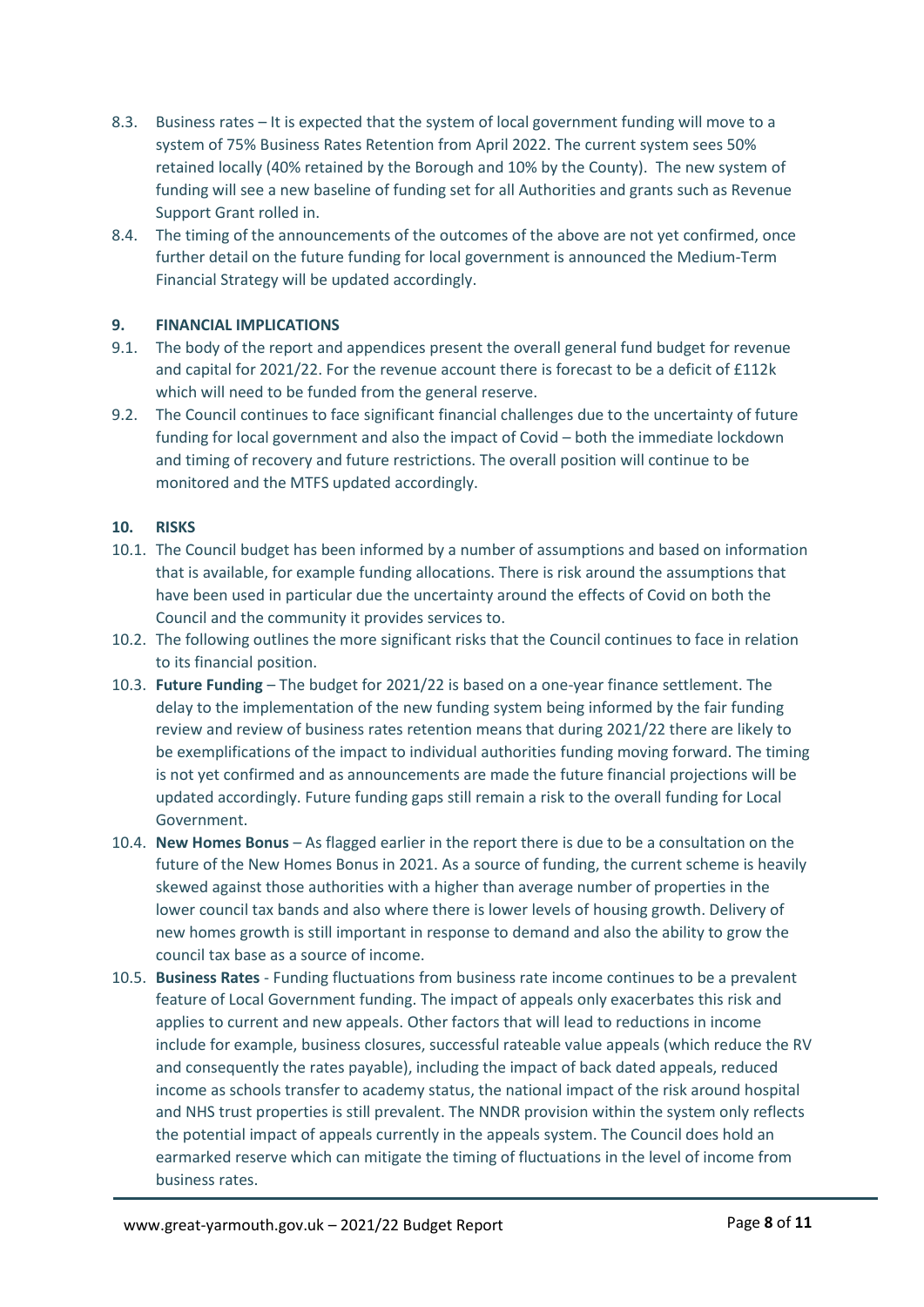- 10.6. **Interest Payable and Minimum Revenue Provision (MRP)** The budget reflects the revenue costs of the planned borrowing and financing of the current and future capital programmes. The impact of interest rate changes will have a direct impact to the revenue account for the financing of capital schemes. Whist interest rates continue to be at historic lows the borrowing requirements continue to be reviewed and decisions made in line with the treasury management strategy.
- 10.7. Slippage of capital schemes will impact on the level of borrowing required along with the associated financing costs. The capital programmes have been reviewed to accurately reflect the timing of the projects, to ensure an accurate provision for MRP and interest can be made which reflects the timing of the capital spend. In addition, as new schemes and projects are approved outside of the budget this too will have an impact on the associated financing costs and will need to be considered as part of the options appraisal and business cases presented for approval.
- 10.8. **Budgeted Income** The annual revenue budget is dependent upon achieving significant levels of income from a number of demand led areas from sales, fees and charges, for example car parking, planning and building control and crematorium. Whilst budgets have been based on previous actuals and knowledge of current service delivery, the ongoing impact of covid and covid recovery will no doubt have an impact. For example in respect of car parking, whilst restrictions are in place the use of pay and display car parks in particular town centre parking will have an impact on income levels. Also in response to the lifting of restrictions and allowing travel, if there continues to be greater restrictions on travel (outside of the UK) there maybe a greater demand for staycations, however there are many factors that will impact on this including vaccination roll out, testing and restriction. Whilst a prudent approach has been taken for the setting of income budgets the actual performance will need to be monitored closely to allow any corrective actions to be taken in year if required.
- 10.9. Achievement of service income still remains a financial risk that cannot be fully influenced by the Council. It is for reasons such as this that a factor in determining the recommended general reserve balance includes an amount for the sensitivity in delivery of the more significant demand-led income budgets.
- 10.10.**Commercial Property Rentals**  The Council holds a number of commercial assets for which it receives an income from licences and rentals. The budget has made some assumptions on future rentals, however the risk of vacancies continue to be prevalent and therefore will continue to be managed by the service.
- 10.11.**Reserves** The Council currently holds a number of earmarked reserves for which some are allocated for specific purposes, although the profile of spend is not yet agreed and commitments not currently made. Use of reserves provide a short-term solution to mitigate the forecast deficits and can also be used to mitigate the impact, if for example savings and income are not achieved as budgeted. As part of approving the annual budget Members are reminded that reserves do not provide a long-term solution for a sustainable budget position.
- 10.12.**Universal Credit and Housing Benefit Subsidy** The budget reflects the reducing funding from the Department for Work and Pensions for housing benefit administration. The Council is responsible for paying out in the region of £22 million of housing benefit and rent rebates which the budget assumes is recoverable through the subsidy system. The subsidy returns are audited annually at which point any under or over recovery will be determined and adjusted for. Any under recovery that is not eligible for subsidy would result in a financial implication to the Council which can be mitigate through the use of the earmarked reserve.
- 10.13.**Local Council Tax Support**  The LCTS scheme continues to support those households on low income or in receipt of benefit. The full impact of the pandemic on individuals will not be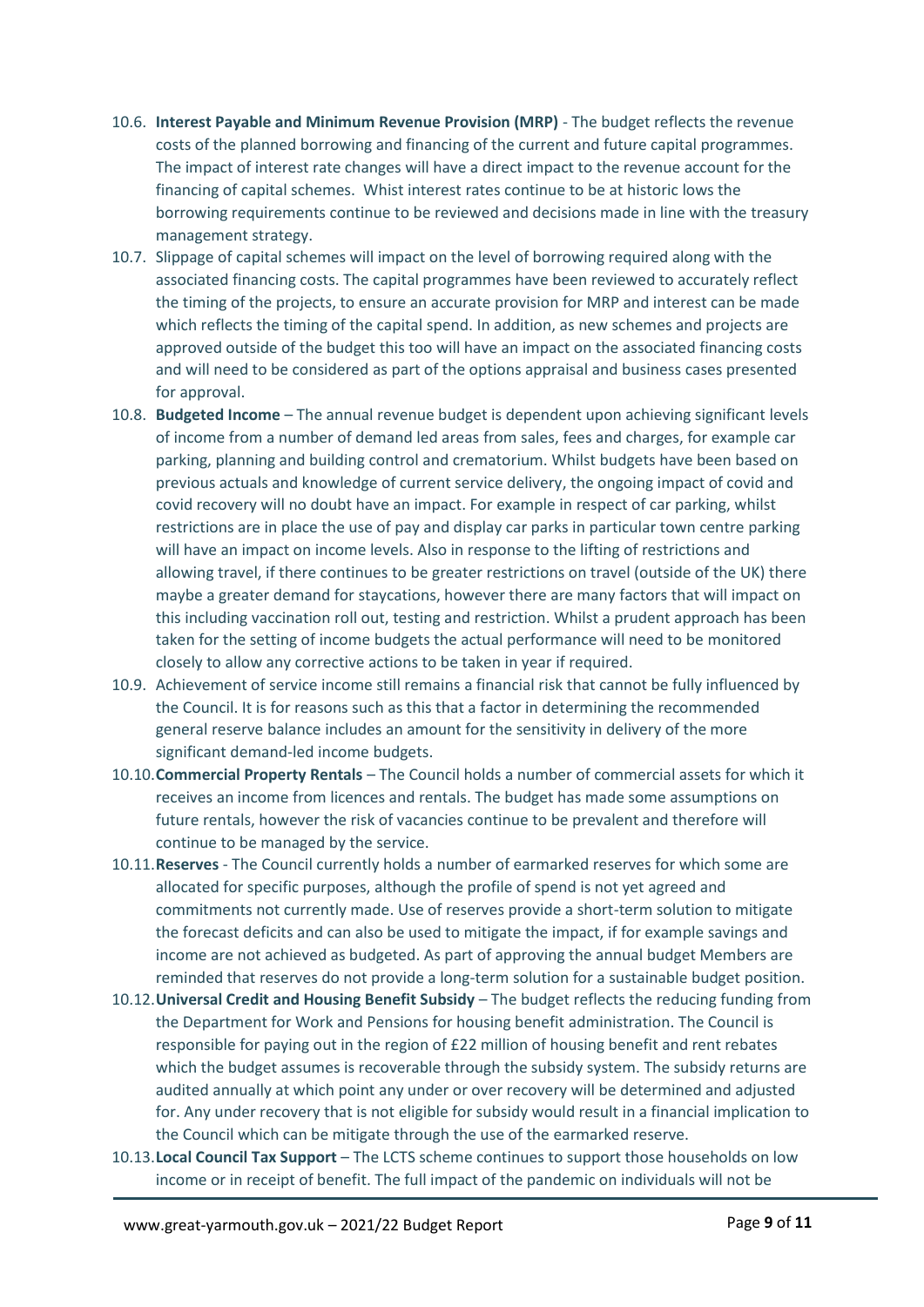known until for example the end of the government support schemes such as the furlough scheme. The impact of a greater demand for LCTS would reduce the council tax collectable in the year and consequentially increase the deficit on the collection fund which will then need to be recovered in future years.

10.14.**Covid** – The Covid pandemic continues to have a significant impact on the financial position for the Council as the Council continues to respond to the pandemic and provide support to the community and businesses alike. Whilst the Council has been able to access further funding for example for the recruitment of Covid Marshalls to support the outbreak management of the pandemic, there is still a call on core staff to support services either directly or through re-deployment at the same time as continuing to provide key services. The overall impact will continue to be monitored during the year and used to inform the monthly monitoring returns to MHCLG.

# **11. CONCLUSIONS**

- 11.1. The Council is required to recommend a budget for approval each year. The budget report is presented to Policy and Resources Committee for recommendation to Full Council as part of the budget and council tax setting process. The report presents the detailed budget considerations for 2021/22. The budget has been informed by the one-year provisional finance settlement for 2021/22.
- 11.2. The report provides an overview of the risks that are facing the Council in the short to medium term, the most significant for the short term being the uncertainty around the impact of Covid-19 on the budget position for 2021/22 and medium-term recovery.

# **12. BACKGROUND PAPERS**

- 12.1. The following reports and announcements have been used to inform the budget report as presented:
	- 12.1.1. 2019/20 Outturn report
	- 12.1.2. 2020/21 in year financial monitoring reports
	- 12.1.3. Provisional Local Government Finance Settlement
	- 12.1.4. Medium Term Financial Strategy
	- 12.1.5. National Non-Domestic Rates Return
	- 12.1.6. Financial monitoring.

#### **Appendices:**

- A GF Summary
- B1 Service Details
- B2 Subjective Analysis
- C -C Tax Summary
- D Reserves Statement
- E Policy Framework for reserves
- F Current Capital programme
- G Capital Bids
- H Prudential Indicators and MRP Statement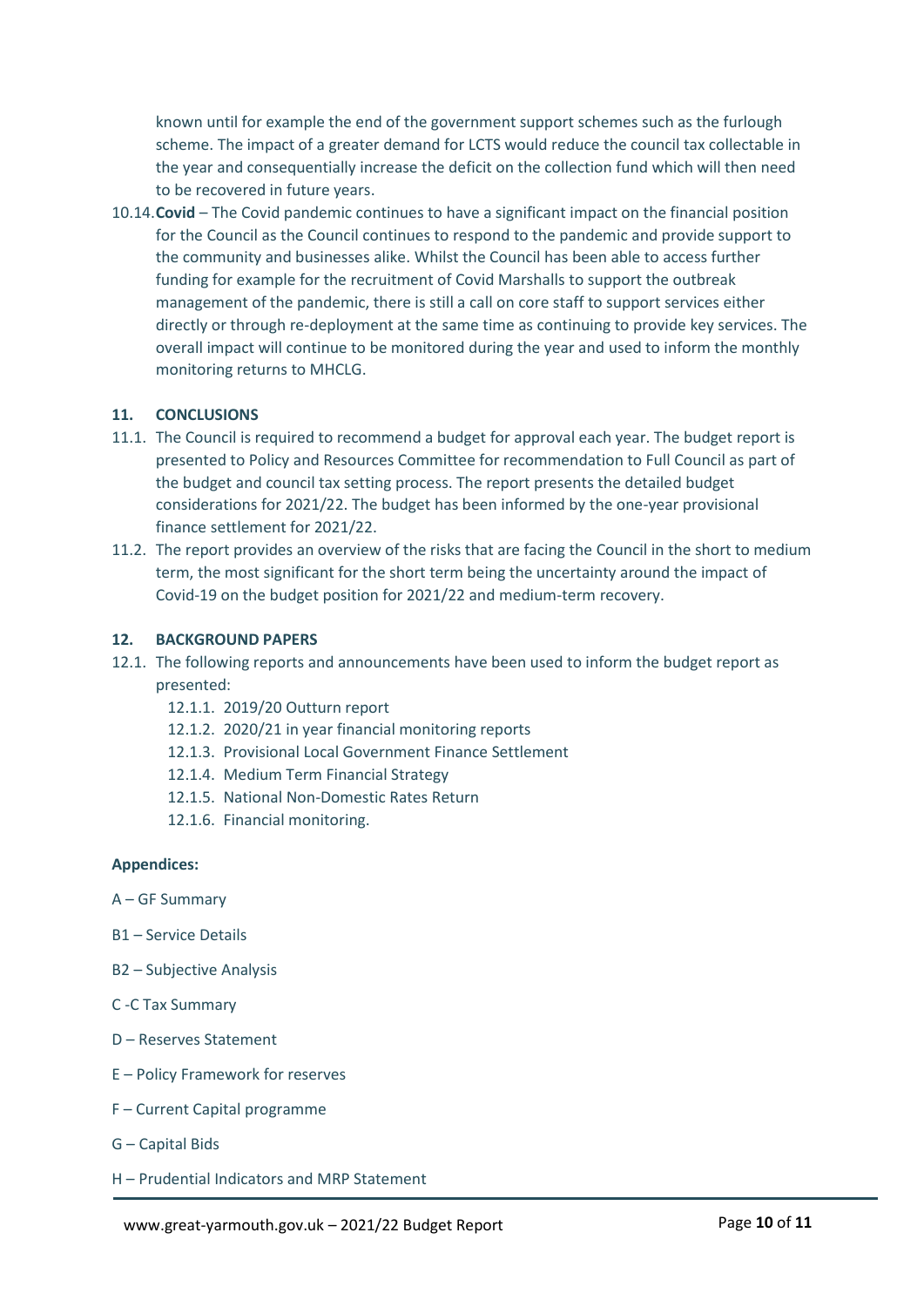| <b>Area for consideration Comment</b>                  | Comment |
|--------------------------------------------------------|---------|
| <b>Monitoring Officer Consultation</b>                 |         |
| Section 151 Officer Consultation                       |         |
| <b>Existing Council Policies See background papers</b> |         |
| Financial Implications Within existing budgets         |         |
| Legal Implications (including human rights)            |         |
| <b>Risk Implications</b>                               |         |
| Equality Issues/EQIA assessment                        |         |
| Details contained in strategy                          |         |
| Crime & Disorder                                       |         |
| <b>Every Child Matters</b>                             |         |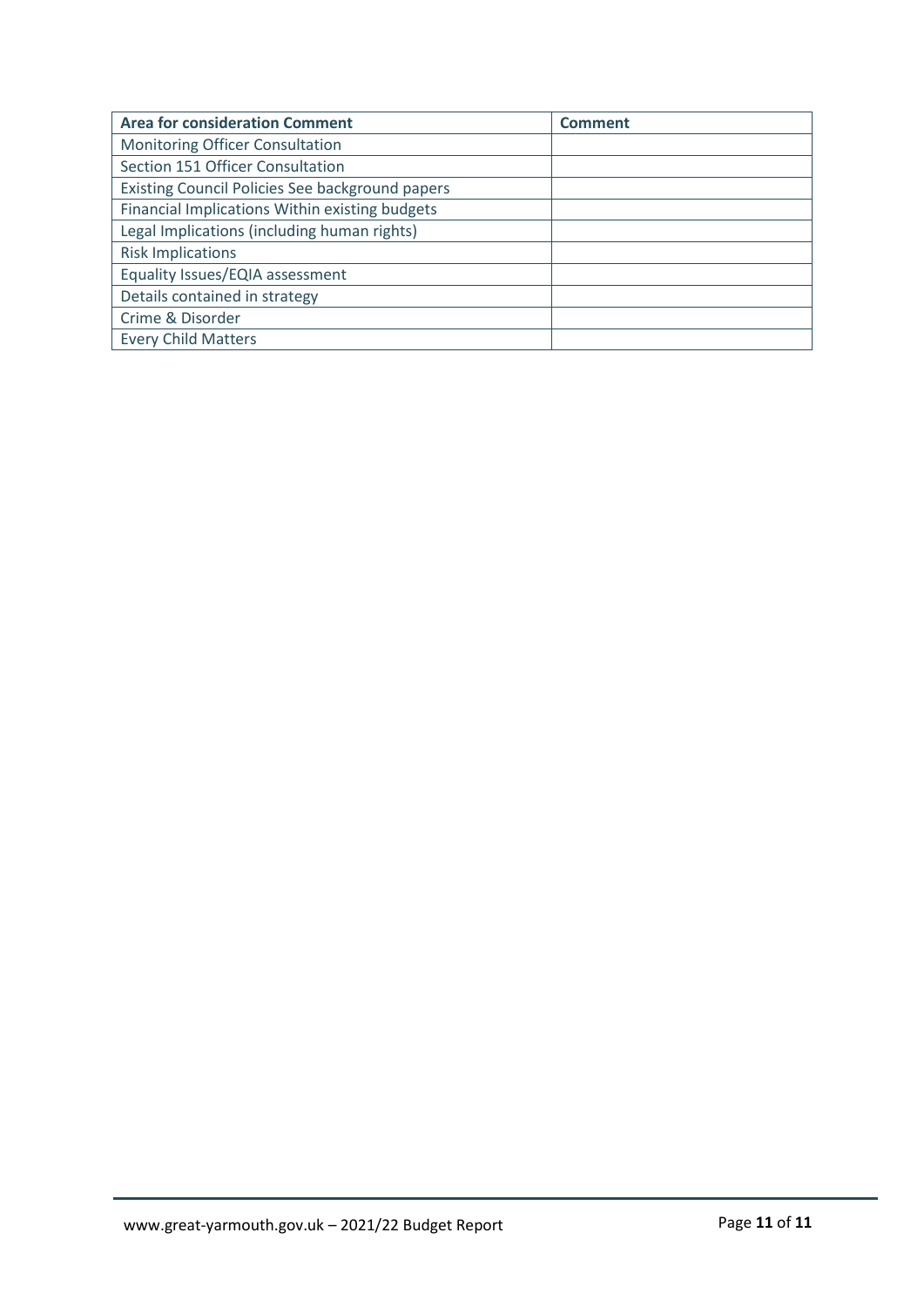|                                                               | <b>Original 2020/21</b> | 2020/21 updated         | 2021/22               | <b>Variance Prior Yr</b><br>to Current Yr |
|---------------------------------------------------------------|-------------------------|-------------------------|-----------------------|-------------------------------------------|
| <b>General Fund Summary</b>                                   | <b>Budget</b>           | <b>Forecast</b>         | <b>Budget</b>         | <b>Base</b>                               |
|                                                               | £                       | £                       | £                     | £                                         |
| Services:                                                     |                         |                         |                       |                                           |
| <b>Executive and Resources</b>                                | 4,702,123               | 3,476,302               | 4,108,536             | (593, 587)                                |
| Inward Investment                                             | 1,977,400               | 1,911,511               | 1,180,607             | (796, 793)                                |
| Housing                                                       | 784,607                 | 886,705                 | 1,158,056             | 373,449                                   |
| Planning and Growth<br><b>Customer Services</b>               | 473,767<br>(815, 896)   | 474,322<br>22,015       | 427,075<br>(545, 451) | (46, 692)<br>270,445                      |
| Property and Asset Management                                 | 144,575                 | 446,462                 | 167,560               |                                           |
| Communications and Marketing                                  | 745,125                 | 695,036                 | 777,164               | 22,985<br>32,038                          |
| <b>Environmental Services</b>                                 | 4,926,480               | 4,933,589               | 5,063,127             | 136,647                                   |
| <b>Net Cost of Service</b>                                    | 12,938,182              | 12,845,942              | 12,336,674            | (601, 509)                                |
|                                                               |                         |                         |                       |                                           |
| Non Service Exp/(Income):                                     |                         |                         |                       |                                           |
| Recharges to HRA                                              | (1,727,451)             | (1,727,451)             | (1,914,393)           | (186, 942)                                |
| <b>Parish Precepts</b>                                        | 479,131                 | 479,131                 | 519,506               | 40,375                                    |
| Parish CTSS Grant                                             | 25,000                  | 25,000                  | 20,080                | (4,920)                                   |
| <b>Capital Charges</b><br>Revenue Financing for Capital       | (1,979,258)<br>0        | (1,979,258)<br>$\Omega$ | (2, 196, 310)<br>0    | (217,052)<br>0                            |
| Interest Receivable                                           | (296, 541)              | (186, 541)              | (58, 967)             | 237,574                                   |
| Interest Payable                                              | 1,278,393               | 1,298,393               | 1,229,995             | (48, 398)                                 |
| Minimum Revenue Provision                                     | 1,514,000               | 1,514,000               | 1,558,000             | 44,000                                    |
| Pension Back Funding                                          | 2,014,894               | 2,014,894               | 2,126,769             | 111,875                                   |
| Vacancy Management                                            | (276, 973)              | $\Omega$                | (326, 973)            | (50,000)                                  |
| Apprenticeship Levy                                           | 32,551                  | 32,551                  | 47,751                | 15,200                                    |
| Sub total - Non Service Exp/Inc                               | $\overline{1,}063,746$  | 1,470,719               | 1,005,458             | (58, 288)                                 |
| <b>Net Operating Expenditure</b>                              | 14,001,928              | 14,316,661              | 13,342,131            | (659,797)                                 |
|                                                               |                         |                         |                       |                                           |
| <b>Contributions to/(from) Reserves:</b>                      | 49,730                  | 49,730                  |                       |                                           |
| DFG top-up capital loans & grant fund<br>Restricted use grant | (142, 344)              | (142, 344)              | 0<br>(3,946)          | (49,730)<br>138,398                       |
| <b>Invest to Save</b>                                         | (103, 946)              | (284, 627)              | 0                     | 103,946                                   |
| Specific budget                                               | (25, 153)               | (25, 153)               | 1,563                 | 26,716                                    |
| <b>LEGI</b>                                                   | (49,730)                | (49, 730)               | 0                     | 49,730                                    |
| Waste management                                              | 0                       | $\Omega$                | (11, 375)             | (11, 375)                                 |
| <b>Collection Fund</b>                                        | 0                       | $\Omega$                | (100,000)             | (100,000)                                 |
| <b>Community Housing</b>                                      | (30,000)                | (30,000)                | (30,000)              | 0                                         |
| <b>Coastal Protection</b>                                     | 0                       | (75,000)                | 0                     | 0                                         |
| Special Projects Reserve                                      | (176, 203)              | (237, 735)              | (93, 316)             | 82,887                                    |
| Homelessness                                                  | 103,611                 | 103,611                 | (164, 963)            | (268, 574)                                |
| Asset Management                                              | (435,700)               | (744, 129)              | (257, 300)            | 178,400                                   |
| <b>General Reserve</b>                                        | 0                       | 0                       | (215,000)             | (215,000)                                 |
| <b>Other Reserves</b>                                         | (14, 249)               | (139, 807)              | (47, 621)             | (33, 372)                                 |
| <b>Sub Total Reserves</b>                                     | (823, 984)              | (879, 109)              | (921, 958)            | (97, 974)                                 |
| Amount to be met from Government Grant                        | 13,177,944              |                         |                       | (757, 771)                                |
| and Local Taxpayers                                           |                         | 13,437,552              | 12,420,173            |                                           |
| <b>Collection Fund - Parishes</b>                             | (479, 131)              | (479, 131)              | (519, 506)            | (40, 375)                                 |
| Collection Fund - Borough                                     | (4,835,911)             | (4,835,911)             | (4,865,925)           | (30, 014)                                 |
| <b>Retained Business Rates</b>                                | (5,238,750)             | (5,238,750)             | (4,507,153)           | 731,597                                   |
| Revenue Support Grant                                         | (2,062,184)             | (2,062,184)             | (2,073,588)           | (11, 404)                                 |
| New Homes Bonus                                               | (372, 510)              | (372, 510)              | (38, 766)             | 333,744                                   |
| <b>Other Grants</b>                                           | 0                       | $\Omega$                | (303, 320)            | (303, 320)                                |
| <b>Income from Grant and Taxpayers</b>                        | (12, 988, 486)          | (12,988,486)            | (12, 308, 258)        | 680,228                                   |
| (Surplus)/Deficit (before general reserve                     |                         |                         |                       |                                           |
| transfer)                                                     | 189,458                 | 449,066                 | 111,916               | (77, 542)                                 |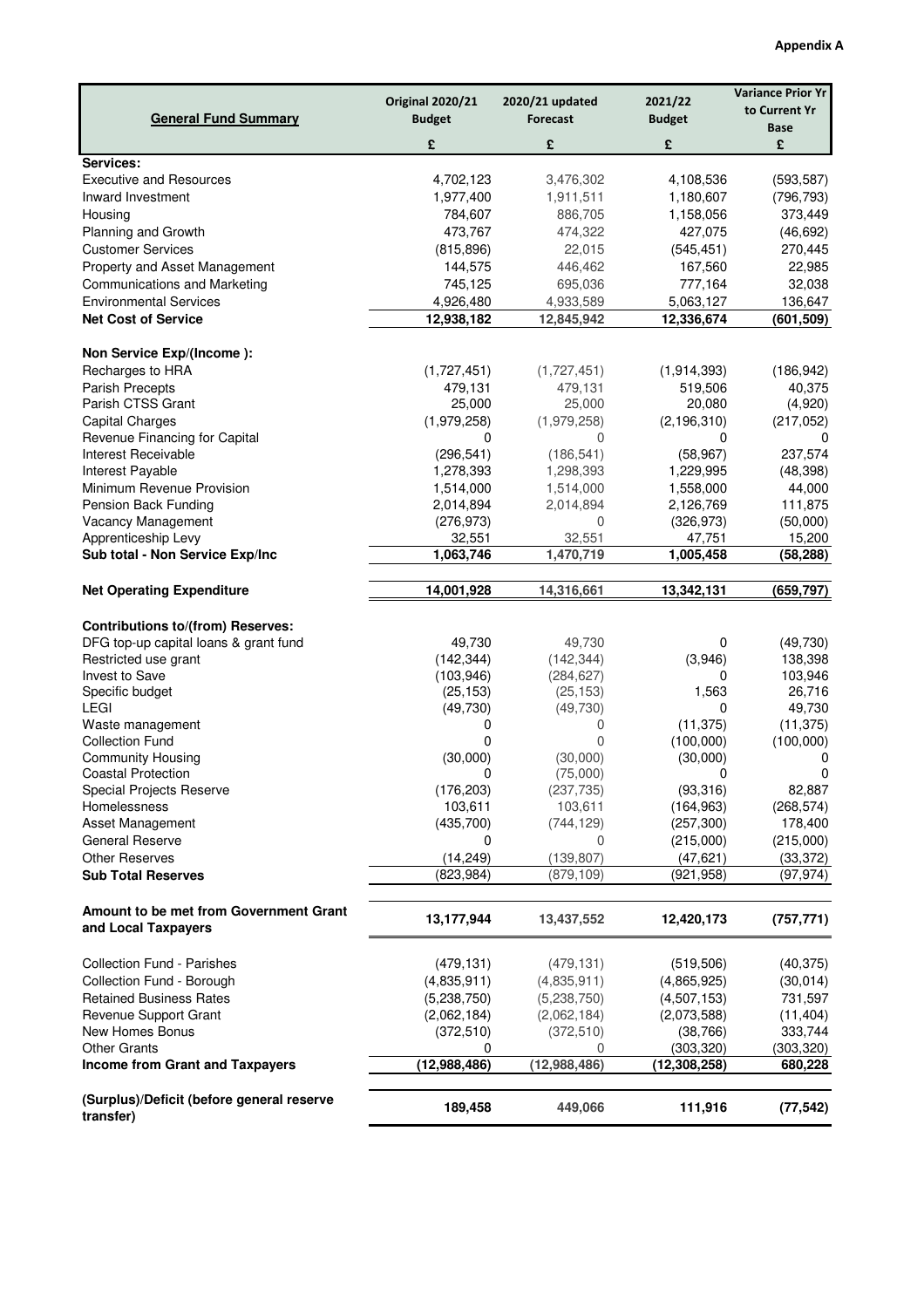# **Comments**

#### **Executive and Resources:**

| <b>Equinox</b>                   |                |             |             |            |            |
|----------------------------------|----------------|-------------|-------------|------------|------------|
| Supplies & Services              | 39,862         | 65,000      | 92,620      | 52,758     | Service Le |
| Income                           | (39, 862)      | (65,000)    | (92, 620)   | (52, 758)  | As above.  |
|                                  | $\Omega$       | $\Omega$    | (0)         | (0)        |            |
| <b>Corporate Costs</b>           |                |             |             |            |            |
| Transport                        | 6,500          | 6,500       | 6,500       | 0          |            |
| Supplies & Services              | 126,012        | 124,807     | 175,301     | 49,289     | Also inclu |
| Support Services - Recharges Out | (386, 310)     | (386, 310)  | (445, 710)  | (59, 400)  | Recharge   |
| Support Services - Recharges In  | 253,800        | 253,800     | 263,900     | 10,100     | Recharge   |
|                                  | $\overline{2}$ | (1, 203)    | (9)         | (11)       |            |
| <b>Executive Team</b>            |                |             |             |            |            |
| Employee                         | 647,907        | 603,754     | 669,143     | 21,236     | Interim St |
| Transport                        | 7,500          | 7,500       | 7,500       | 0          |            |
| Supplies & Services              | 12,317         | 12,317      | 11,798      | (519)      |            |
| Support Services - Recharges Out | (1,036,860)    | (1,036,860) | (1,042,730) | (5,870)    |            |
| Support Services - Recharges In  | 369,110        | 369,110     | 354,310     | (14, 800)  | Recharge   |
|                                  | (26)           | (44, 179)   | 21          | 47         |            |
| Finance                          |                |             |             |            |            |
| Employee                         | 617,063        | 586,723     | 652,896     | 35,833     | Maternity  |
| Transport                        | 650            | 650         | 500         | (150)      |            |
| Supplies & Services              | 213,573        | 188,573     | 284,316     | 70,743     | £53k incr  |
| <b>Support Services</b>          | 109,731        | 109,731     | 86,000      | (23, 731)  | Revised b  |
| Capital Charges                  | 15,561         | 15,561      | 0           | (15, 561)  | Reflects c |
| Support Services - Recharges Out | (1,352,350)    | (1,352,350) | (1,637,200) | (284, 850) | Recharge   |
| Support Services - Recharges In  | 405,790        | 405,790     | 618,490     | 212,700    | Recharge   |
| Income                           | (10,000)       | (10,000)    | (5,000)     | 5,000      |            |
|                                  | 18             | (55, 322)   | 2           | (16)       |            |

**2020/21Forecast**

**2021/22 Budget Budget to 21/22 Base** 

**Variance 20/21 Base Budget**

**Original 2020/21Budget**

| Equinox                          |                |              |             |            |                                                                                                                                          |
|----------------------------------|----------------|--------------|-------------|------------|------------------------------------------------------------------------------------------------------------------------------------------|
| Supplies & Services              | 39,862         | 65,000       | 92,620      | 52,758     | Service Level Agreement has increased between Equinox and the Council. This increases the income received also, as per below.            |
| Income                           | (39, 862)      | (65,000)     | (92, 620)   | (52, 758)  | As above.                                                                                                                                |
|                                  | $^{\circ}$     | $\mathbf{0}$ | (0)         | (0)        |                                                                                                                                          |
| <b>Corporate Costs</b>           |                |              |             |            |                                                                                                                                          |
| Transport                        | 6,500          | 6,500        | 6,500       | 0          |                                                                                                                                          |
| Supplies & Services              | 126,012        | 124,807      | 175,301     | 49,289     | Also includes an increase in External Audit fee 2021/22 informed by the prior year actuals.                                              |
| Support Services - Recharges Out | (386, 310)     | (386, 310)   | (445, 710)  | (59, 400)  | Recharges vary due to changes in the net cost of service being recharged and because of changes in the apportionment basis year on year. |
| Support Services - Recharges In  | 253,800        | 253,800      | 263,900     | 10,100     | Recharges vary due to changes in the net cost of service being recharged and because of changes in the apportionment basis year on year. |
|                                  | $\overline{2}$ | (1,203)      | (9)         | (11)       |                                                                                                                                          |
| Executive Team                   |                |              |             |            |                                                                                                                                          |
| Employee                         | 647,907        | 603,754      | 669,143     | 21,236     | Interim Strategic Director to remain for first quarter of 2021/22 funded by capital projects. Plus impact of 2% pay increase.            |
| Transport                        | 7,500          | 7,500        | 7,500       | 0          |                                                                                                                                          |
| Supplies & Services              | 12,317         | 12,317       | 11,798      | (519)      |                                                                                                                                          |
| Support Services - Recharges Out | (1,036,860)    | (1,036,860)  | (1,042,730) | (5,870)    |                                                                                                                                          |
| Support Services - Recharges In  | 369,110        | 369,110      | 354,310     | (14,800)   | Recharges vary due to changes in the net cost of service being recharged and because of changes in the apportionment basis year on year. |
|                                  | (26)           | (44, 179)    | 21          | 47         |                                                                                                                                          |
| Finance                          |                |              |             |            |                                                                                                                                          |
| Employee                         | 617,063        | 586,723      | 652,896     | 35,833     | Maternity leave cover as well as costs of position for 2021/22. Plus impact of 2% pay increase.                                          |
| Transport                        | 650            | 650          | 500         | (150)      |                                                                                                                                          |
| Supplies & Services              | 213,573        | 188,573      | 284,316     | 70,743     | £53k increase to computer contract budget. Also £11k increase in Internal Audit fee reflecting the draft 2021/22 IA plan.                |
| <b>Support Services</b>          | 109,731        | 109,731      | 86,000      | (23, 731)  | Revised budget in line of expectation based on prior year bank giro and cheque fees.                                                     |
| Capital Charges                  | 15,561         | 15,561       | $\Omega$    | (15, 561)  | Reflects changes in depreciation charge for assets aligned to this service.                                                              |
| Support Services - Recharges Out | (1,352,350)    | (1,352,350)  | (1,637,200) | (284, 850) | Recharges vary due to changes in the net cost of service being recharged and because of changes in the apportionment basis year on year. |
| Support Services - Recharges In  | 405,790        | 405,790      | 618.490     | 212.700    | Recharges vary due to changes in the net cost of service being recharged and because of changes in the apportionment basis year on year. |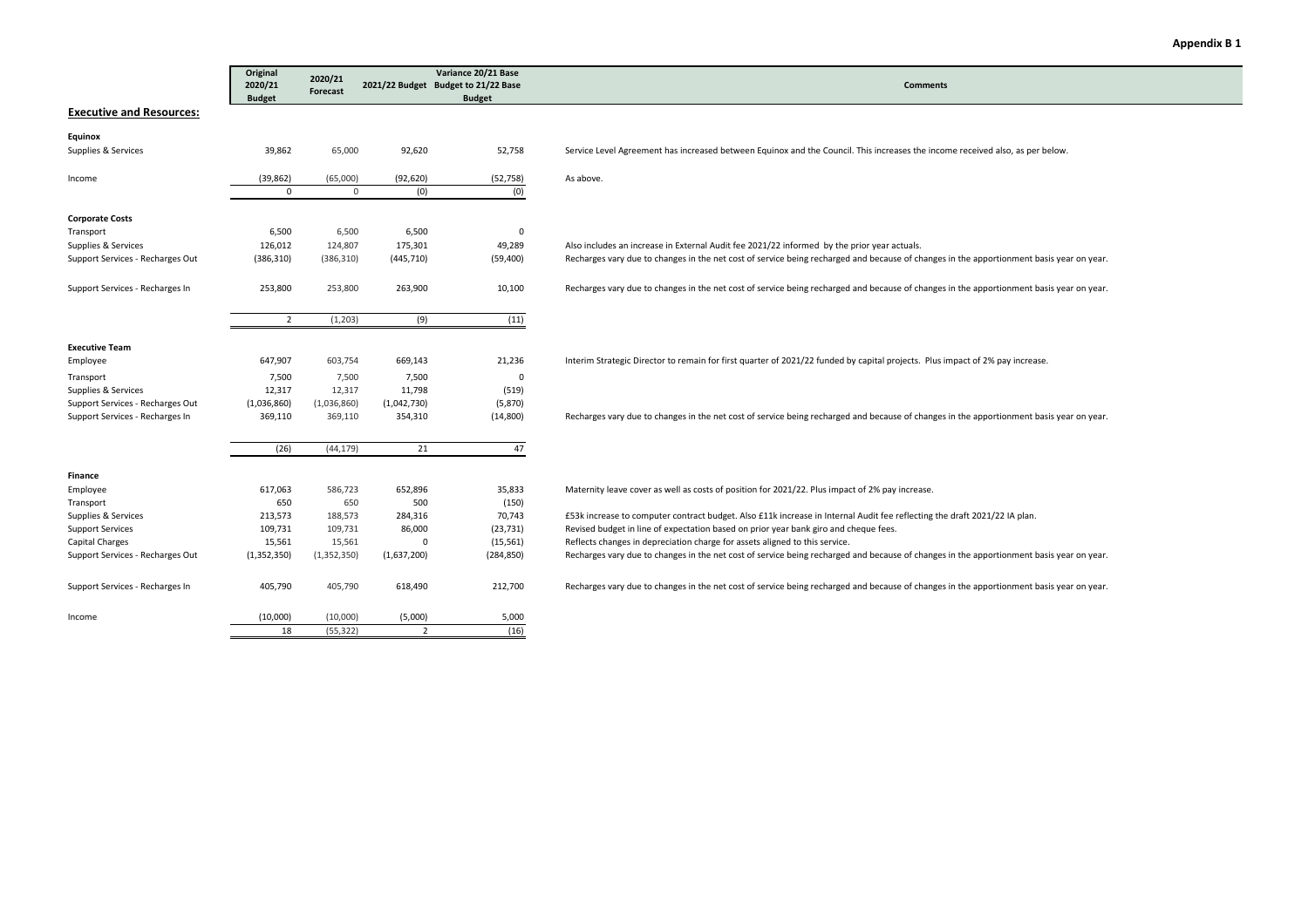|                                  | Original       | 2020/21     | Variance 20/21 Base |                                     |                                                                                                                                                               |
|----------------------------------|----------------|-------------|---------------------|-------------------------------------|---------------------------------------------------------------------------------------------------------------------------------------------------------------|
|                                  | 2020/21        | Forecast    |                     | 2021/22 Budget Budget to 21/22 Base | <b>Comments</b>                                                                                                                                               |
|                                  | <b>Budget</b>  |             |                     | <b>Budget</b>                       |                                                                                                                                                               |
| ICT                              |                |             |                     |                                     |                                                                                                                                                               |
| Employee                         | 441,737        | 346,036     | 417,018             | (24, 719)                           | One post transferred to Communications and Marketing.                                                                                                         |
| Premises                         | 5,170          | 5,170       | 4,406               | (764)                               |                                                                                                                                                               |
| Transport                        | 2,500          | 2,500       | 2,500               | $\mathbf 0$                         |                                                                                                                                                               |
| Supplies & Services              | 313,583        | 316,762     | 297,293             | (16, 290)                           | Reallocation of software maintenance costs to services.                                                                                                       |
| Third Party Payments             | 504,593        | 504,593     | 474,593             | (30,000)                            | Reduction in ICT shared service contract due to telephony changes.                                                                                            |
| Capital Charges                  | 126,329        | 126,329     | 42,896              | (83, 433)                           | Reflects changes in depreciation charge for assets aligned to this service.                                                                                   |
| Support Services - Recharges Out | (1,530,240)    | (1,530,240) | (1, 377, 410)       | 152,830                             | Recharges vary due to changes in the net cost of service being recharged and because of changes in the apportionment basis year on year.                      |
|                                  |                |             |                     |                                     |                                                                                                                                                               |
| Support Services - Recharges In  | 136,330        | 136,330     | 138,700             | 2,370                               |                                                                                                                                                               |
| Income                           | $\mathbf{0}$   | $\mathbf 0$ | $\mathbf 0$         | 0                                   |                                                                                                                                                               |
|                                  | $\overline{2}$ | (92, 520)   | (4)                 | (6)                                 |                                                                                                                                                               |
| <b>Corporate Strategy</b>        |                |             |                     |                                     |                                                                                                                                                               |
| Employee                         | 85,001         | 65,386      | 89,656              | 4,655                               |                                                                                                                                                               |
| Transport                        | 400            | 400         | 200                 | (200)                               |                                                                                                                                                               |
| Supplies & Services              | 543            | 543         | 4,220               | 3,677                               |                                                                                                                                                               |
| Support Services - Recharges Out | (112, 610)     | (112, 610)  | (146, 510)          | (33,900)                            | Recharges vary due to changes in the net cost of service being recharged and because of changes in the apportionment basis year on year.                      |
|                                  |                |             |                     |                                     |                                                                                                                                                               |
| Support Services - Recharges In  | 26,660         | 26,660      | 52,440              | 25,780                              | Recharges vary due to changes in the net cost of service being recharged and because of changes in the apportionment basis year on year.                      |
|                                  |                |             |                     |                                     |                                                                                                                                                               |
|                                  | (6)            | (19, 621)   | 6                   | 12                                  |                                                                                                                                                               |
| <b>Member Services</b>           |                |             |                     |                                     |                                                                                                                                                               |
| Employee                         | 179,903        | 176,143     | 185,480             | 5,577                               |                                                                                                                                                               |
| Transport                        | 4,000          | 1,000       | 3,600               | (400)                               |                                                                                                                                                               |
| Supplies & Services              | 333,151        | 324,651     | 325,798             | (7, 354)                            | Members allowances based on prior year actuals plus 2% increase. Ward budgets were included in 2020/21 as a one-off and removed form the 2021/22 base budget. |
| Support Services - Recharges Out | (596, 950)     | (596, 950)  | (646, 650)          | (49, 700)                           |                                                                                                                                                               |
|                                  |                |             |                     |                                     |                                                                                                                                                               |
| Support Services - Recharges In  | 118,890        | 118,890     | 131,770             | 12,880                              | Recharges vary due to changes in the net cost of service being recharged and because of changes in the apportionment basis year on year.                      |
|                                  | 38,994         | 23,734      | (2)                 | (38,997)                            |                                                                                                                                                               |
| <b>Elections</b>                 |                |             |                     |                                     |                                                                                                                                                               |
| Employee                         | 176,130        | 175,792     | 163,466             | (12, 664)                           | Split of Licencing and Elections Manager costs between Licensing and Elections - previously all within Elections.                                             |
|                                  |                |             |                     |                                     |                                                                                                                                                               |
| Transport                        | 1,000          | 1,000       | 1,000               | 0                                   |                                                                                                                                                               |
| Supplies & Services              | 121,525        | 121,525     | 121,653             | 128                                 |                                                                                                                                                               |
| Support Services - Recharges In  | 40,700         | 40,700      | 30,960              | (9,740)                             |                                                                                                                                                               |
| Income                           | (114, 700)     | (114, 700)  | (114, 700)          | $\Omega$                            |                                                                                                                                                               |
|                                  | 224,655        | 224,317     | 202,379             | (22, 276)                           |                                                                                                                                                               |
|                                  |                |             |                     |                                     |                                                                                                                                                               |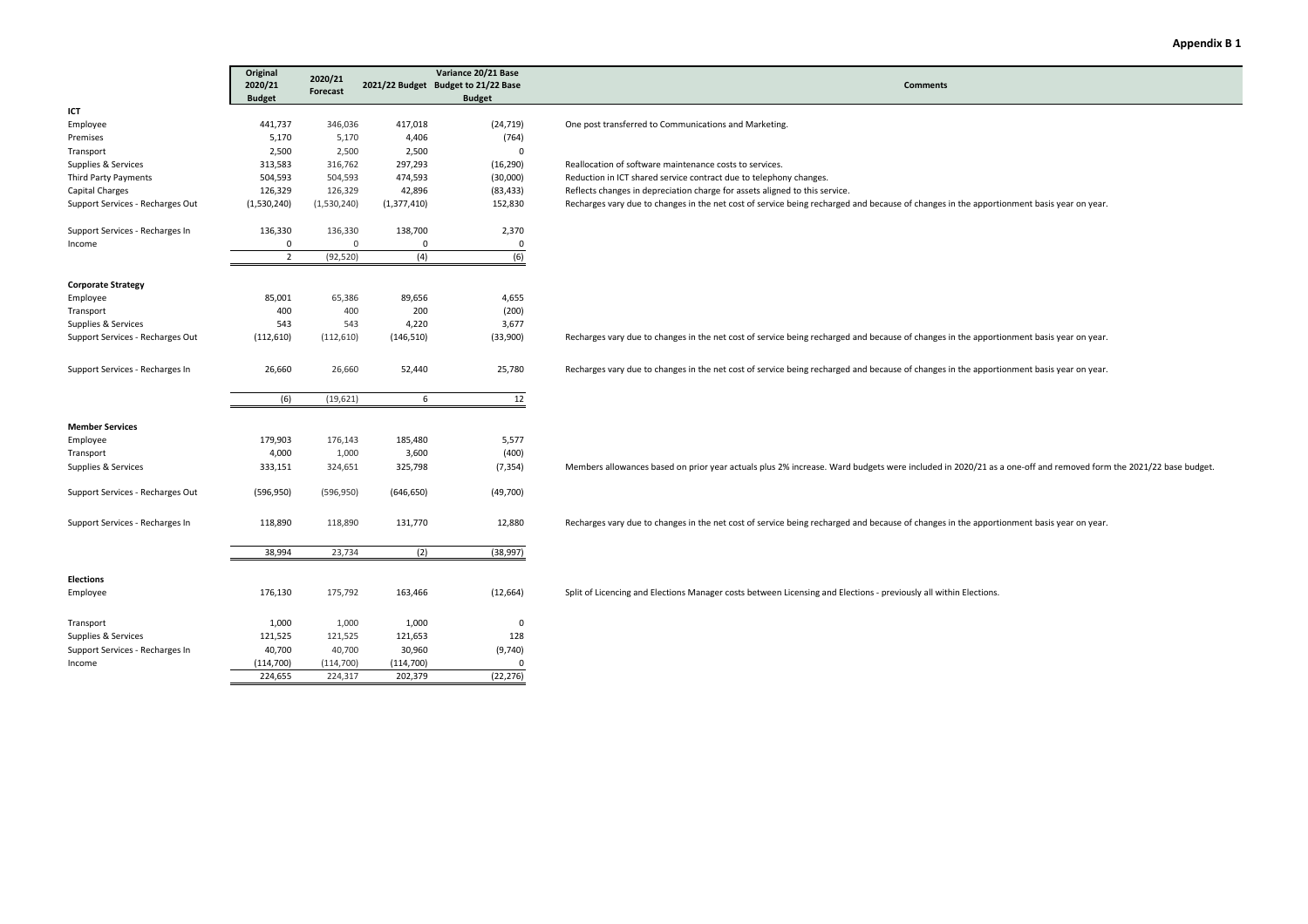|                                                              | Original      | 2020/21        |                | Variance 20/21 Base                 |                                                                                                                                                                                                                                                                                                                    |
|--------------------------------------------------------------|---------------|----------------|----------------|-------------------------------------|--------------------------------------------------------------------------------------------------------------------------------------------------------------------------------------------------------------------------------------------------------------------------------------------------------------------|
|                                                              | 2020/21       | Forecast       |                | 2021/22 Budget Budget to 21/22 Base | <b>Comments</b>                                                                                                                                                                                                                                                                                                    |
|                                                              | <b>Budget</b> |                |                | <b>Budget</b>                       |                                                                                                                                                                                                                                                                                                                    |
| <b>Human Resources</b>                                       |               |                |                |                                     |                                                                                                                                                                                                                                                                                                                    |
| Employee                                                     | 406,564       | 379,574        | 411,525        | 4,961                               |                                                                                                                                                                                                                                                                                                                    |
| Transport                                                    | 1,000         | 1,000          | 1,000          | $\Omega$                            |                                                                                                                                                                                                                                                                                                                    |
| Supplies & Services                                          | 49,239        | 84,739         | 47,896         | (1, 343)                            |                                                                                                                                                                                                                                                                                                                    |
| Support Services - Recharges Out                             | (589, 750)    | (589, 750)     | (606, 010)     | (16, 260)                           | Recharges vary due to changes in the net cost of service being recharged and because of changes in the apportionment basis year on year.                                                                                                                                                                           |
| Support Services - Recharges In                              | 132,940       | 132,940        | 145,590        | 12,650                              | Recharges vary due to changes in the net cost of service being recharged and because of changes in the apportionment basis year on year.                                                                                                                                                                           |
|                                                              | (7)           | 8,503          | $\overline{1}$ | 8                                   |                                                                                                                                                                                                                                                                                                                    |
| Legal                                                        |               |                |                |                                     |                                                                                                                                                                                                                                                                                                                    |
| Supplies & Services                                          | 0             | $\mathsf 0$    | 82,223         | 82,223                              | Secondment cost of Head of Legal and Governance previously included in the Nplaw contract fee.                                                                                                                                                                                                                     |
| <b>Third Party Payments</b>                                  | 352,641       | 244,971        | 388,582        | 35,941                              | Increase in NP Law contract.                                                                                                                                                                                                                                                                                       |
| Support Services - Recharges Out                             | (332,740)     | (332, 740)     | (457, 570)     | (124, 830)                          | Recharges vary due to changes in the net cost of service being recharged and because of changes in the apportionment basis year on year.                                                                                                                                                                           |
| Support Services - Recharges In                              | 15,100        | 15,100         | 21,760         | 6,660                               |                                                                                                                                                                                                                                                                                                                    |
| Income                                                       | (35,000)      | (30,000)       | (35,000)       | 0                                   |                                                                                                                                                                                                                                                                                                                    |
|                                                              | -1            | (102, 669)     | (5)            | $\overline{(6)}$                    |                                                                                                                                                                                                                                                                                                                    |
| COVID-19 costs                                               |               |                |                |                                     |                                                                                                                                                                                                                                                                                                                    |
| Employee                                                     | $\mathbf 0$   | 4,330          | $\mathbf 0$    | 0                                   |                                                                                                                                                                                                                                                                                                                    |
| Premises                                                     | $\mathbf 0$   | 15,460         | $\mathbf 0$    | 0                                   |                                                                                                                                                                                                                                                                                                                    |
| Transport                                                    | $\Omega$      | 1,092          | $\mathbf 0$    | $\mathbf 0$                         |                                                                                                                                                                                                                                                                                                                    |
| Supplies & Services                                          | $\Omega$      | 38,851,204     | 50,000         | 50,000                              | Anticipated direct costs charged to COVID service area. Payments in 2021 of £38m largely relate to payments of business grants made in the year.                                                                                                                                                                   |
| Income                                                       | 0             | (39, 775, 314) | (745, 722)     | (745, 722)                          | Tranche 5 COVID funding for 2122. This is to cover the direct costs noted above as well as costs incurred by other services and losses in income as a result of COVID, such as c<br>income. £38m of the funding in 2021 relates to funding for the business grants paid by the Council in 2021 as reflected above. |
|                                                              | $\mathsf 0$   | (903, 228)     | (695, 722)     | (695, 722)                          |                                                                                                                                                                                                                                                                                                                    |
|                                                              |               |                |                |                                     |                                                                                                                                                                                                                                                                                                                    |
| <b>Total Executive and Resources:</b>                        | 263,633       | (962, 188)     | (493, 334)     | (756, 967)                          |                                                                                                                                                                                                                                                                                                                    |
| <b>Total Executive and Resources</b>                         |               |                |                |                                     |                                                                                                                                                                                                                                                                                                                    |
| excluding capital charges & recharges:                       | 4,560,233     | 3,334,412      | 4,065,640      | (494, 593)                          |                                                                                                                                                                                                                                                                                                                    |
| <b>Total Executive and Resources</b><br>excluding recharges: | 4,702,123     | 3,476,302      | 4,108,536      | (593, 587)                          |                                                                                                                                                                                                                                                                                                                    |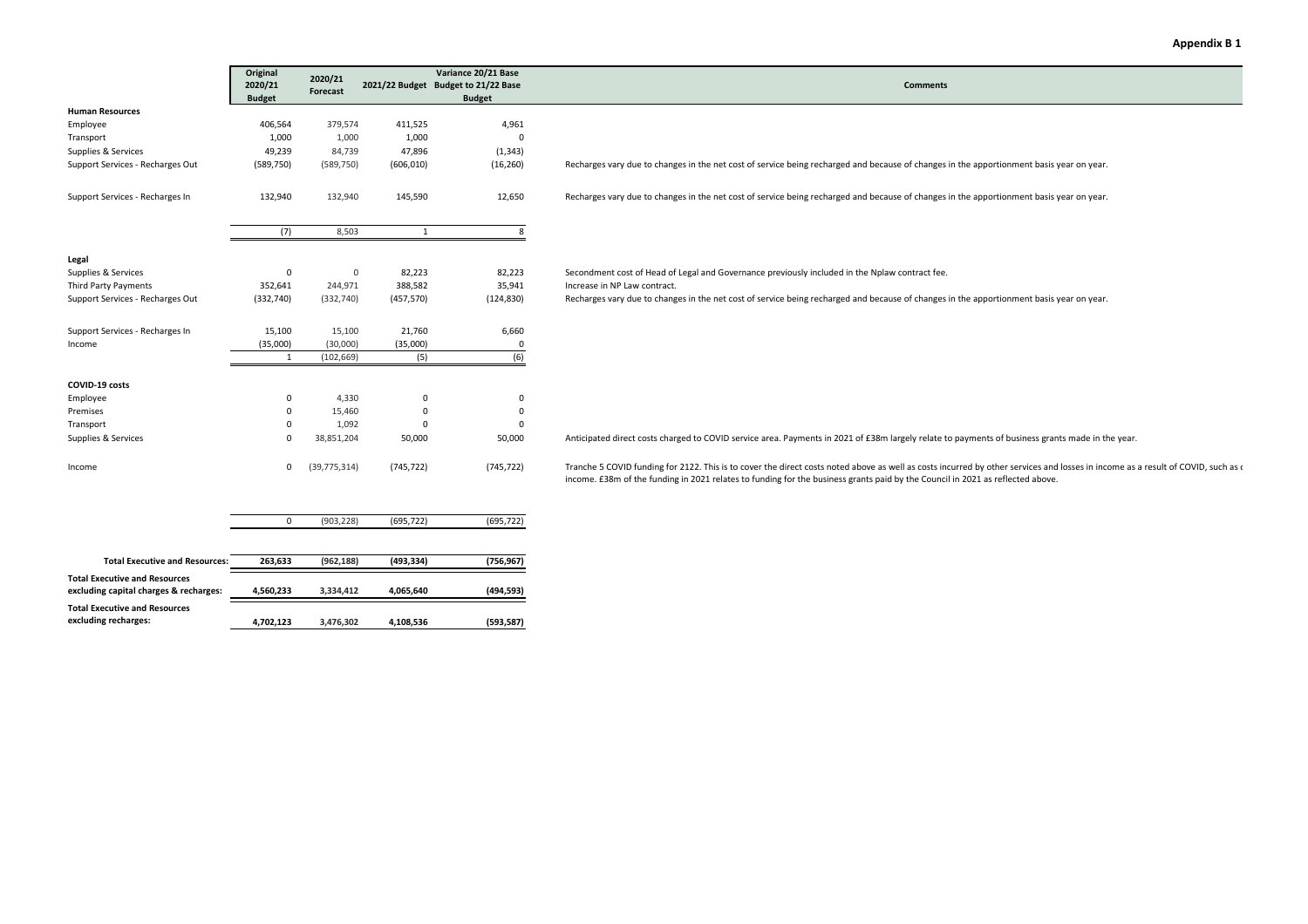|                                  | Original                 |                     |                                     | Variance 20/21 Base |                                                                                                                                                                                                            |  |  |
|----------------------------------|--------------------------|---------------------|-------------------------------------|---------------------|------------------------------------------------------------------------------------------------------------------------------------------------------------------------------------------------------------|--|--|
|                                  | 2020/21<br><b>Budget</b> | 2020/21<br>Forecast | 2021/22 Budget Budget to 21/22 Base | <b>Budget</b>       | <b>Comments</b>                                                                                                                                                                                            |  |  |
| <b>Inward Investment</b>         |                          |                     |                                     |                     |                                                                                                                                                                                                            |  |  |
| <b>Projects and Programmes</b>   |                          |                     |                                     |                     |                                                                                                                                                                                                            |  |  |
| Employee                         | 290,199                  | 233,465             | 259,445                             | (30, 754)           | Offshore position has been transferred to new service area created for the Offshore Wind project in 2021/22.                                                                                               |  |  |
| Transport                        | 1,500                    | 1,500               | 1,500                               | $\mathbf 0$         |                                                                                                                                                                                                            |  |  |
| Supplies & Services              | 3,202                    | 3,202               | 2,659                               | (543)               |                                                                                                                                                                                                            |  |  |
| Support Services - Recharges Out | $\mathbf 0$              | $\overline{0}$      | (77,000)                            | (77,000)            | Recharges vary due to changes in the net cost of service being recharged and because of changes in the apportionment basis year on year.                                                                   |  |  |
| Support Services - Recharges In  | 221,100                  | 221,100             | 295,850                             | 74,750              | Recharges vary due to changes in the net cost of service being recharged and because of changes in the apportionment basis year on year.                                                                   |  |  |
| Income                           | (42, 807)                | (3)                 | $\mathbf 0$                         | 42,807              | Funding for offshore project transferred to the new Offshore Wind project service in 2021/22.                                                                                                              |  |  |
|                                  | 473,194                  | 459,264             | 482,454                             | 9,260               |                                                                                                                                                                                                            |  |  |
| <b>Inclusion Project (ESF)</b>   |                          |                     |                                     |                     |                                                                                                                                                                                                            |  |  |
| Employee                         | 61,624                   | 60,286              | 4,481                               | (57, 143)           | Inclusion project completes in 2020/21, with staff costs completing in first quarter of 2021/22.                                                                                                           |  |  |
| Supplies & Services              | 75,694                   | 75,694              | $\mathbf 0$                         | (75, 694)           | Inclusion project completes in 2020/21.                                                                                                                                                                    |  |  |
| Income                           | (93, 469)                | (93, 469)           | $\mathbf 0$                         | 93,469              | Inclusion project completes in 2020/21 so no further funding received in 2021/22.                                                                                                                          |  |  |
|                                  | 43,849                   | 42,511              | 4,481                               | (39, 368)           |                                                                                                                                                                                                            |  |  |
| <b>Future High Street Fund</b>   |                          |                     |                                     |                     |                                                                                                                                                                                                            |  |  |
| Supplies & Services              | $\mathbf 0$              | 43,115              | $\mathsf 0$                         | $\mathsf 0$         | 2020/21 forecast shows the feasibility work funded by grant. The overall project budgets will be updated once the funding has been confirmed for the future project.                                       |  |  |
|                                  | $\mathbf 0$              | 43,115              | $\mathbf 0$                         | $\mathsf 0$         |                                                                                                                                                                                                            |  |  |
| <b>Towns Fund</b>                |                          |                     |                                     |                     |                                                                                                                                                                                                            |  |  |
| Supplies & Services              | 0                        | 12,250              | $\mathsf 0$                         | $\mathsf 0$         | 2020/21 forecast shows the feasibility work funded by grant. The overall project budgets will be updated once the funding has been confirmed for the future project.                                       |  |  |
|                                  | $\mathbf 0$              | 12,250              | $\mathbf 0$                         | $\mathbf 0$         |                                                                                                                                                                                                            |  |  |
| <b>Offshore Wind Project</b>     |                          |                     |                                     |                     |                                                                                                                                                                                                            |  |  |
| Employee                         | 0                        | 48,708              | 50,069                              | 50,069              | New project in 2021/22. Fully funded.                                                                                                                                                                      |  |  |
| Income                           | $\mathbf 0$              | (42, 804)           | (50,069)                            | (50,069)            | As above.                                                                                                                                                                                                  |  |  |
|                                  | $\Omega$                 | 5,904               | $\mathbf{0}$                        | $\Omega$            |                                                                                                                                                                                                            |  |  |
| <b>CCTV</b>                      |                          |                     |                                     |                     |                                                                                                                                                                                                            |  |  |
| Premises                         | 4,000                    | 4,000               | 4,000                               | 0                   |                                                                                                                                                                                                            |  |  |
| Supplies & Services              | 142,800                  | 142,800             | 87,992                              | (54, 808)           | Reduced costs following a contract review following planned capital investment to ensure value for money is being delivered to the Council, while maintaining an efficient a<br>effective service quality. |  |  |
| Support Services - Recharges In  | 19,420                   | 19,420              | 20,030                              | 610                 |                                                                                                                                                                                                            |  |  |
| Income                           | (4,000)                  | (4,000)             | (4,000)                             | $\mathbf 0$         |                                                                                                                                                                                                            |  |  |
|                                  | 162,220                  | 162,220             | 108,022                             | (54, 198)           |                                                                                                                                                                                                            |  |  |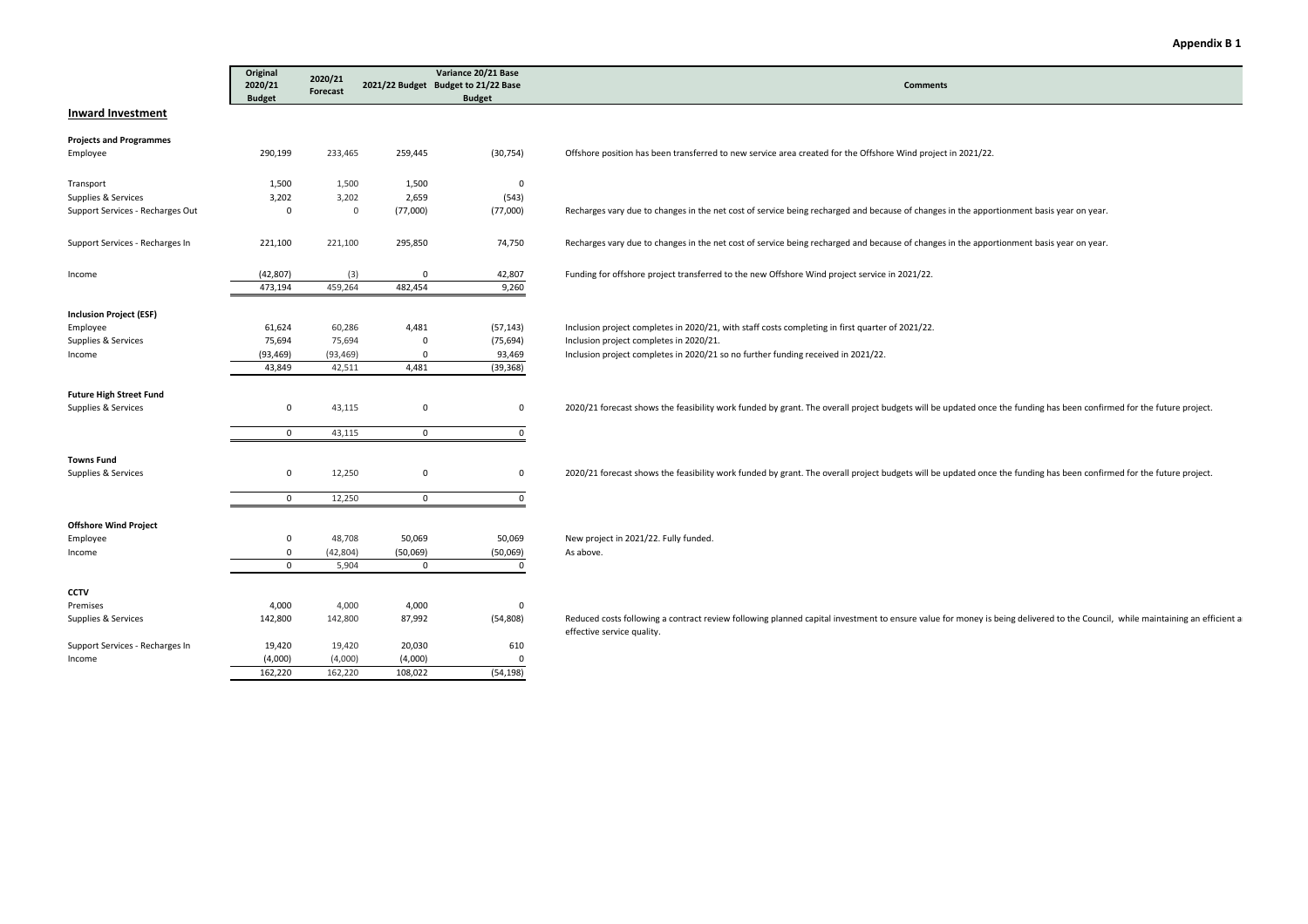| 2021/22 Budget Budget to 21/22 Base<br><b>Comments</b><br>Forecast<br><b>Budget</b><br><b>Budget</b><br><b>Culture and Leisure</b><br>18,891<br>18,529<br>$\mathbf 0$<br>(18, 891)<br>Employee<br>No further employee costs due to funding ending, as per variance on income noted below.<br>Supplies & Services<br>76,513<br>76,513<br>47,044<br>(29, 469)<br>St Georges management fee ended in 2020/21.<br>59,761<br>59,761<br>2,139<br><b>Third Party Payments</b><br>61,900<br>36,490<br>1,900<br>Support Services - Recharges In<br>36,490<br>38,390<br>20,000<br>(20,000)<br>(20,000)<br>$\overline{0}$<br>Funding ends in 2020/21.<br>Income<br>171,655<br>147,334<br>(24, 321)<br>171,293<br>Conservation<br>122,138<br>119,969<br>151,017<br>28,879<br>Heritage Action Zone Officer position for 4 years from 2021/22. Fully funded by increase in income noted below.<br>Employee<br>45,666<br>61,854<br>31,854<br>(16, 188)<br>Premises<br>Heritage Action Zone project cost for the town wall in 2021/22.<br>200<br>200<br>200<br>$\mathbf 0$<br>Transport<br>Supplies & Services<br>49,080<br>49,080<br>49,188<br>108<br>25,408<br>25,408<br>25,408<br>Capital Charges<br>0<br>0<br>$\mathbf 0$<br>$\mathbf 0$<br>Support Services - Recharges Out<br>0<br>24,400<br>24,400<br>61,120<br>36,720<br>Recharges vary due to changes in the net cost of service being recharged and because of changes in the apportionment basis year on year.<br>Support Services - Recharges In<br>(30,000)<br>(8, 748)<br>(66, 667)<br>(36, 667)<br>Heritage Action Zone funding for 4 years from 2021/22.<br>Income<br>242,163<br>253,080<br>265,932<br>12,852<br>Waterways<br>36,686<br>69,978<br>$\mathbf 0$<br>(36, 686)<br>Reduction in costs due to staff transferring of staff to Access Community Trust in 2020/21.<br>Employee<br>40,853<br>853<br>40,853<br>(40,000)<br>Reduction in maintenance costs due to transferring responsibility of the site to Access Community Trust in 2020/21.<br>Premises<br>15,795<br>16,595<br>107,000<br>91,205<br>Supplies & Services<br>Recognises costs in relation to events to be held at the Waterways in 2021/22 for which funding is available.<br>8,000<br>8,000<br>53,000<br>45,000<br>Reflects changes in depreciation charge for assets aligned to this service. 2021/22 first year of depreciation following the £2.7m capital project completion on the site in prior<br>Capital Charges<br>39,230<br>12,870<br>(26, 360)<br>39,230<br>Recharges vary due to changes in the net cost of service being recharged and because of changes in the apportionment basis year on year.<br>Support Services - Recharges In<br>(31, 725)<br>(68, 492)<br>(50, 853)<br>(19, 128)<br>Funding available until November 2021 only, 2020/21 full year funded.<br>Income<br>108,839<br>122,870<br>106,164<br>14,031<br><b>Voluntary Sector Grants</b><br>54,500<br>54,500<br>$\mathsf 0$<br>(54, 500)<br>Voluntary Sector grants expenditure is now reflected as part of the Neighbourhoods and Communities section.<br>19,590<br>19,590<br>7,700<br>Support Services - Recharges In<br>(11,890)<br>Recharges vary due to changes in the net cost of service being recharged and because of changes in the apportionment basis year on year.<br>$\Omega$<br>0<br>$\overline{0}$<br>0<br>Income<br>7,700<br>74,090<br>74,090<br>(66, 390)<br>Costs now included in a separate service. |                     | Original | 2020/21 | Variance 20/21 Base |  |  |  |  |
|-------------------------------------------------------------------------------------------------------------------------------------------------------------------------------------------------------------------------------------------------------------------------------------------------------------------------------------------------------------------------------------------------------------------------------------------------------------------------------------------------------------------------------------------------------------------------------------------------------------------------------------------------------------------------------------------------------------------------------------------------------------------------------------------------------------------------------------------------------------------------------------------------------------------------------------------------------------------------------------------------------------------------------------------------------------------------------------------------------------------------------------------------------------------------------------------------------------------------------------------------------------------------------------------------------------------------------------------------------------------------------------------------------------------------------------------------------------------------------------------------------------------------------------------------------------------------------------------------------------------------------------------------------------------------------------------------------------------------------------------------------------------------------------------------------------------------------------------------------------------------------------------------------------------------------------------------------------------------------------------------------------------------------------------------------------------------------------------------------------------------------------------------------------------------------------------------------------------------------------------------------------------------------------------------------------------------------------------------------------------------------------------------------------------------------------------------------------------------------------------------------------------------------------------------------------------------------------------------------------------------------------------------------------------------------------------------------------------------------------------------------------------------------------------------------------------------------------------------------------------------------------------------------------------------------------------------------------------------------------------------------------------------------------------------------------------------------------------------------------------------------------------------------------------------------------------------------------------------------------------------------------------------------------------------------------------------------------------------------------------------------------------------------------------------------|---------------------|----------|---------|---------------------|--|--|--|--|
|                                                                                                                                                                                                                                                                                                                                                                                                                                                                                                                                                                                                                                                                                                                                                                                                                                                                                                                                                                                                                                                                                                                                                                                                                                                                                                                                                                                                                                                                                                                                                                                                                                                                                                                                                                                                                                                                                                                                                                                                                                                                                                                                                                                                                                                                                                                                                                                                                                                                                                                                                                                                                                                                                                                                                                                                                                                                                                                                                                                                                                                                                                                                                                                                                                                                                                                                                                                                                               |                     | 2020/21  |         |                     |  |  |  |  |
|                                                                                                                                                                                                                                                                                                                                                                                                                                                                                                                                                                                                                                                                                                                                                                                                                                                                                                                                                                                                                                                                                                                                                                                                                                                                                                                                                                                                                                                                                                                                                                                                                                                                                                                                                                                                                                                                                                                                                                                                                                                                                                                                                                                                                                                                                                                                                                                                                                                                                                                                                                                                                                                                                                                                                                                                                                                                                                                                                                                                                                                                                                                                                                                                                                                                                                                                                                                                                               |                     |          |         |                     |  |  |  |  |
|                                                                                                                                                                                                                                                                                                                                                                                                                                                                                                                                                                                                                                                                                                                                                                                                                                                                                                                                                                                                                                                                                                                                                                                                                                                                                                                                                                                                                                                                                                                                                                                                                                                                                                                                                                                                                                                                                                                                                                                                                                                                                                                                                                                                                                                                                                                                                                                                                                                                                                                                                                                                                                                                                                                                                                                                                                                                                                                                                                                                                                                                                                                                                                                                                                                                                                                                                                                                                               |                     |          |         |                     |  |  |  |  |
|                                                                                                                                                                                                                                                                                                                                                                                                                                                                                                                                                                                                                                                                                                                                                                                                                                                                                                                                                                                                                                                                                                                                                                                                                                                                                                                                                                                                                                                                                                                                                                                                                                                                                                                                                                                                                                                                                                                                                                                                                                                                                                                                                                                                                                                                                                                                                                                                                                                                                                                                                                                                                                                                                                                                                                                                                                                                                                                                                                                                                                                                                                                                                                                                                                                                                                                                                                                                                               |                     |          |         |                     |  |  |  |  |
|                                                                                                                                                                                                                                                                                                                                                                                                                                                                                                                                                                                                                                                                                                                                                                                                                                                                                                                                                                                                                                                                                                                                                                                                                                                                                                                                                                                                                                                                                                                                                                                                                                                                                                                                                                                                                                                                                                                                                                                                                                                                                                                                                                                                                                                                                                                                                                                                                                                                                                                                                                                                                                                                                                                                                                                                                                                                                                                                                                                                                                                                                                                                                                                                                                                                                                                                                                                                                               |                     |          |         |                     |  |  |  |  |
|                                                                                                                                                                                                                                                                                                                                                                                                                                                                                                                                                                                                                                                                                                                                                                                                                                                                                                                                                                                                                                                                                                                                                                                                                                                                                                                                                                                                                                                                                                                                                                                                                                                                                                                                                                                                                                                                                                                                                                                                                                                                                                                                                                                                                                                                                                                                                                                                                                                                                                                                                                                                                                                                                                                                                                                                                                                                                                                                                                                                                                                                                                                                                                                                                                                                                                                                                                                                                               |                     |          |         |                     |  |  |  |  |
|                                                                                                                                                                                                                                                                                                                                                                                                                                                                                                                                                                                                                                                                                                                                                                                                                                                                                                                                                                                                                                                                                                                                                                                                                                                                                                                                                                                                                                                                                                                                                                                                                                                                                                                                                                                                                                                                                                                                                                                                                                                                                                                                                                                                                                                                                                                                                                                                                                                                                                                                                                                                                                                                                                                                                                                                                                                                                                                                                                                                                                                                                                                                                                                                                                                                                                                                                                                                                               |                     |          |         |                     |  |  |  |  |
|                                                                                                                                                                                                                                                                                                                                                                                                                                                                                                                                                                                                                                                                                                                                                                                                                                                                                                                                                                                                                                                                                                                                                                                                                                                                                                                                                                                                                                                                                                                                                                                                                                                                                                                                                                                                                                                                                                                                                                                                                                                                                                                                                                                                                                                                                                                                                                                                                                                                                                                                                                                                                                                                                                                                                                                                                                                                                                                                                                                                                                                                                                                                                                                                                                                                                                                                                                                                                               |                     |          |         |                     |  |  |  |  |
|                                                                                                                                                                                                                                                                                                                                                                                                                                                                                                                                                                                                                                                                                                                                                                                                                                                                                                                                                                                                                                                                                                                                                                                                                                                                                                                                                                                                                                                                                                                                                                                                                                                                                                                                                                                                                                                                                                                                                                                                                                                                                                                                                                                                                                                                                                                                                                                                                                                                                                                                                                                                                                                                                                                                                                                                                                                                                                                                                                                                                                                                                                                                                                                                                                                                                                                                                                                                                               |                     |          |         |                     |  |  |  |  |
|                                                                                                                                                                                                                                                                                                                                                                                                                                                                                                                                                                                                                                                                                                                                                                                                                                                                                                                                                                                                                                                                                                                                                                                                                                                                                                                                                                                                                                                                                                                                                                                                                                                                                                                                                                                                                                                                                                                                                                                                                                                                                                                                                                                                                                                                                                                                                                                                                                                                                                                                                                                                                                                                                                                                                                                                                                                                                                                                                                                                                                                                                                                                                                                                                                                                                                                                                                                                                               |                     |          |         |                     |  |  |  |  |
|                                                                                                                                                                                                                                                                                                                                                                                                                                                                                                                                                                                                                                                                                                                                                                                                                                                                                                                                                                                                                                                                                                                                                                                                                                                                                                                                                                                                                                                                                                                                                                                                                                                                                                                                                                                                                                                                                                                                                                                                                                                                                                                                                                                                                                                                                                                                                                                                                                                                                                                                                                                                                                                                                                                                                                                                                                                                                                                                                                                                                                                                                                                                                                                                                                                                                                                                                                                                                               |                     |          |         |                     |  |  |  |  |
|                                                                                                                                                                                                                                                                                                                                                                                                                                                                                                                                                                                                                                                                                                                                                                                                                                                                                                                                                                                                                                                                                                                                                                                                                                                                                                                                                                                                                                                                                                                                                                                                                                                                                                                                                                                                                                                                                                                                                                                                                                                                                                                                                                                                                                                                                                                                                                                                                                                                                                                                                                                                                                                                                                                                                                                                                                                                                                                                                                                                                                                                                                                                                                                                                                                                                                                                                                                                                               |                     |          |         |                     |  |  |  |  |
|                                                                                                                                                                                                                                                                                                                                                                                                                                                                                                                                                                                                                                                                                                                                                                                                                                                                                                                                                                                                                                                                                                                                                                                                                                                                                                                                                                                                                                                                                                                                                                                                                                                                                                                                                                                                                                                                                                                                                                                                                                                                                                                                                                                                                                                                                                                                                                                                                                                                                                                                                                                                                                                                                                                                                                                                                                                                                                                                                                                                                                                                                                                                                                                                                                                                                                                                                                                                                               |                     |          |         |                     |  |  |  |  |
|                                                                                                                                                                                                                                                                                                                                                                                                                                                                                                                                                                                                                                                                                                                                                                                                                                                                                                                                                                                                                                                                                                                                                                                                                                                                                                                                                                                                                                                                                                                                                                                                                                                                                                                                                                                                                                                                                                                                                                                                                                                                                                                                                                                                                                                                                                                                                                                                                                                                                                                                                                                                                                                                                                                                                                                                                                                                                                                                                                                                                                                                                                                                                                                                                                                                                                                                                                                                                               |                     |          |         |                     |  |  |  |  |
|                                                                                                                                                                                                                                                                                                                                                                                                                                                                                                                                                                                                                                                                                                                                                                                                                                                                                                                                                                                                                                                                                                                                                                                                                                                                                                                                                                                                                                                                                                                                                                                                                                                                                                                                                                                                                                                                                                                                                                                                                                                                                                                                                                                                                                                                                                                                                                                                                                                                                                                                                                                                                                                                                                                                                                                                                                                                                                                                                                                                                                                                                                                                                                                                                                                                                                                                                                                                                               |                     |          |         |                     |  |  |  |  |
|                                                                                                                                                                                                                                                                                                                                                                                                                                                                                                                                                                                                                                                                                                                                                                                                                                                                                                                                                                                                                                                                                                                                                                                                                                                                                                                                                                                                                                                                                                                                                                                                                                                                                                                                                                                                                                                                                                                                                                                                                                                                                                                                                                                                                                                                                                                                                                                                                                                                                                                                                                                                                                                                                                                                                                                                                                                                                                                                                                                                                                                                                                                                                                                                                                                                                                                                                                                                                               |                     |          |         |                     |  |  |  |  |
|                                                                                                                                                                                                                                                                                                                                                                                                                                                                                                                                                                                                                                                                                                                                                                                                                                                                                                                                                                                                                                                                                                                                                                                                                                                                                                                                                                                                                                                                                                                                                                                                                                                                                                                                                                                                                                                                                                                                                                                                                                                                                                                                                                                                                                                                                                                                                                                                                                                                                                                                                                                                                                                                                                                                                                                                                                                                                                                                                                                                                                                                                                                                                                                                                                                                                                                                                                                                                               |                     |          |         |                     |  |  |  |  |
|                                                                                                                                                                                                                                                                                                                                                                                                                                                                                                                                                                                                                                                                                                                                                                                                                                                                                                                                                                                                                                                                                                                                                                                                                                                                                                                                                                                                                                                                                                                                                                                                                                                                                                                                                                                                                                                                                                                                                                                                                                                                                                                                                                                                                                                                                                                                                                                                                                                                                                                                                                                                                                                                                                                                                                                                                                                                                                                                                                                                                                                                                                                                                                                                                                                                                                                                                                                                                               |                     |          |         |                     |  |  |  |  |
|                                                                                                                                                                                                                                                                                                                                                                                                                                                                                                                                                                                                                                                                                                                                                                                                                                                                                                                                                                                                                                                                                                                                                                                                                                                                                                                                                                                                                                                                                                                                                                                                                                                                                                                                                                                                                                                                                                                                                                                                                                                                                                                                                                                                                                                                                                                                                                                                                                                                                                                                                                                                                                                                                                                                                                                                                                                                                                                                                                                                                                                                                                                                                                                                                                                                                                                                                                                                                               |                     |          |         |                     |  |  |  |  |
|                                                                                                                                                                                                                                                                                                                                                                                                                                                                                                                                                                                                                                                                                                                                                                                                                                                                                                                                                                                                                                                                                                                                                                                                                                                                                                                                                                                                                                                                                                                                                                                                                                                                                                                                                                                                                                                                                                                                                                                                                                                                                                                                                                                                                                                                                                                                                                                                                                                                                                                                                                                                                                                                                                                                                                                                                                                                                                                                                                                                                                                                                                                                                                                                                                                                                                                                                                                                                               |                     |          |         |                     |  |  |  |  |
|                                                                                                                                                                                                                                                                                                                                                                                                                                                                                                                                                                                                                                                                                                                                                                                                                                                                                                                                                                                                                                                                                                                                                                                                                                                                                                                                                                                                                                                                                                                                                                                                                                                                                                                                                                                                                                                                                                                                                                                                                                                                                                                                                                                                                                                                                                                                                                                                                                                                                                                                                                                                                                                                                                                                                                                                                                                                                                                                                                                                                                                                                                                                                                                                                                                                                                                                                                                                                               |                     |          |         |                     |  |  |  |  |
|                                                                                                                                                                                                                                                                                                                                                                                                                                                                                                                                                                                                                                                                                                                                                                                                                                                                                                                                                                                                                                                                                                                                                                                                                                                                                                                                                                                                                                                                                                                                                                                                                                                                                                                                                                                                                                                                                                                                                                                                                                                                                                                                                                                                                                                                                                                                                                                                                                                                                                                                                                                                                                                                                                                                                                                                                                                                                                                                                                                                                                                                                                                                                                                                                                                                                                                                                                                                                               |                     |          |         |                     |  |  |  |  |
|                                                                                                                                                                                                                                                                                                                                                                                                                                                                                                                                                                                                                                                                                                                                                                                                                                                                                                                                                                                                                                                                                                                                                                                                                                                                                                                                                                                                                                                                                                                                                                                                                                                                                                                                                                                                                                                                                                                                                                                                                                                                                                                                                                                                                                                                                                                                                                                                                                                                                                                                                                                                                                                                                                                                                                                                                                                                                                                                                                                                                                                                                                                                                                                                                                                                                                                                                                                                                               |                     |          |         |                     |  |  |  |  |
|                                                                                                                                                                                                                                                                                                                                                                                                                                                                                                                                                                                                                                                                                                                                                                                                                                                                                                                                                                                                                                                                                                                                                                                                                                                                                                                                                                                                                                                                                                                                                                                                                                                                                                                                                                                                                                                                                                                                                                                                                                                                                                                                                                                                                                                                                                                                                                                                                                                                                                                                                                                                                                                                                                                                                                                                                                                                                                                                                                                                                                                                                                                                                                                                                                                                                                                                                                                                                               |                     |          |         |                     |  |  |  |  |
|                                                                                                                                                                                                                                                                                                                                                                                                                                                                                                                                                                                                                                                                                                                                                                                                                                                                                                                                                                                                                                                                                                                                                                                                                                                                                                                                                                                                                                                                                                                                                                                                                                                                                                                                                                                                                                                                                                                                                                                                                                                                                                                                                                                                                                                                                                                                                                                                                                                                                                                                                                                                                                                                                                                                                                                                                                                                                                                                                                                                                                                                                                                                                                                                                                                                                                                                                                                                                               |                     |          |         |                     |  |  |  |  |
|                                                                                                                                                                                                                                                                                                                                                                                                                                                                                                                                                                                                                                                                                                                                                                                                                                                                                                                                                                                                                                                                                                                                                                                                                                                                                                                                                                                                                                                                                                                                                                                                                                                                                                                                                                                                                                                                                                                                                                                                                                                                                                                                                                                                                                                                                                                                                                                                                                                                                                                                                                                                                                                                                                                                                                                                                                                                                                                                                                                                                                                                                                                                                                                                                                                                                                                                                                                                                               |                     |          |         |                     |  |  |  |  |
|                                                                                                                                                                                                                                                                                                                                                                                                                                                                                                                                                                                                                                                                                                                                                                                                                                                                                                                                                                                                                                                                                                                                                                                                                                                                                                                                                                                                                                                                                                                                                                                                                                                                                                                                                                                                                                                                                                                                                                                                                                                                                                                                                                                                                                                                                                                                                                                                                                                                                                                                                                                                                                                                                                                                                                                                                                                                                                                                                                                                                                                                                                                                                                                                                                                                                                                                                                                                                               |                     |          |         |                     |  |  |  |  |
|                                                                                                                                                                                                                                                                                                                                                                                                                                                                                                                                                                                                                                                                                                                                                                                                                                                                                                                                                                                                                                                                                                                                                                                                                                                                                                                                                                                                                                                                                                                                                                                                                                                                                                                                                                                                                                                                                                                                                                                                                                                                                                                                                                                                                                                                                                                                                                                                                                                                                                                                                                                                                                                                                                                                                                                                                                                                                                                                                                                                                                                                                                                                                                                                                                                                                                                                                                                                                               |                     |          |         |                     |  |  |  |  |
|                                                                                                                                                                                                                                                                                                                                                                                                                                                                                                                                                                                                                                                                                                                                                                                                                                                                                                                                                                                                                                                                                                                                                                                                                                                                                                                                                                                                                                                                                                                                                                                                                                                                                                                                                                                                                                                                                                                                                                                                                                                                                                                                                                                                                                                                                                                                                                                                                                                                                                                                                                                                                                                                                                                                                                                                                                                                                                                                                                                                                                                                                                                                                                                                                                                                                                                                                                                                                               |                     |          |         |                     |  |  |  |  |
|                                                                                                                                                                                                                                                                                                                                                                                                                                                                                                                                                                                                                                                                                                                                                                                                                                                                                                                                                                                                                                                                                                                                                                                                                                                                                                                                                                                                                                                                                                                                                                                                                                                                                                                                                                                                                                                                                                                                                                                                                                                                                                                                                                                                                                                                                                                                                                                                                                                                                                                                                                                                                                                                                                                                                                                                                                                                                                                                                                                                                                                                                                                                                                                                                                                                                                                                                                                                                               | Supplies & Services |          |         |                     |  |  |  |  |
|                                                                                                                                                                                                                                                                                                                                                                                                                                                                                                                                                                                                                                                                                                                                                                                                                                                                                                                                                                                                                                                                                                                                                                                                                                                                                                                                                                                                                                                                                                                                                                                                                                                                                                                                                                                                                                                                                                                                                                                                                                                                                                                                                                                                                                                                                                                                                                                                                                                                                                                                                                                                                                                                                                                                                                                                                                                                                                                                                                                                                                                                                                                                                                                                                                                                                                                                                                                                                               |                     |          |         |                     |  |  |  |  |
|                                                                                                                                                                                                                                                                                                                                                                                                                                                                                                                                                                                                                                                                                                                                                                                                                                                                                                                                                                                                                                                                                                                                                                                                                                                                                                                                                                                                                                                                                                                                                                                                                                                                                                                                                                                                                                                                                                                                                                                                                                                                                                                                                                                                                                                                                                                                                                                                                                                                                                                                                                                                                                                                                                                                                                                                                                                                                                                                                                                                                                                                                                                                                                                                                                                                                                                                                                                                                               |                     |          |         |                     |  |  |  |  |
|                                                                                                                                                                                                                                                                                                                                                                                                                                                                                                                                                                                                                                                                                                                                                                                                                                                                                                                                                                                                                                                                                                                                                                                                                                                                                                                                                                                                                                                                                                                                                                                                                                                                                                                                                                                                                                                                                                                                                                                                                                                                                                                                                                                                                                                                                                                                                                                                                                                                                                                                                                                                                                                                                                                                                                                                                                                                                                                                                                                                                                                                                                                                                                                                                                                                                                                                                                                                                               |                     |          |         |                     |  |  |  |  |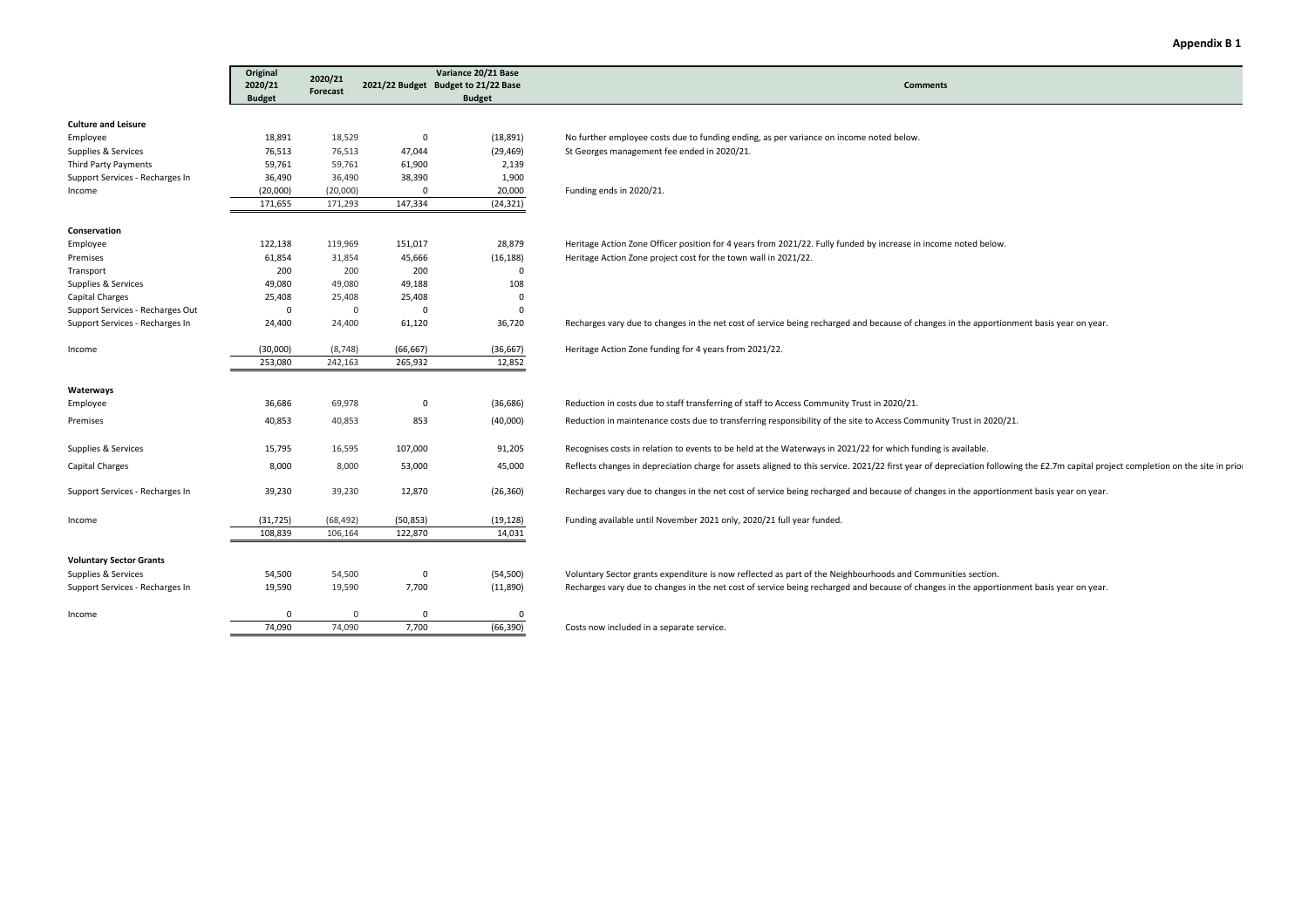|                                                 | Original      | 2020/21      |                | Variance 20/21 Base                 |                                                                                                                                                                    |
|-------------------------------------------------|---------------|--------------|----------------|-------------------------------------|--------------------------------------------------------------------------------------------------------------------------------------------------------------------|
|                                                 | 2020/21       | Forecast     |                | 2021/22 Budget Budget to 21/22 Base | <b>Comments</b>                                                                                                                                                    |
|                                                 | <b>Budget</b> |              |                | <b>Budget</b>                       |                                                                                                                                                                    |
| Indoor Leisure - Phoenix Pool and Marina Centre |               |              |                |                                     |                                                                                                                                                                    |
| Employee                                        | $\Omega$      | $\mathbf 0$  | $\mathbf 0$    | $\mathbf{0}$                        |                                                                                                                                                                    |
| Premises                                        | 23,923        | 23,923       | 24,462         | 538                                 |                                                                                                                                                                    |
| Transport                                       | $\Omega$      | $\mathbf 0$  | $\overline{0}$ | $\Omega$                            |                                                                                                                                                                    |
| Supplies & Services                             | 7,196         | 7,196        | 7,309          | 113                                 |                                                                                                                                                                    |
| Third Party Payments                            | 235,380       | 195,316      | 131,939        | (103, 441)                          | This movement reflects a reduction in the management fee pending construction of the new facility.                                                                 |
| <b>Capital Charges</b>                          | 379,843       | 379,843      | 33,291         | (346, 552)                          | Reflects changes in depreciation charge for assets aligned to this service. Demolition of the Marina Centre in 2020/21 removes depreciation charge for 2021/22.    |
| Support Services - Recharges Out                | $\mathbf 0$   | $\mathbf 0$  | $\mathbf 0$    | $\mathbf{0}$                        |                                                                                                                                                                    |
| Support Services - Recharges In                 | 51,340        | 51,340       | 76,890         | 25,550                              | Recharges vary due to changes in the net cost of service being recharged and because of changes in the apportionment basis year on year.                           |
| Income                                          | $\Omega$      | $\mathbf{0}$ | $\overline{0}$ | $\mathbf 0$                         |                                                                                                                                                                    |
|                                                 | 697,682       | 657,618      | 273,890        | (423, 792)                          |                                                                                                                                                                    |
|                                                 |               |              |                |                                     |                                                                                                                                                                    |
| <b>Neighbourhood Management</b>                 |               |              |                |                                     |                                                                                                                                                                    |
| Employee                                        | 289,118       | 234,813      | 262,853        | (26, 264)                           | Employee costs reduced following the completion of the 'Neighbourhoods that Work' project within 2020/21.                                                          |
| Premises                                        | 27,576        | 27,577       | 10,264         | (17, 312)                           | Increased budget provision to include the Voluntary, Community and Social grants, management by the Neighbourhoods and Communities team, to aid and support commu  |
|                                                 |               |              |                |                                     | activities.                                                                                                                                                        |
| Transport                                       | 1,800         | 1,800        | 800            | (1,000)                             |                                                                                                                                                                    |
| Supplies & Services                             | 32,190        | 32,189       | 82,784         | 50,595                              | Budget provision transferred for the Voluntary, Community and Social grants, management by the Neighbourhoods and Communities team, to aid and support community a |
| <b>Third Party Payments</b>                     | $\mathbf 0$   | $\mathbf 0$  | $\overline{0}$ | $\mathbf 0$                         |                                                                                                                                                                    |
| <b>Transfer Payments</b>                        | 602,187       | 602,187      | 113,000        | (489, 187)                          | Reduction reflects the completion of both the 'Neighbourhoods that Work' and 'Great Places' projects within 2020/21 offset by the reduction in income.             |
|                                                 |               |              |                |                                     |                                                                                                                                                                    |
| <b>Support Services</b>                         | $\mathbf 0$   | $\mathbf 0$  | $\mathbf 0$    | $\mathbf 0$                         |                                                                                                                                                                    |
| Capital Charges                                 | $\Omega$      | $\mathbf{0}$ | $\overline{0}$ | $\mathbf 0$                         |                                                                                                                                                                    |
| Support Services - Recharges Out                | (296,080)     | (296,080)    | (364, 400)     | (68, 320)                           | Recharges vary due to changes in the net cost of service being recharged and because of changes in the apportionment basis year on year.                           |
| Support Services - Recharges In                 | 288,820       | 288,820      | 365,450        | 76,630                              | Recharges vary due to changes in the net cost of service being recharged and because of changes in the apportionment basis year on year.                           |
| Income                                          | (656, 796)    | (656, 796)   | (113,000)      | 543,796                             | Income reduction reflects the completion of both the 'Neighbourhoods that Work' and Great Places projects within 2020/21.                                          |
|                                                 |               |              |                |                                     |                                                                                                                                                                    |
|                                                 | 288,815       | 234,510      | 357,752        | 68,937                              |                                                                                                                                                                    |
| <b>Enterprise Zone</b>                          |               |              |                |                                     |                                                                                                                                                                    |
| Supplies & Services                             | 1,085,143     | 1,085,143    | 1,350,000      | 264,857                             | Increase in funding means that increase project costs can be met in 2021/22.                                                                                       |
| Income                                          | (1,085,143)   | (1,085,143)  | (1,600,000)    | (514, 857)                          | Increase in business rate income aligned to Enterprise Zones anticipated in 2021/22.                                                                               |
|                                                 | $\Omega$      | $\mathsf{O}$ | (250,000)      | (250,000)                           |                                                                                                                                                                    |
|                                                 |               |              |                |                                     |                                                                                                                                                                    |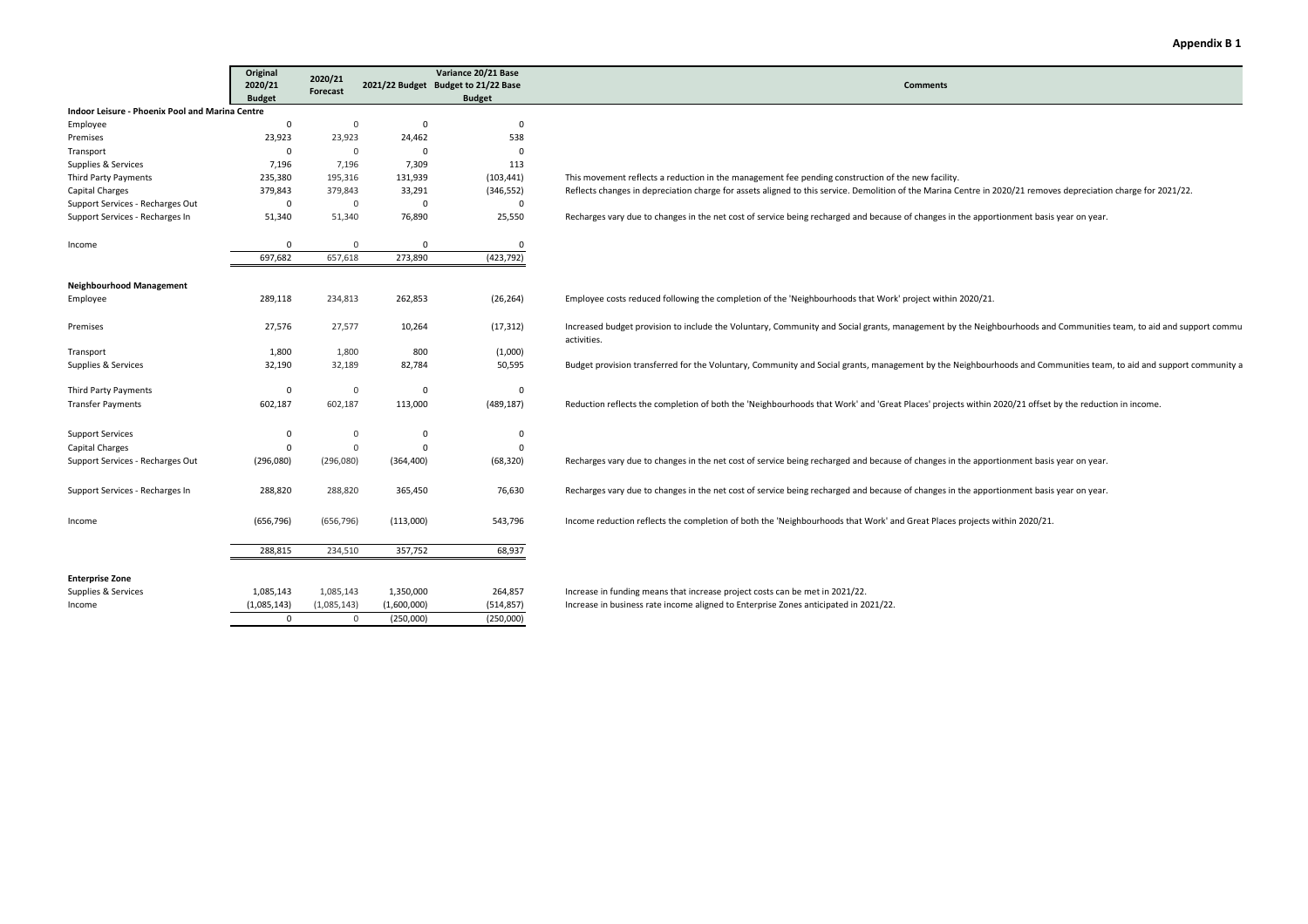|                                          | Original      | 2020/21     |              | Variance 20/21 Base                 |                                                                                                                                                                                                                                                                                                             |
|------------------------------------------|---------------|-------------|--------------|-------------------------------------|-------------------------------------------------------------------------------------------------------------------------------------------------------------------------------------------------------------------------------------------------------------------------------------------------------------|
|                                          | 2020/21       | Forecast    |              | 2021/22 Budget Budget to 21/22 Base | <b>Comments</b>                                                                                                                                                                                                                                                                                             |
|                                          | <b>Budget</b> |             |              | <b>Budget</b>                       |                                                                                                                                                                                                                                                                                                             |
| <b>Economic Development</b>              |               |             |              |                                     |                                                                                                                                                                                                                                                                                                             |
| Employee                                 | 103,957       | 100,390     | 103,409      | (548)                               |                                                                                                                                                                                                                                                                                                             |
| Supplies & Services                      | 2,501         | 2,501       | 1,800        | (701)                               |                                                                                                                                                                                                                                                                                                             |
| Support Services - Recharges In          | 200,010       | 200,010     | 154,410      | (45,600)                            | Recharges vary due to changes in the net cost of service being recharged and because of changes in the apportionment basis year on year.                                                                                                                                                                    |
| Income                                   | 0             | $\mathbf 0$ | (10, 014)    | (10, 014)                           |                                                                                                                                                                                                                                                                                                             |
|                                          | 306,468       | 302.901     | 249,605      | (56, 863)                           |                                                                                                                                                                                                                                                                                                             |
| <b>Enterprise GY</b>                     |               |             |              |                                     |                                                                                                                                                                                                                                                                                                             |
| Employee                                 | 0             | $\mathbf 0$ | $\mathbf 0$  | 0                                   |                                                                                                                                                                                                                                                                                                             |
| Premises                                 | 68            | 68          | 68           | 0                                   |                                                                                                                                                                                                                                                                                                             |
| Supplies & Services                      | 1,760         | 1,760       | 1,809        | 49                                  |                                                                                                                                                                                                                                                                                                             |
| Support Services - Recharges In          | 8,060         | 8,060       | 7,700        | (360)                               |                                                                                                                                                                                                                                                                                                             |
| Income                                   | $\mathbf 0$   | $\mathbf 0$ | $\mathbf 0$  | $\Omega$                            |                                                                                                                                                                                                                                                                                                             |
|                                          | 9,888         | 9,888       | 9,577        | (311)                               |                                                                                                                                                                                                                                                                                                             |
|                                          |               |             |              |                                     |                                                                                                                                                                                                                                                                                                             |
| <b>Total Inward Investment:</b>          | 2,589,780     | 2,523,891   | 1,779,617    | (810, 163)                          |                                                                                                                                                                                                                                                                                                             |
| <b>Total Inward Investment excluding</b> |               |             |              |                                     |                                                                                                                                                                                                                                                                                                             |
| capital charges & recharges:             | 1,564,149     | 1,498,260   | 1,068,908    | (495, 241)                          |                                                                                                                                                                                                                                                                                                             |
| <b>Total Inward Investment excluding</b> |               |             |              |                                     |                                                                                                                                                                                                                                                                                                             |
| recharges:                               | 1,977,400     | 1,911,511   | 1,180,607    | (796, 793)                          |                                                                                                                                                                                                                                                                                                             |
|                                          |               |             |              |                                     |                                                                                                                                                                                                                                                                                                             |
| Housing:                                 |               |             |              |                                     |                                                                                                                                                                                                                                                                                                             |
| <b>Housing Needs</b>                     |               |             |              |                                     |                                                                                                                                                                                                                                                                                                             |
| Employee                                 | 610,187       | 667,065     | 666,648      | 56,461                              | Increase employee cost to mitigate the increased demand reflected by the service.                                                                                                                                                                                                                           |
| Premises                                 | 220,859       | 220,858     | 153,876      | (66, 983)                           | Reduction reflects reduced general temporary accommodation cost, such as damage deposits and storage costs. Excludes specific COVID B&B and temporary accommodatio<br>expenditure.                                                                                                                          |
| Transport                                | 3,152         | 3,152       | 3,152        | $\mathbf 0$                         |                                                                                                                                                                                                                                                                                                             |
| Supplies & Services                      | 260,655       | 264,945     | 182,086      | (78, 569)                           | Reduction reflects a reduced general B&B and temporary accommodation budget. Excludes specific COVID B&B and temporary accommodation expenditure.                                                                                                                                                           |
|                                          |               |             |              |                                     |                                                                                                                                                                                                                                                                                                             |
| Capital Charges                          | 11,769        | 11,769      | 19,013       | 7,244                               |                                                                                                                                                                                                                                                                                                             |
| Support Services - Recharges Out         | $\mathbf 0$   | $\mathbf 0$ | $\mathbf{0}$ | $\mathbf 0$                         |                                                                                                                                                                                                                                                                                                             |
| Support Services - Recharges In          | 370,350       | 370,350     | 321,700      | (48, 650)                           | Recharges vary due to changes in the net cost of service being recharged and because of changes in the apportionment basis year on year.                                                                                                                                                                    |
|                                          |               |             |              |                                     |                                                                                                                                                                                                                                                                                                             |
| Income                                   | (612, 372)    | (685, 014)  | (258, 410)   | 353,962                             | Reduction in income to support homelessness compared to 2020/21, partly mitigated by a £165k transfer from earmarked reserves to support expenditure in 2021/22. The 2<br>budget does not include any additional Homelessness Prevention Grant monies, but this will be reviewed and monitored in the year. |
|                                          | 864,600       | 853,125     | 1,088,065    | 223,464                             |                                                                                                                                                                                                                                                                                                             |
|                                          |               |             |              |                                     |                                                                                                                                                                                                                                                                                                             |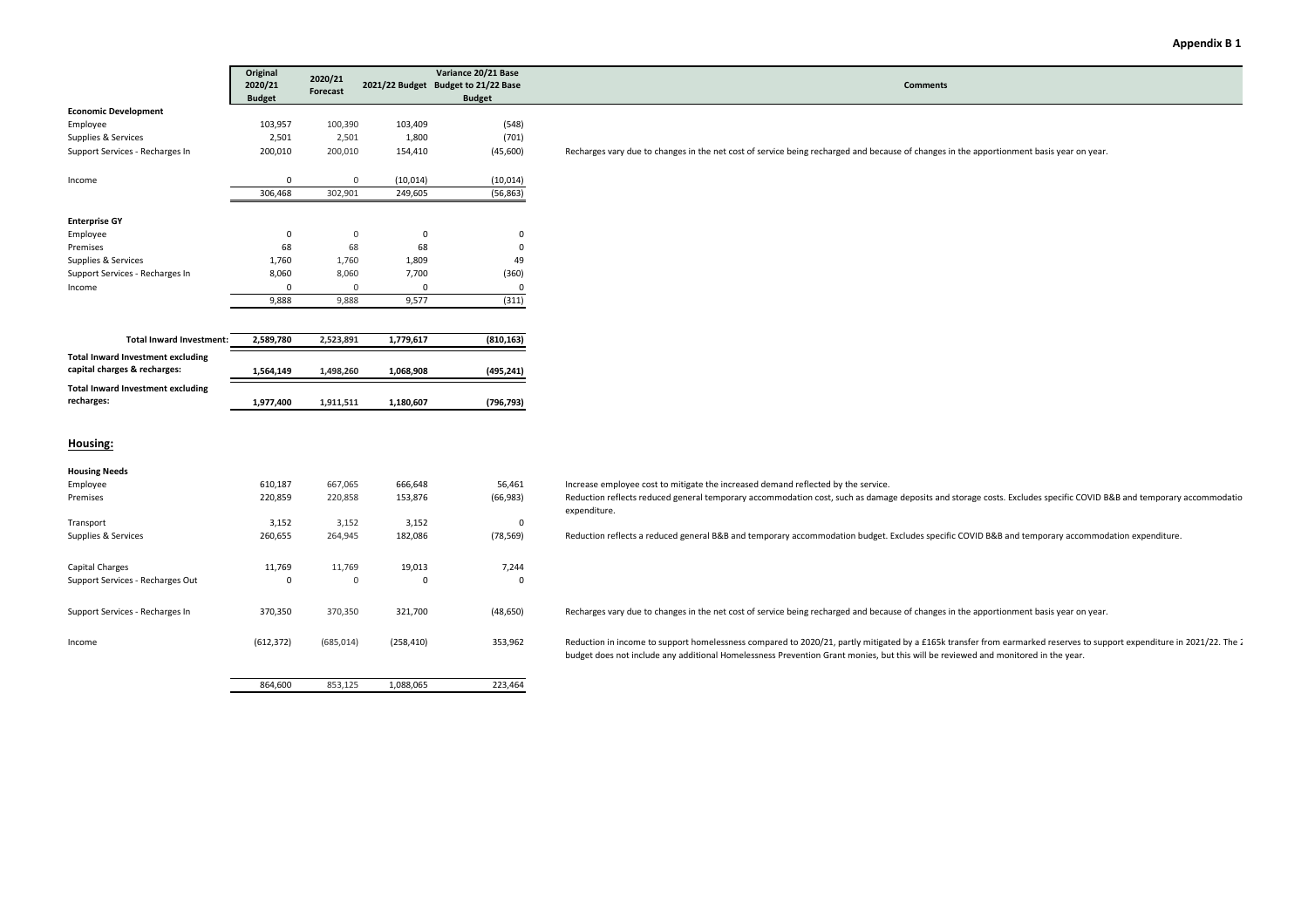|                                  | Original       | 2020/21     |             | Variance 20/21 Base                 |                                                                                                                                                                                                                                                    |
|----------------------------------|----------------|-------------|-------------|-------------------------------------|----------------------------------------------------------------------------------------------------------------------------------------------------------------------------------------------------------------------------------------------------|
|                                  | 2020/21        | Forecast    |             | 2021/22 Budget Budget to 21/22 Base | <b>Comments</b>                                                                                                                                                                                                                                    |
|                                  | <b>Budget</b>  |             |             | <b>Budget</b>                       |                                                                                                                                                                                                                                                    |
| <b>Gapton Hall Site</b>          |                |             |             |                                     |                                                                                                                                                                                                                                                    |
| Employee                         | $\mathbf 0$    | $\mathbf 0$ | 58,435      | 58,435                              | Gapton Hall site was previously part managed by Norfolk County Council. From 1 February 2021 management of the site will be brought back to GYBC, resulting in a new stat<br>the site.                                                             |
| Supplies & Services              | 62,306         | 62,306      | 55,000      | (7, 306)                            |                                                                                                                                                                                                                                                    |
| Support Services - Recharges In  | 18,030         | 18,030      | 37,140      | 19,110                              | Recharges vary due to changes in the net cost of service being recharged and because of changes in the apportionment basis year on year.                                                                                                           |
| Income                           | (100, 331)     | (100, 331)  | (67, 231)   | 33,100                              | Prior income assumptions have reflected higher outputs due to the income recovery following the resolution of a legal dispute. This income recovery finishes in 2020/21, the<br>income is reduced and also reflects an element for non-collection. |
|                                  | (19,995)       | (19,995)    | 83,344      | 103,339                             |                                                                                                                                                                                                                                                    |
| <b>Better Care Fund</b>          |                |             |             |                                     |                                                                                                                                                                                                                                                    |
| Employee                         | 94,756         | 92,278      | 101,077     | 6,321                               |                                                                                                                                                                                                                                                    |
| Premises                         | $\mathbf 0$    | $\mathbf 0$ | 0           | $\Omega$                            |                                                                                                                                                                                                                                                    |
| Transport                        | 2,500          | 2,500       | 2,500       | $\Omega$                            |                                                                                                                                                                                                                                                    |
| Supplies & Services              | 23,579         | 23,579      | 23,735      | 156                                 |                                                                                                                                                                                                                                                    |
| Support Services - Recharges In  | 65,760         | 65,760      | 55,620      | (10, 140)                           | Recharges vary due to changes in the net cost of service being recharged and because of changes in the apportionment basis year on year.                                                                                                           |
| Income                           | (149,069)      | (149,069)   | (145, 216)  | 3,853                               |                                                                                                                                                                                                                                                    |
|                                  | 37,526         | 35,048      | 37,716      | 190                                 |                                                                                                                                                                                                                                                    |
|                                  |                |             |             |                                     |                                                                                                                                                                                                                                                    |
| <b>Housing Strategy</b>          |                |             |             |                                     |                                                                                                                                                                                                                                                    |
| Employee                         | 174,821        | 172,146     | 176,135     | 1,314                               |                                                                                                                                                                                                                                                    |
| Premises                         | 777            | 777         | 792         | 16                                  |                                                                                                                                                                                                                                                    |
| Transport                        | 525            | 525         | 365         | (160)                               |                                                                                                                                                                                                                                                    |
| Supplies & Services              | 42,383         | 42,383      | 42,388      | -5                                  |                                                                                                                                                                                                                                                    |
| Capital Charges                  | 22,603         | 22,603      | 22,603      | $\Omega$                            |                                                                                                                                                                                                                                                    |
| Support Services - Recharges Out | $\mathbf 0$    | $\mathbf 0$ | $\mathbf 0$ | $\Omega$                            |                                                                                                                                                                                                                                                    |
| Support Services - Recharges In  | 84,700         | 84,700      | 88,170      | 3,470                               |                                                                                                                                                                                                                                                    |
| Income                           | $\overline{0}$ | $\mathbf 0$ | 0           | $\mathbf 0$                         |                                                                                                                                                                                                                                                    |
|                                  | 325,809        | 323,134     | 330,453     | 4,645                               | No major variances                                                                                                                                                                                                                                 |
| Safe at Home                     |                |             |             |                                     |                                                                                                                                                                                                                                                    |
| Employee                         | 275,017        | 268,377     | 279,548     | 4,531                               |                                                                                                                                                                                                                                                    |
| Premises                         | $\mathbf 0$    | $\mathsf 0$ | 0           | $\Omega$                            |                                                                                                                                                                                                                                                    |
| Transport                        | 7,000          | 7,000       | 7,000       | $\mathbf 0$                         |                                                                                                                                                                                                                                                    |
| Supplies & Services              | 53,868         | 53,868      | 55,198      | 1,330                               |                                                                                                                                                                                                                                                    |
| <b>Transfer Payments</b>         | 5,440          | 5,440       | 5,440       | 0                                   |                                                                                                                                                                                                                                                    |
| Support Services - Recharges In  | 108,950        | 108,950     | 94,710      | (14, 240)                           | Recharges vary due to changes in the net cost of service being recharged and because of changes in the apportionment basis year on year.                                                                                                           |
| Income                           | (225, 818)     | (100, 452)  | (226, 078)  | (260)                               |                                                                                                                                                                                                                                                    |
|                                  | 224,457        | 343,183     | 215,819     | (8,639)                             |                                                                                                                                                                                                                                                    |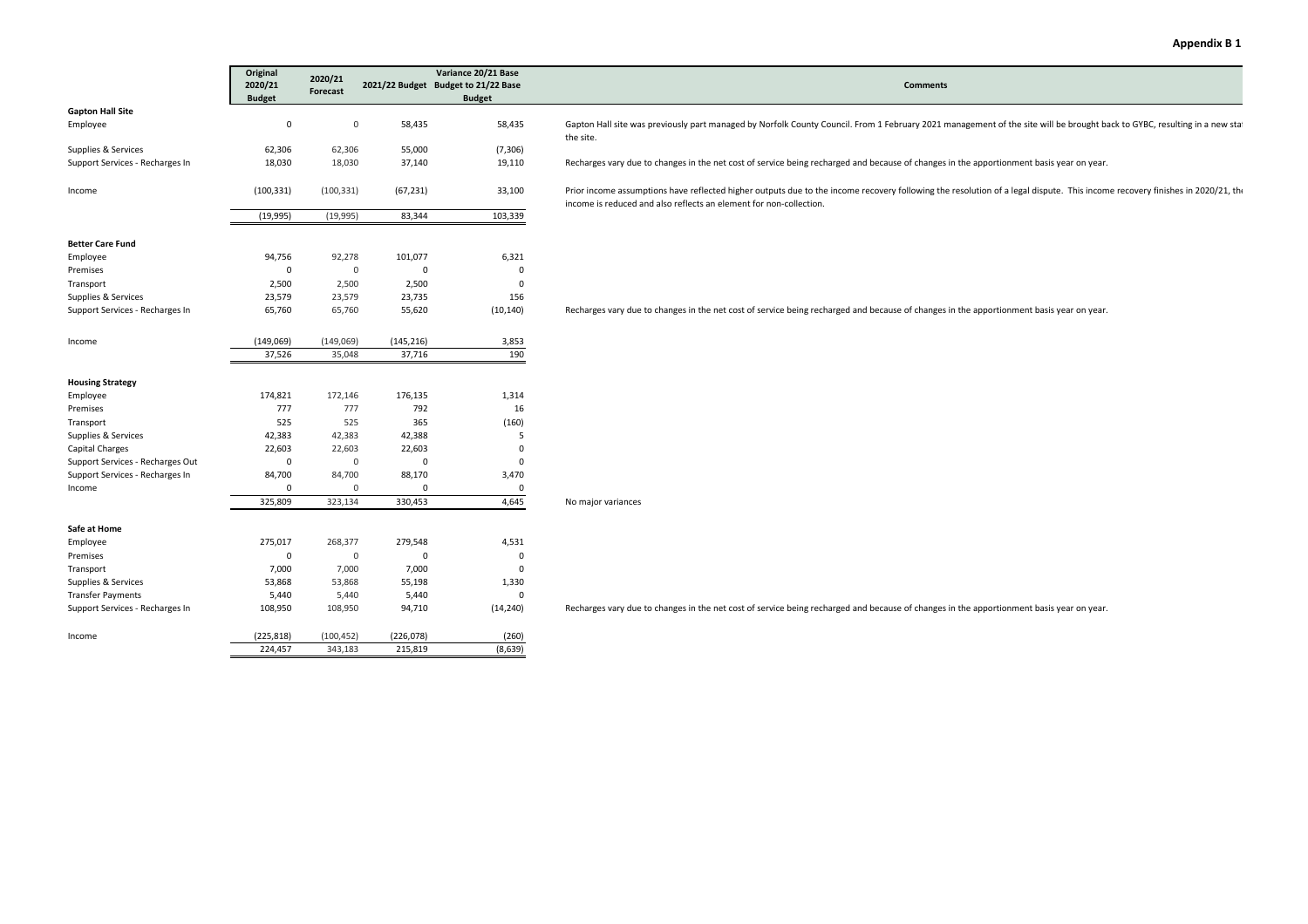# **Comments**

| <b>Planning and Growth:</b>      |            |            |            |           |    |
|----------------------------------|------------|------------|------------|-----------|----|
| <b>Building Control</b>          |            |            |            |           |    |
| Employee                         | 247,905    | 227,530    | 254,661    | 6,756     |    |
| Premises                         | 1.500      | 1.500      | 1,500      | 0         |    |
| Transport                        | 11,000     | 11,000     | 11,000     | 0         |    |
| Supplies & Services              | 25,439     | 25,439     | 17,737     | (7,703)   |    |
| Support Services - Recharges In  | 93,610     | 93,610     | 181,080    | 87,470    | R6 |
| Income                           | (295, 500) | (232, 500) | (302, 976) | (7, 476)  |    |
|                                  | 83,954     | 126,579    | 163,001    | 79,047    |    |
| <b>Development Control</b>       |            |            |            |           |    |
| Employee                         | 654,439    | 601,008    | 654,693    | 254       |    |
| Premises                         | $\Omega$   | $\Omega$   | $\Omega$   | $\Omega$  |    |
| Transport                        | 10,000     | 10,000     | 7,500      | (2,500)   |    |
| Supplies & Services              | 46,884     | 46,884     | 26,702     | (20, 183) | Tε |
| Support Services - Recharges Out | (62, 970)  | (62, 970)  | (64, 650)  | (1,680)   |    |
| Support Services - Recharges In  | 222,940    | 222,940    | 233,280    | 10,340    | R6 |
| Income                           | (534, 150) | (529, 154) | (565, 292) | (31, 142) | In |
|                                  | 337,143    | 288,708    | 292,232    | (44, 911) |    |
| <b>Land Charges</b>              |            |            |            |           |    |
| Employee                         | 49,324     | 37,540     | 50,035     | 711       |    |
| Supplies & Services              | 20,061     | 20,061     | 12,082     | (7,979)   |    |
| <b>Third Party Payments</b>      | 30,000     | 30,000     | 31,000     | 1,000     |    |
| Support Services - Recharges In  | 50,940     | 50,940     | 47,760     | (3, 180)  |    |
| Income                           | (126,000)  | (105,000)  | (138, 154) | (12, 154) | In |
|                                  | 24,325     | 33,541     | 2,723      | (21, 602) |    |

**Original 2020/21Budget**

**Total Housing excluding capital charges** 

**Total Housing excluding recharges: 784,607**

**Total Housing:**

**& recharges:**

**1,432,397**

**750,235**

**2020/21Forecast**

**852,333**

**2021/22 Budget Budget to 21/22 Base** 

**1,116,440 366,205**

**1,534,495 1,755,396 322,999**

**886,705 1,158,056 373,449**

**Variance 20/21 Base Budget**

| ------ | -       | .      |                                                                                                                                          |
|--------|---------|--------|------------------------------------------------------------------------------------------------------------------------------------------|
| 93,610 | 181.080 | 87.470 | Recharges vary due to changes in the net cost of service being recharged and because of changes in the apportionment basis year on year. |
|        |         |        |                                                                                                                                          |

Temporary funding in 2020/21 base for one-off Specialist Ecology advice of £12k and reduction in IT software costs (£8k).

Recharges vary due to changes in the net cost of service being recharged and because of changes in the apportionment basis year on year.

Increase of (£15k) identified during previous year base budget process re: expected increase in demand and 2021/22 fees & charges increase of 3.1% (£16k).

 $(12,154)$  Increase of identified during previous year base budget process partly due to the housing market and 2021/22 fees & charges increase.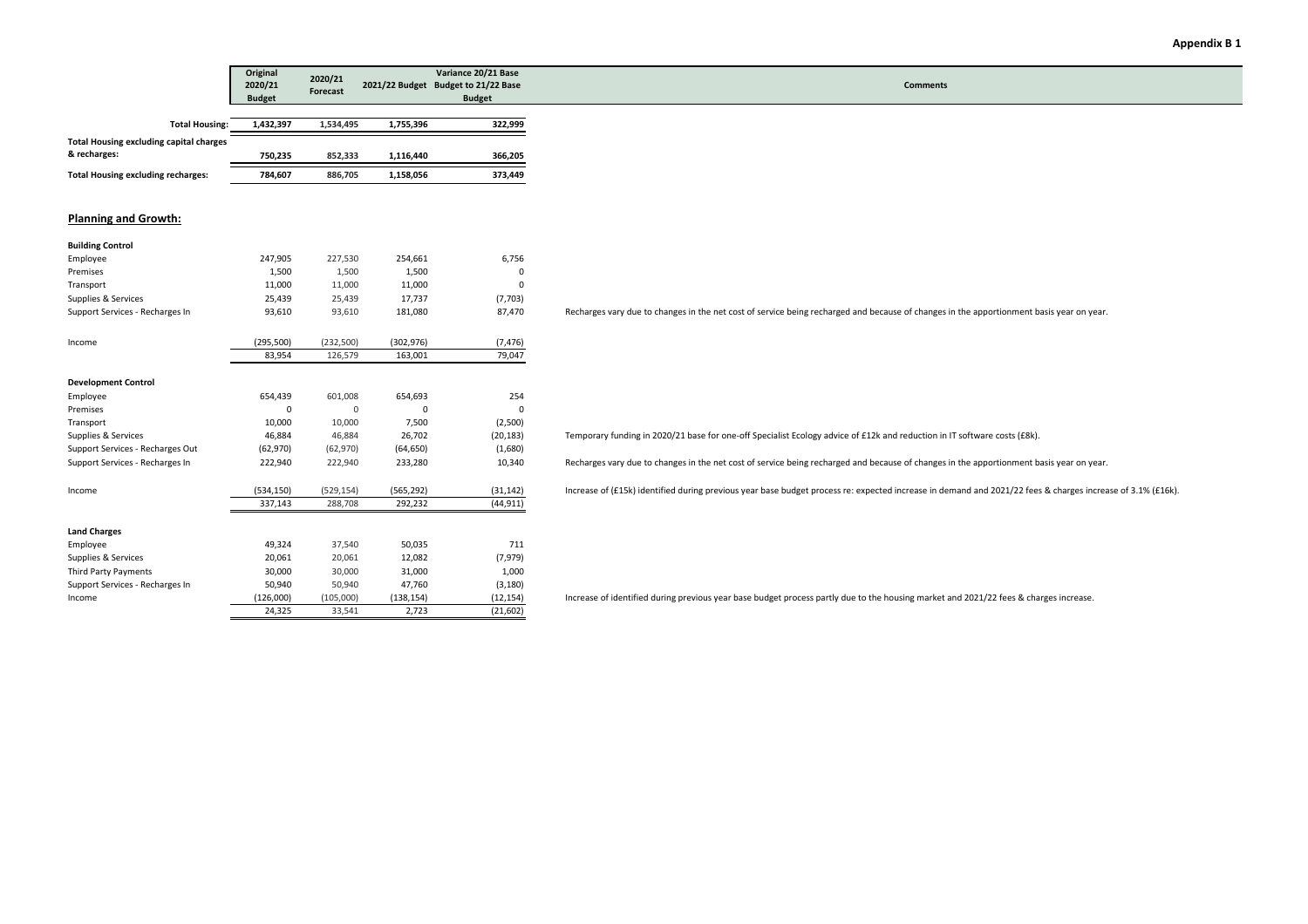|                                                                            | Original      |                     |                | Variance 20/21 Base                 |                                                                                                                                                                                                                                                                   |
|----------------------------------------------------------------------------|---------------|---------------------|----------------|-------------------------------------|-------------------------------------------------------------------------------------------------------------------------------------------------------------------------------------------------------------------------------------------------------------------|
|                                                                            | 2020/21       | 2020/21<br>Forecast |                | 2021/22 Budget Budget to 21/22 Base | <b>Comments</b>                                                                                                                                                                                                                                                   |
|                                                                            | <b>Budget</b> |                     |                | <b>Budget</b>                       |                                                                                                                                                                                                                                                                   |
| <b>Strategic Planning</b>                                                  |               |                     |                |                                     |                                                                                                                                                                                                                                                                   |
| Employee                                                                   | 270,995       | 265,644             | 283,962        | 12,967                              | Incremental and 2% pay award increases.                                                                                                                                                                                                                           |
| Premises                                                                   | $\mathsf 0$   | $\mathsf 0$         | $\mathbf 0$    | 0                                   |                                                                                                                                                                                                                                                                   |
| Transport                                                                  | 1,400         | 1,400               | 1,000          | (400)                               |                                                                                                                                                                                                                                                                   |
| Supplies & Services                                                        | 75,265        | 75,265              | 96,856         | 21,591                              | 2021/22 budget increased by £40k re: New Burdens Grant expenditure (from reserves) growth in 2020/21 base budgets for two year examination programme. Balance of £1<br>transfer from IT for computer costs previously allocated centrally and not to departments. |
| <b>Transfer Payments</b>                                                   | 6,500         | 6,500               | 6,500          | 0                                   |                                                                                                                                                                                                                                                                   |
| Support Services - Recharges In                                            | 133,880       | 133,880             | 116,690        | (17, 190)                           | Recharges vary due to changes in the net cost of service being recharged and because of changes in the apportionment basis year on year.                                                                                                                          |
| Income                                                                     | (21, 295)     | (18, 795)           | (21, 729)      | (434)                               |                                                                                                                                                                                                                                                                   |
|                                                                            | 466,745       | 463,894             | 483,279        | 16,534                              |                                                                                                                                                                                                                                                                   |
|                                                                            |               |                     |                |                                     |                                                                                                                                                                                                                                                                   |
| <b>Total Planning and Growth:</b>                                          | 912,167       | 912,722             | 941,235        | 29,068                              |                                                                                                                                                                                                                                                                   |
|                                                                            |               |                     |                |                                     |                                                                                                                                                                                                                                                                   |
| <b>Total Planning and Growth excluding</b><br>capital charges & recharges: | 473,767       | 474,322             | 427,075        | (46, 692)                           |                                                                                                                                                                                                                                                                   |
| <b>Total Planning and Growth excluding</b>                                 |               |                     |                |                                     |                                                                                                                                                                                                                                                                   |
| recharges:                                                                 | 473,767       | 474,322             | 427,075        | (46, 692)                           |                                                                                                                                                                                                                                                                   |
|                                                                            |               |                     |                |                                     |                                                                                                                                                                                                                                                                   |
| <b>Customer Services:</b>                                                  |               |                     |                |                                     |                                                                                                                                                                                                                                                                   |
| <b>Benefits</b>                                                            |               |                     |                |                                     |                                                                                                                                                                                                                                                                   |
| Employee                                                                   | 548,831       | 567,545             | 593,279        | 44,448                              | Variances include vacancy savings of £17k, role and working hours amendments in 2020/21 (shared with Revenues) and forecast 2% increase of gross pay.                                                                                                             |
|                                                                            |               |                     |                |                                     |                                                                                                                                                                                                                                                                   |
| Transport                                                                  | 1,200         | 1,200               | 1,200          | $\mathbf 0$                         |                                                                                                                                                                                                                                                                   |
| Supplies & Services                                                        | 42,910        | 42,910              | 72,927         | 30,016                              | No change in bad debt provision required in 2021/22 (2020/21 budget assumed a reduction in the provision required).                                                                                                                                               |
| <b>Third Party Payments</b>                                                | $\mathbf 0$   | $\mathbf 0$         | 0              | 0                                   |                                                                                                                                                                                                                                                                   |
| <b>Transfer Payments</b>                                                   | 23,042,927    | 21,437,171          | 22,464,068     | (578, 859)                          | Revision of Benefits payments and receipts based on current year forecasts and prior year actuals offset by reduced income.                                                                                                                                       |
| Support Services - Recharges Out                                           | (243, 584)    | (243, 584)          | (258, 773)     | (15, 189)                           | Recharges vary due to changes in the net cost of service being recharged and because of changes in the apportionment basis year on year.                                                                                                                          |
|                                                                            |               |                     |                |                                     |                                                                                                                                                                                                                                                                   |
| Support Services - Recharges In                                            | 565,930       | 565,930             | 445,290        | (120, 640)                          | Recharges vary due to changes in the net cost of service being recharged and because of changes in the apportionment basis year on year.                                                                                                                          |
| Income                                                                     | (23,810,053)  | (22, 277, 982)      | (23, 223, 212) | 586,841                             | Revision of Benefits payments and receipts based on current year forecasts and prior year actuals offset by reduced spend.                                                                                                                                        |

148,162 93,190 94,779 (53,383)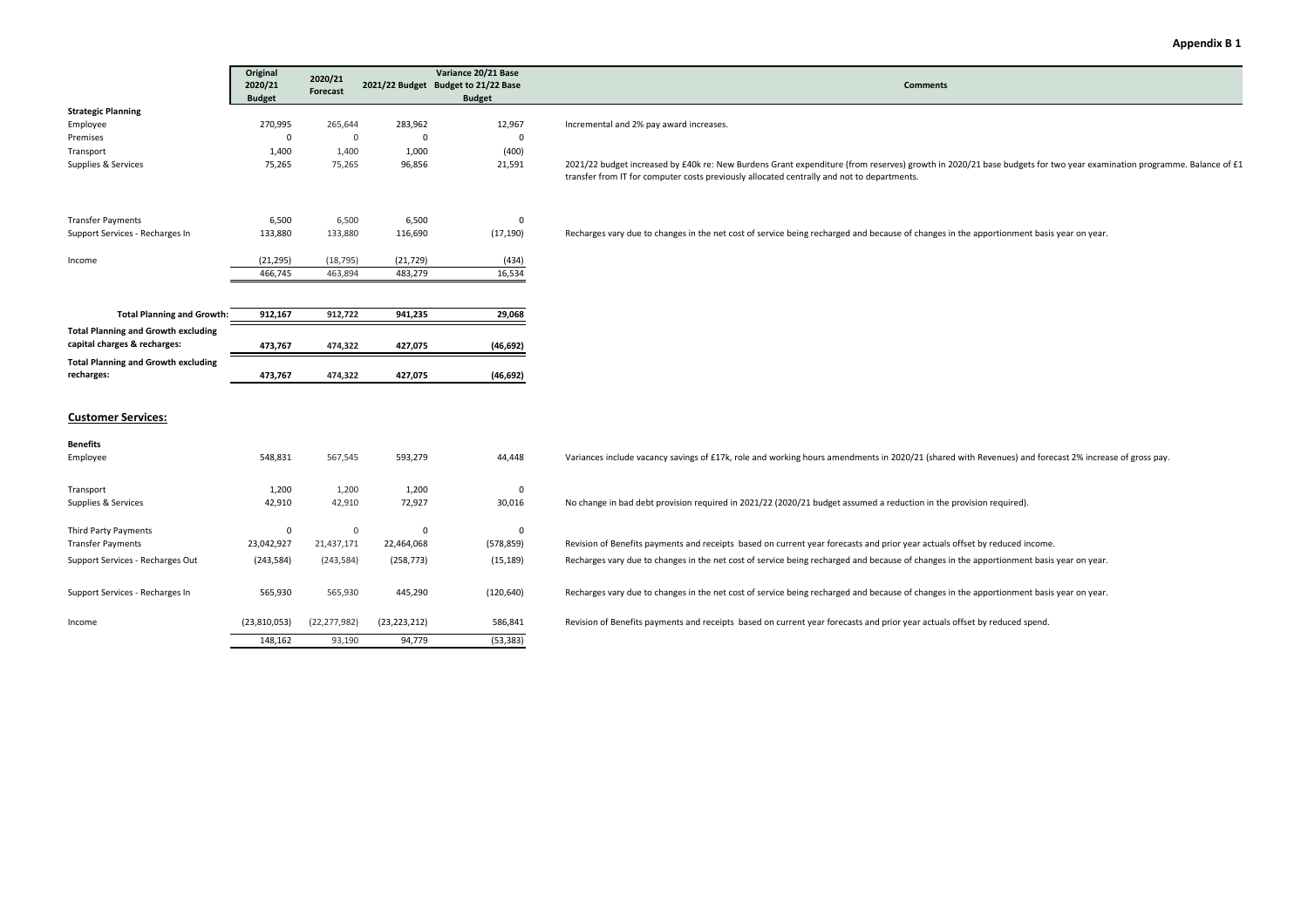|                                   | Original      |                     |                         | Variance 20/21 Base                 |                                                                                                                                          |
|-----------------------------------|---------------|---------------------|-------------------------|-------------------------------------|------------------------------------------------------------------------------------------------------------------------------------------|
|                                   | 2020/21       | 2020/21<br>Forecast |                         | 2021/22 Budget Budget to 21/22 Base | <b>Comments</b>                                                                                                                          |
|                                   | <b>Budget</b> |                     |                         | <b>Budget</b>                       |                                                                                                                                          |
| <b>Crematorium and Cemeteries</b> |               |                     |                         |                                     |                                                                                                                                          |
| Employee                          | 222,297       | 209,491             | 225,337                 | 3,039                               |                                                                                                                                          |
| Premises                          | 473,708       | 456,539             | 467,969                 | (5, 739)                            |                                                                                                                                          |
| Transport                         | 2,000         | 2,000               | 750                     | (1,250)                             |                                                                                                                                          |
| Supplies & Services               | 104,098       | 104,097             | 97,437                  | (6,660)                             |                                                                                                                                          |
| Third Party Payments              | 31,809        | 31,809              | 34,074                  | 2,265                               |                                                                                                                                          |
| Capital Charges                   | 71,394        | 71,394              | 72,149                  | 755                                 |                                                                                                                                          |
| Support Services - Recharges Out  | $\mathbf 0$   | $\overline{0}$      | $\Omega$                | $\mathbf 0$                         |                                                                                                                                          |
| Support Services - Recharges In   | 188,550       | 188,550             | 185,040                 | (3,510)                             |                                                                                                                                          |
| Income                            | (1,602,488)   | (1,563,966)         | (1,601,740)             | 748                                 |                                                                                                                                          |
|                                   | (508, 632)    | (500, 086)          | (518, 984)              | (10, 352)                           | No major variances                                                                                                                       |
| <b>Customer Services</b>          |               |                     |                         |                                     |                                                                                                                                          |
| Employee                          | 688,018       | 637,724             | 652,021                 | (35,997)                            | Decrease in customer service advisor positions in 2021/22.                                                                               |
| Transport                         | 351           | 351                 | 250                     | (101)                               |                                                                                                                                          |
| Supplies & Services               | 12,439        | 12,439              | 12,432                  | (7)                                 |                                                                                                                                          |
| Support Services - Recharges Out  | (1, 273, 870) | (1, 273, 870)       | (1, 294, 430)           | (20, 560)                           | Recharges vary due to changes in the net cost of service being recharged and because of changes in the apportionment basis year on year. |
| Support Services - Recharges In   | 573,060       | 573,060             | 629,730                 | 56,670                              | Recharges vary due to changes in the net cost of service being recharged and because of changes in the apportionment basis year on year. |
|                                   | (2)           | (50, 296)           | $\overline{\mathbf{3}}$ | 5                                   |                                                                                                                                          |
| <b>Support Services</b>           |               |                     |                         |                                     |                                                                                                                                          |
| Employee                          | 187,687       | 153,421             | 163,601                 | (24,086)                            | Decrease in support service officer positions in 2021/22.                                                                                |
| Supplies & Services               | 21,268        | 21,268              | 35,682                  | 14,414                              | New booking and video appointments system contract awarded resulting in £14k increase in budget required in 2021/22.                     |
| Capital Charges                   | 1,977         | 1,977               | 3,267                   | 1,290                               |                                                                                                                                          |
| Support Services - Recharges Out  | (335, 730)    | (335, 730)          | (309,060)               | 26,670                              | Recharges vary due to changes in the net cost of service being recharged and because of changes in the apportionment basis year on year. |
| Support Services - Recharges In   | 124,790       | 124,790             | 106,510                 | (18, 280)                           | Recharges vary due to changes in the net cost of service being recharged and because of changes in the apportionment basis year on year. |
|                                   | (8)           | (34, 274)           | 1                       | 8                                   |                                                                                                                                          |
|                                   |               |                     |                         |                                     |                                                                                                                                          |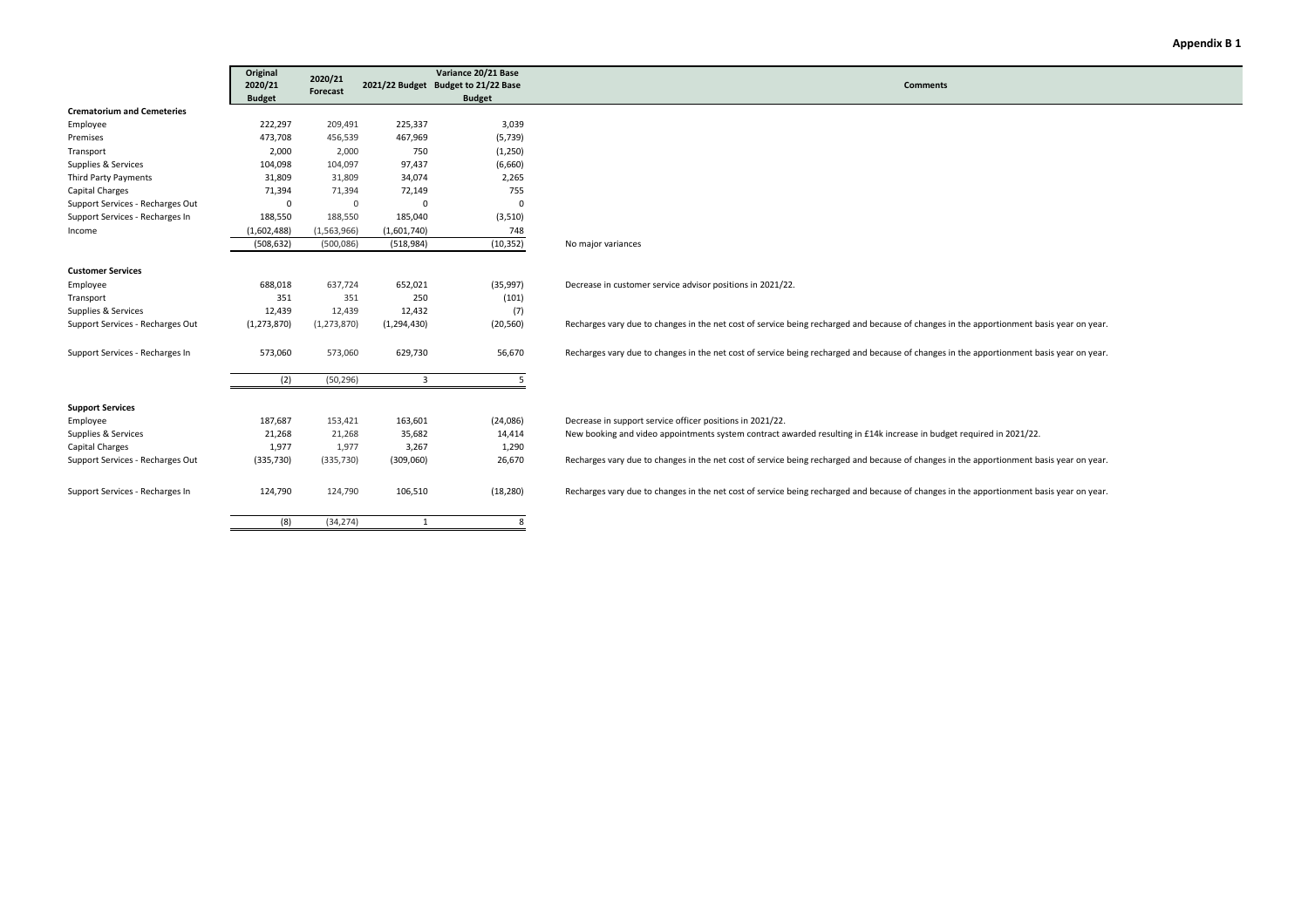|                                          | Original      | 2020/21      |                | Variance 20/21 Base                 |                                                                                                                                                                             |
|------------------------------------------|---------------|--------------|----------------|-------------------------------------|-----------------------------------------------------------------------------------------------------------------------------------------------------------------------------|
|                                          | 2020/21       | Forecast     |                | 2021/22 Budget Budget to 21/22 Base | <b>Comments</b>                                                                                                                                                             |
|                                          | <b>Budget</b> |              |                | <b>Budget</b>                       |                                                                                                                                                                             |
| <b>Car Parks</b>                         |               |              |                |                                     |                                                                                                                                                                             |
| Employee                                 | 431,887       | 403,760      | 436,269        | 4,382                               |                                                                                                                                                                             |
| Premises                                 | 295,496       | 292,728      | 347,088        | 51,592                              | Transfer from Markets service area for business rates for the Market Place for carparking spaces on the site.                                                               |
| Transport                                | 15,557        | 15,557       | 14,052         | (1, 505)                            |                                                                                                                                                                             |
| Supplies & Services                      | 173,775       | 173,775      | 132,425        | (41, 350)                           | Savings applied to areas such as specialist services costs, cash collection charges and other expenses within this service area.                                            |
| <b>Transfer Payments</b>                 | 569,183       | 494,818      | 482,117        | (87,066)                            | Resident permits and penalty charge income now being collected by Kings Lynn Borough Council so no transfer payment required for this offset by reduced income.             |
|                                          |               |              |                |                                     |                                                                                                                                                                             |
| Capital Charges                          | 47,873        | 47,873       | 44,213         | (3,660)                             |                                                                                                                                                                             |
| Support Services - Recharges In          | 375,360       | 375,360      | 404,590        | 29,230                              | Recharges vary due to changes in the net cost of service being recharged and because of changes in the apportionment basis year on year.                                    |
| Income                                   | (2,748,919)   | (1,736,369)  | (2,511,828)    | 237,091                             | Budget update to reflect the removal of spaces along the seafront due to the marina centre re-development. £83k reduction income for resident permits which will be collec  |
|                                          |               |              |                |                                     | Kings Lynn Borough Council in 2021/22 (linked to reduction in transfer payments above). £48k revised budget for Beach Coach Station income in line with prior year actuals. |
|                                          | (839, 787)    | 67,502       | (651,073)      | 188,714                             |                                                                                                                                                                             |
|                                          |               |              |                |                                     |                                                                                                                                                                             |
| Revenues                                 | 711,931       | 663,032      | 730,541        | 18,610                              | 2% increase pay increase.                                                                                                                                                   |
| Employee<br>Premises                     | $\mathsf 0$   | $\mathbf 0$  | $\overline{0}$ | 0                                   |                                                                                                                                                                             |
| Transport                                | 2,000         | 2,000        | 2,000          | $\mathbf 0$                         |                                                                                                                                                                             |
| Supplies & Services                      | 236,044       | 236,044      | 278,004        | 41,960                              | Budget increased in line with additional computer costs.                                                                                                                    |
| Third Party Payments                     | $\Omega$      | $\mathbf{0}$ | 0              | 0                                   |                                                                                                                                                                             |
| <b>Transfer Payments</b>                 | 100           | 100          | 100            | $\Omega$                            |                                                                                                                                                                             |
| <b>Support Services</b>                  | 36,000        | 21,000       | 30,000         | (6,000)                             |                                                                                                                                                                             |
| <b>Capital Charges</b>                   | $\Omega$      | $\Omega$     | 0              | $\Omega$                            |                                                                                                                                                                             |
| Support Services - Recharges Out         | (367, 260)    | (367, 260)   | $\overline{0}$ | 367,260                             | Recharges vary due to changes in the net cost of service being recharged and because of changes in the apportionment basis year on year.                                    |
| Support Services - Recharges In          | 853,660       | 853,660      | 800,610        | (53,050)                            | Recharges vary due to changes in the net cost of service being recharged and because of changes in the apportionment basis year on year.                                    |
| Income                                   | (627, 198)    | (501, 691)   | (601, 925)     | 25,273                              | Reduction of miscellaneous income budget in line with prior year actuals.                                                                                                   |
|                                          | 845,277       | 906,885      | 1,239,330      | 394,053                             |                                                                                                                                                                             |
|                                          |               |              |                |                                     |                                                                                                                                                                             |
|                                          |               |              |                |                                     |                                                                                                                                                                             |
| <b>Total Customer Services:</b>          | (354, 990)    | 482,921      | 164,056        | 519,046                             |                                                                                                                                                                             |
| <b>Total Customer Services excluding</b> |               |              |                |                                     |                                                                                                                                                                             |
| capital charges & recharges:             | (937, 140)    | (99, 229)    | (665,080)      | 272,060                             |                                                                                                                                                                             |
| <b>Total Customer Services excluding</b> |               |              |                |                                     |                                                                                                                                                                             |
| recharges:                               | (815, 896)    | 22,015       | (545, 451)     | 270,445                             |                                                                                                                                                                             |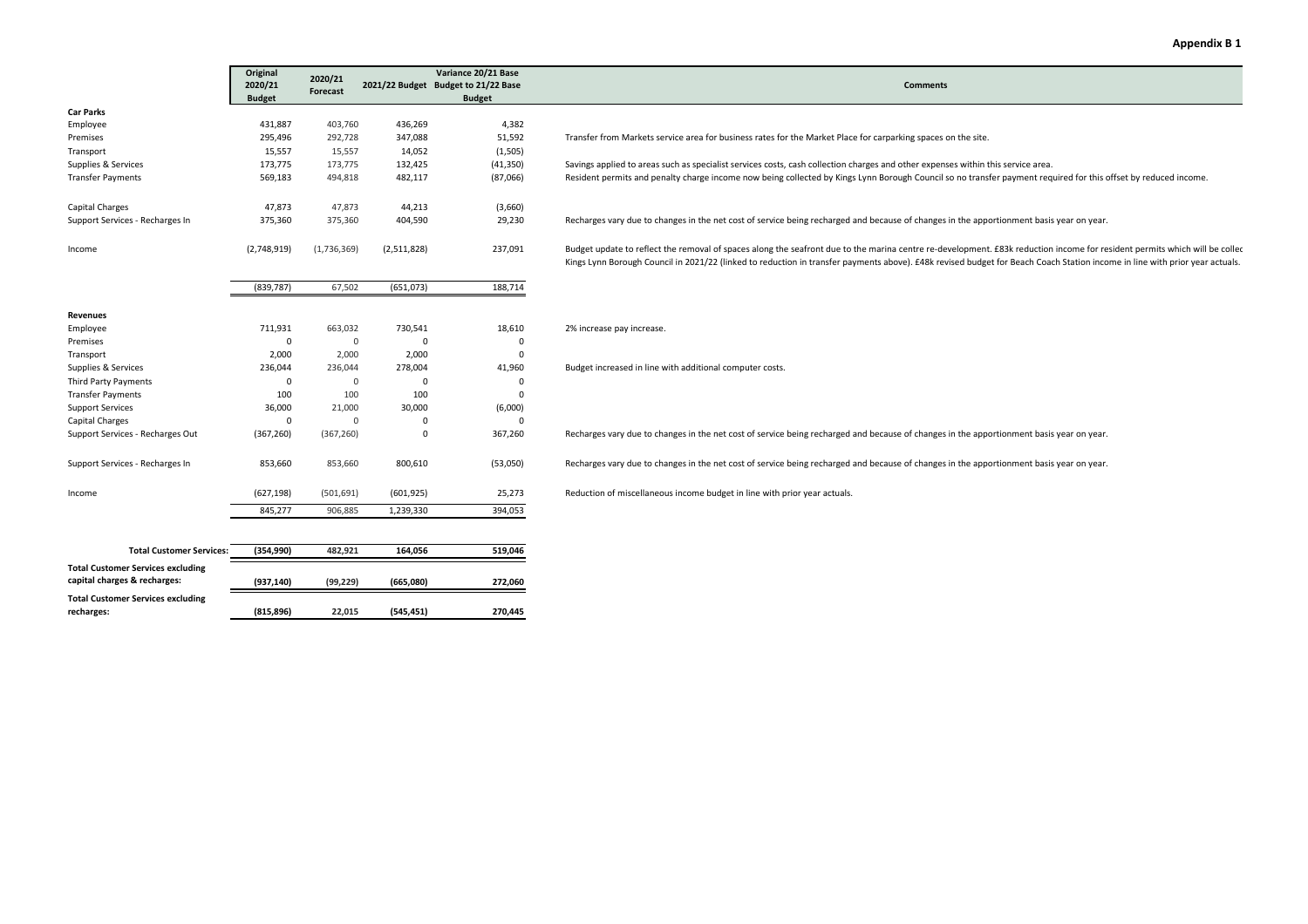|  | <b>Appendix B 1</b> |  |  |  |  |  |  |  |
|--|---------------------|--|--|--|--|--|--|--|
|--|---------------------|--|--|--|--|--|--|--|

|                                       | Original      | 2020/21    |                                     | Variance 20/21 Base |                                                                                                                                     |
|---------------------------------------|---------------|------------|-------------------------------------|---------------------|-------------------------------------------------------------------------------------------------------------------------------------|
|                                       | 2020/21       | Forecast   | 2021/22 Budget Budget to 21/22 Base |                     | <b>Comments</b>                                                                                                                     |
|                                       | <b>Budget</b> |            |                                     | <b>Budget</b>       |                                                                                                                                     |
| <b>Property and Asset Management:</b> |               |            |                                     |                     |                                                                                                                                     |
| <b>Property Building Services</b>     |               |            |                                     |                     |                                                                                                                                     |
| Premises                              | 419,936       | 419,936    | 467,136                             | 47,200              | Revision of 2020/21 base budgets and transfers from other cost centres within Property services to realign areas of responsibility. |
|                                       | 419,936       | 419,936    | 467,136                             | 47,200              |                                                                                                                                     |
|                                       |               |            |                                     |                     |                                                                                                                                     |
| <b>Town Hall</b>                      |               |            |                                     |                     |                                                                                                                                     |
| Premises                              | 160,376       | 160,376    | 164,528                             | 4,153               |                                                                                                                                     |
| Supplies & Services                   |               | 0          | 1,000                               | 1,000               |                                                                                                                                     |
| Capital Charges                       | 42,910        | 42,910     | 49,010                              | 6,100               |                                                                                                                                     |
| Support Services - Recharges Out      | (291, 520)    | (291, 520) | (281, 270)                          | 10,250              |                                                                                                                                     |

88,230 66,730 (21,500) Recharges vary due to changes in the net cost of service being recharged and because of changes in the apportionment basis year on year.

#### **Property and**

Support Services - Recharges In 88,230

e <u>o de la componenta de la componenta de la componenta de la componenta de la componenta de la componenta de la</u>

Income

| 0<br>$\Omega$<br>$\Omega$<br>$\Omega$<br>Employee<br>120,529<br>120,529<br>Premises<br>110,111<br>(10, 418)<br>R<br>Capital Charges<br>7,710<br>7,710<br>7,710<br>$\Omega$<br>Support Services - Recharges Out<br>(178,940)<br>(178, 940)<br>(212, 240)<br>(33, 300)<br>R6<br>Support Services - Recharges In<br>50,710<br>50,710<br>94,420<br>43,710<br>R6<br>0<br>$\mathbf 0$<br>$\mathbf 0$<br>$\Omega$<br>Income<br>9<br>$\overline{9}$<br>(8)<br>$\mathbf{1}$<br><b>Maritime House</b><br>$\mathbf 0$<br>$\Omega$<br>$\Omega$<br>$\Omega$<br>Employee<br>47,160<br>60,511<br>40,107<br>(7,053)<br>Premises<br>$\Omega$<br>$\Omega$<br>Transport<br>$\Omega$<br>$\Omega$<br>4,865<br>4,865<br>3,528<br>(1, 337)<br>Supplies & Services<br>4,560<br>Capital Charges<br>4,560<br>4,560<br>$\Omega$<br>Support Services - Recharges Out<br>(106, 010)<br>(106, 010)<br>(109, 890)<br>(3,880)<br>Support Services - Recharges In<br>61,700<br>49,420<br>49,420<br>12,280<br>R6<br>$\Omega$<br>$\Omega$<br>$\Omega$<br>Income<br>$\Omega$<br>(4)<br>6<br>N<br>13,346<br>10 | <b>Greyfriars House</b> |  |  |  |
|---------------------------------------------------------------------------------------------------------------------------------------------------------------------------------------------------------------------------------------------------------------------------------------------------------------------------------------------------------------------------------------------------------------------------------------------------------------------------------------------------------------------------------------------------------------------------------------------------------------------------------------------------------------------------------------------------------------------------------------------------------------------------------------------------------------------------------------------------------------------------------------------------------------------------------------------------------------------------------------------------------------------------------------------------------------------------|-------------------------|--|--|--|
|                                                                                                                                                                                                                                                                                                                                                                                                                                                                                                                                                                                                                                                                                                                                                                                                                                                                                                                                                                                                                                                                           |                         |  |  |  |
|                                                                                                                                                                                                                                                                                                                                                                                                                                                                                                                                                                                                                                                                                                                                                                                                                                                                                                                                                                                                                                                                           |                         |  |  |  |
|                                                                                                                                                                                                                                                                                                                                                                                                                                                                                                                                                                                                                                                                                                                                                                                                                                                                                                                                                                                                                                                                           |                         |  |  |  |
|                                                                                                                                                                                                                                                                                                                                                                                                                                                                                                                                                                                                                                                                                                                                                                                                                                                                                                                                                                                                                                                                           |                         |  |  |  |
|                                                                                                                                                                                                                                                                                                                                                                                                                                                                                                                                                                                                                                                                                                                                                                                                                                                                                                                                                                                                                                                                           |                         |  |  |  |
|                                                                                                                                                                                                                                                                                                                                                                                                                                                                                                                                                                                                                                                                                                                                                                                                                                                                                                                                                                                                                                                                           |                         |  |  |  |
|                                                                                                                                                                                                                                                                                                                                                                                                                                                                                                                                                                                                                                                                                                                                                                                                                                                                                                                                                                                                                                                                           |                         |  |  |  |
|                                                                                                                                                                                                                                                                                                                                                                                                                                                                                                                                                                                                                                                                                                                                                                                                                                                                                                                                                                                                                                                                           |                         |  |  |  |
|                                                                                                                                                                                                                                                                                                                                                                                                                                                                                                                                                                                                                                                                                                                                                                                                                                                                                                                                                                                                                                                                           |                         |  |  |  |
|                                                                                                                                                                                                                                                                                                                                                                                                                                                                                                                                                                                                                                                                                                                                                                                                                                                                                                                                                                                                                                                                           |                         |  |  |  |
|                                                                                                                                                                                                                                                                                                                                                                                                                                                                                                                                                                                                                                                                                                                                                                                                                                                                                                                                                                                                                                                                           |                         |  |  |  |
|                                                                                                                                                                                                                                                                                                                                                                                                                                                                                                                                                                                                                                                                                                                                                                                                                                                                                                                                                                                                                                                                           |                         |  |  |  |
|                                                                                                                                                                                                                                                                                                                                                                                                                                                                                                                                                                                                                                                                                                                                                                                                                                                                                                                                                                                                                                                                           |                         |  |  |  |
|                                                                                                                                                                                                                                                                                                                                                                                                                                                                                                                                                                                                                                                                                                                                                                                                                                                                                                                                                                                                                                                                           |                         |  |  |  |
|                                                                                                                                                                                                                                                                                                                                                                                                                                                                                                                                                                                                                                                                                                                                                                                                                                                                                                                                                                                                                                                                           |                         |  |  |  |
|                                                                                                                                                                                                                                                                                                                                                                                                                                                                                                                                                                                                                                                                                                                                                                                                                                                                                                                                                                                                                                                                           |                         |  |  |  |
|                                                                                                                                                                                                                                                                                                                                                                                                                                                                                                                                                                                                                                                                                                                                                                                                                                                                                                                                                                                                                                                                           |                         |  |  |  |

(4)

 $\begin{array}{ccc} 0 & 0 \end{array}$ 

<sup>0</sup> <sup>0</sup>

 $(4)$   $(2)$   $3$ 

12) Reductions in utility & rates budgets ( $E7k$ ).

OO) Recharges vary due to changes in the net cost of service being recharged and because of changes in the apportionment basis year on year.

94,420 43,710 Recharges vary due to changes in the net cost of service being recharged and because of changes in the apportionment basis year on year.

61,700 12,280 Recharges vary due to changes in the net cost of service being recharged and because of changes in the apportionment basis year on year.

 $\frac{0}{10}$  No major variances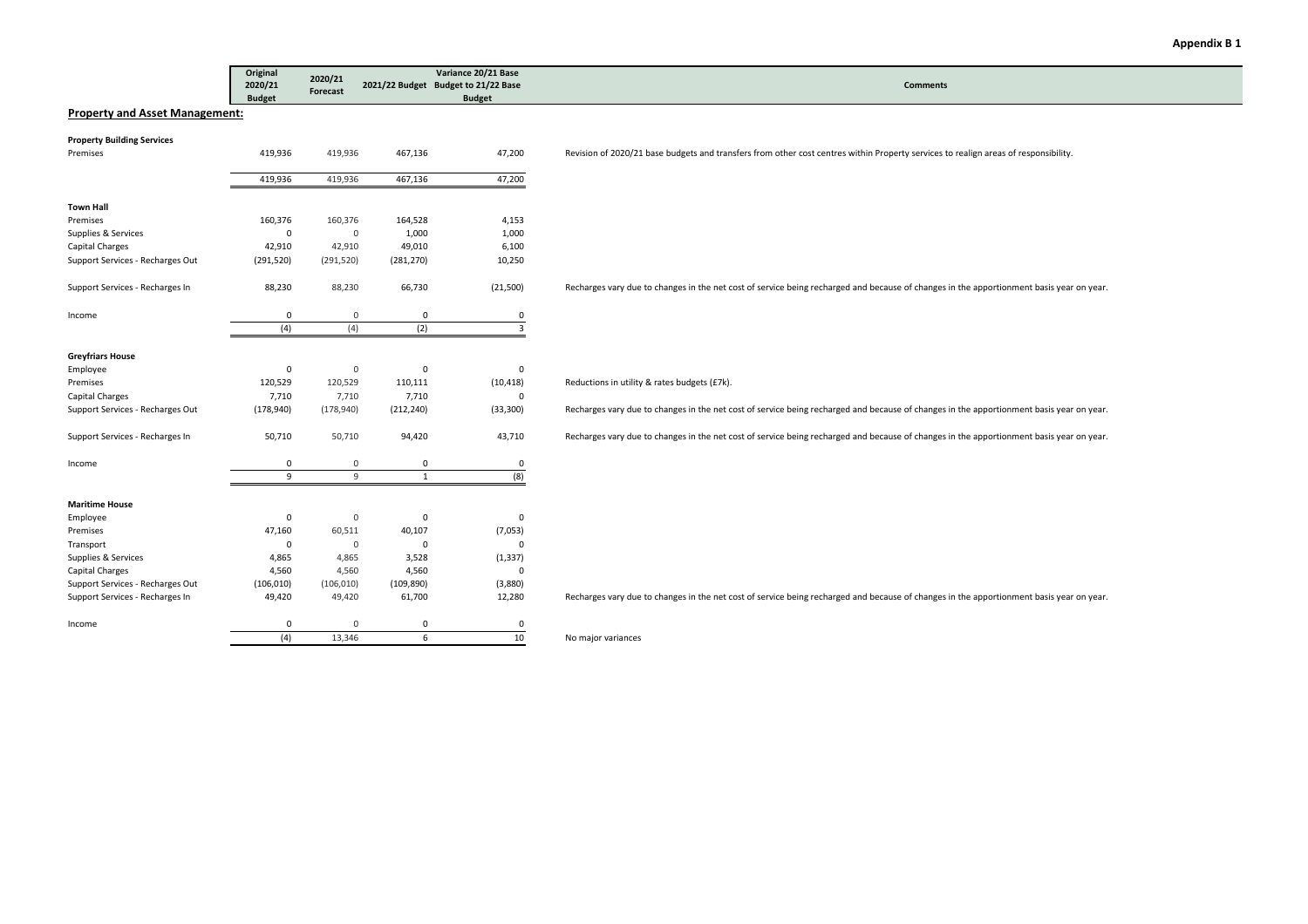| <b>Comments</b> |  |
|-----------------|--|
|                 |  |
|                 |  |
|                 |  |
|                 |  |

#### (103,600) (116,540) (12,940) Recharges vary due to changes in the net cost of service being recharged and because of changes in the apportionment basis year on year.

#### 52,800 64,140 11,340 Recharges vary due to changes in the net cost of service being recharged and because of changes in the apportionment basis year on year.

 $217,054$   $217,054$   $184,705$   $(32,349)$  Removal of business rates budgets due to rate relief in 2021/22 (£22k) and transfers of costs within Property service from other areas (15k).<br>10.015  $10.015$   $10.915$   $900$ 

253,632 (13,962) Reflects changes in depreciation charge for assets aligned to this service.<br>0 0 0 0

(97,572) 111,428 Reduction in profit share income due to transfer of GYN Asset Management Team.<br>232,820 96,335

 <sup>0</sup> <sup>0</sup> 311,906 322,602 10,696 No major variances

**Original 2020/21Budget**

45,410<br>700

(6)

217,054

422,387

136,485

177,949

311,906

e 0

Supplies & Services 700<br>Capital Charges 700<br>4.684

Capital Charges 4,684<br>
Support Services - Recharges Out (103,600)

Support Services - Recharges In 52,800

Supplies & Services 10,015<br>Capital Charges 158,788

Capital Charges 158,788<br>Support Services - Recharges Out 158,788

Support Services - Recharges Out 0<br>Support Services - Recharges In 40.530

Support Services - Recharges In 40,530<br>Income (4,000)

Supplies & Services 13,422<br>Third Party Payments 8.714

Third Party Payments<br>
Capital Charges<br>
267.594

Capital Charges<br>
Support Services - Recharges Out
267,594

Support Services - Recharges Out 0<br>Support Services - Recharges In 55,630

Support Services - Recharges In 55,630<br>Income (209,000)

Supplies & Services 11,650<br>Capital Charges 168,187

Capital Charges 68,187<br>Support Services - Recharges Out 68,187

Support Services - Recharges Out 0<br>Support Services - Recharges In 54,120

Support Services - Recharges In 54,120<br>Income 0

e 0

e 0

e 0

e 0

 $\sim$  125

e 0

**Catalyst Centre**Employee

Premises

Income

**Public Toilets**Employee

Premises

Income

Employee

Premises

Income

Premises

Income

**Footway Lighting**Employee

**Repairs and Maintenance**

**2020/21Forecast**

45,409

e (4,000) (4,000) (4,000) (4,000) (4,000)

8,714<br>267.594

55,630<br>(109,000)

236,485

177,949

<sup>0</sup>

 $\begin{array}{ccc} 0 & 0 \end{array}$ 

125 125<br>13,422 13,422

**2021/22 Budget Budget to 21/22 Base** 

<sup>0</sup> <sup>0</sup> <sup>0</sup>

<sup>700</sup> <sup>714</sup> <sup>14</sup>

4,684 3,958 (726)

<sup>0</sup> <sup>0</sup> <sup>0</sup>

 $(7)$  2 8

<sup>0</sup> <sup>0</sup> <sup>0</sup>

10,015 10,915 <sup>900</sup>

158,788 163,129 4,341

<sup>0</sup> <sup>0</sup> <sup>0</sup>

40,530 42,980 2,450

422,387 397,729 (24,658)

<sup>0</sup> <sup>0</sup> <sup>0</sup>

13,422 15,741 2,319

<sup>0</sup> <sup>0</sup> <sup>0</sup>

<sup>0</sup> <sup>0</sup> <sup>0</sup>

11,650 13,319 1,669

68,187 74,179 5,992

54,120 55,150 1,030

<sup>125</sup> <sup>0</sup>

8,714 <sup>0</sup>

52,180 (3,450)<br>(97,572) 111,428

179,954 2,005

<sup>0</sup> <sup>0</sup>

96,335

**Variance 20/21 Base Budget**

47,730 2,320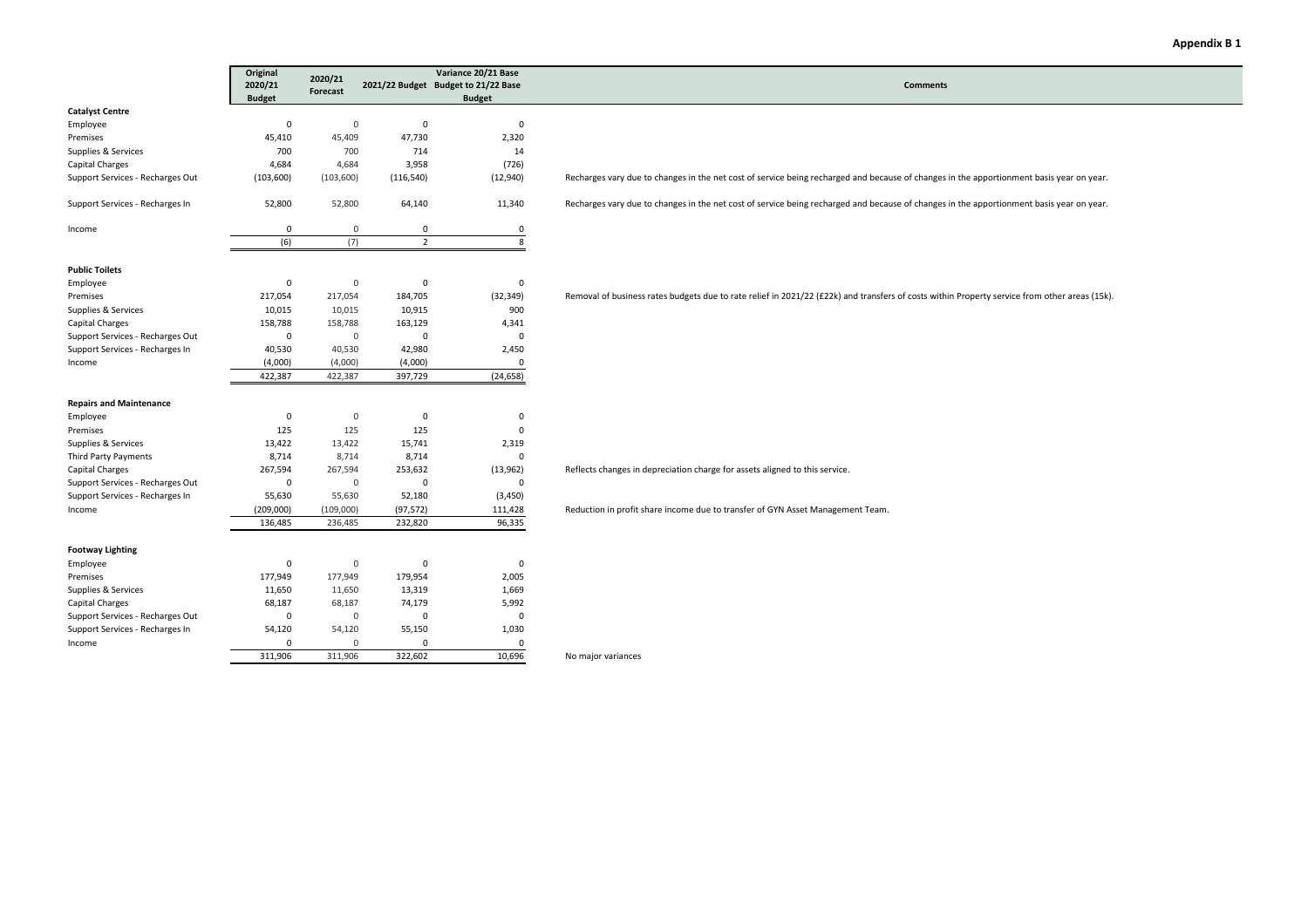|                                  | Original      | 2020/21     |              | Variance 20/21 Base                 |                                                                                                                                          |
|----------------------------------|---------------|-------------|--------------|-------------------------------------|------------------------------------------------------------------------------------------------------------------------------------------|
|                                  | 2020/21       | Forecast    |              | 2021/22 Budget Budget to 21/22 Base | <b>Comments</b>                                                                                                                          |
|                                  | <b>Budget</b> |             |              | <b>Budget</b>                       |                                                                                                                                          |
| <b>Coast Protection</b>          |               |             |              |                                     |                                                                                                                                          |
| Employee                         | 55,166        | 54,274      | 56,620       | 1,454                               |                                                                                                                                          |
| Premises                         | 42,000        | 42,000      | 42,000       | $\mathsf 0$                         |                                                                                                                                          |
| Transport                        | 2,878         | 2,878       | 1,250        | (1,628)                             |                                                                                                                                          |
| Supplies & Services              | 56,359        | 56,359      | 58,195       | 1,836                               |                                                                                                                                          |
| Capital Charges                  | 362,692       | 362,692     | 362,692      | $\mathsf 0$                         |                                                                                                                                          |
| Support Services - Recharges Out | $\mathbf 0$   | $\mathsf 0$ | $\pmb{0}$    | $\mathsf 0$                         |                                                                                                                                          |
| Support Services - Recharges In  | 42,870        | 42,870      | 51,220       | 8,350                               | Recharges vary due to changes in the net cost of service being recharged and because of changes in the apportionment basis year on year. |
| Income                           | (550)         | (550)       | (550)        | 0                                   |                                                                                                                                          |
|                                  | 561,415       | 560,523     | 571,427      | 10,012                              |                                                                                                                                          |
|                                  |               |             |              |                                     |                                                                                                                                          |
| <b>Beach Huts</b>                |               |             |              |                                     |                                                                                                                                          |
| Employee                         | 36,000        | 36,000      | $\mathbf 0$  | (36,000)                            | Reallocation of base budget as per below to 'match' actual expenditure.                                                                  |
| Premises                         | 2,000         | 2,000       | 9,919        | 7,919                               |                                                                                                                                          |
| Transport                        | 0             | $\mathbf 0$ | $\mathbf 0$  | $\mathsf 0$                         |                                                                                                                                          |
| Supplies & Services              | $\mathbf 0$   | $\mathbf 0$ | 36,000       | 36,000                              | Reallocation of base budget as per above to 'match' actual expenditure.                                                                  |
| Support Services - Recharges In  | 16,080        | 16,080      | 21,950       | 5,870                               |                                                                                                                                          |
| Income                           | (60, 500)     | (44,500)    | (61, 940)    | (1,440)                             |                                                                                                                                          |
|                                  | (6, 420)      | 9,580       | 5,929        | 12,349                              |                                                                                                                                          |
|                                  |               |             |              |                                     |                                                                                                                                          |
| <b>Community Centres</b>         |               |             |              |                                     |                                                                                                                                          |
| Employee                         | $\mathbf 0$   | $\mathbf 0$ | $\mathbf 0$  | $\mathbf 0$                         |                                                                                                                                          |
| Premises                         | 13,374        | 14,126      | 10,799       | (2, 575)                            |                                                                                                                                          |
| Capital Charges                  | 27,142        | 27,142      | 27,142       | $\mathsf 0$                         |                                                                                                                                          |
| Support Services - Recharges Out | $\mathbf 0$   | $\mathsf 0$ | $\mathsf 0$  | $\mathsf 0$                         |                                                                                                                                          |
| Support Services - Recharges In  | 14,650        | 14,650      | 9,580        | (5,070)                             |                                                                                                                                          |
| Income                           | (2,632)       | (2,632)     | (8, 274)     | (5, 642)                            |                                                                                                                                          |
|                                  | 52,534        | 53,286      | 39,247       | (13, 287)                           | No major variances                                                                                                                       |
|                                  |               |             |              |                                     |                                                                                                                                          |
| <b>Easter Fayre</b>              |               |             |              |                                     |                                                                                                                                          |
| Employee                         | 2,000         | $\mathsf 0$ | $\pmb{0}$    | (2,000)                             |                                                                                                                                          |
| Supplies & Services              | 20,000        | $\mathsf 0$ | $\mathbf 0$  | (20,000)                            |                                                                                                                                          |
| Support Services - Recharges In  | 7,120         | 7,120       | $\mathbf 0$  | (7, 120)                            |                                                                                                                                          |
| Income                           | (15, 265)     | $\mathbf 0$ | 0            | 15,265                              |                                                                                                                                          |
|                                  | 13,855        | 7,120       | $\mathbf{0}$ | (13, 855)                           | Budget for 2021/22 updated to reflect cancellation of the event                                                                          |
|                                  |               |             |              |                                     |                                                                                                                                          |
| Go Trade - Markets               |               |             |              |                                     |                                                                                                                                          |
| Employee                         | 17,550        | 17,550      | 20,161       | 2,611                               |                                                                                                                                          |
| Supplies & Services              | 17,464        | 17,464      | 36,588       | 19,124                              | Extension of project by one year to March 2022.                                                                                          |
| Income                           | (24, 160)     | (24, 160)   | (39, 154)    | (14, 994)                           | As above.                                                                                                                                |
|                                  | 10,854        | 10,854      | 17,595       | 6,741                               |                                                                                                                                          |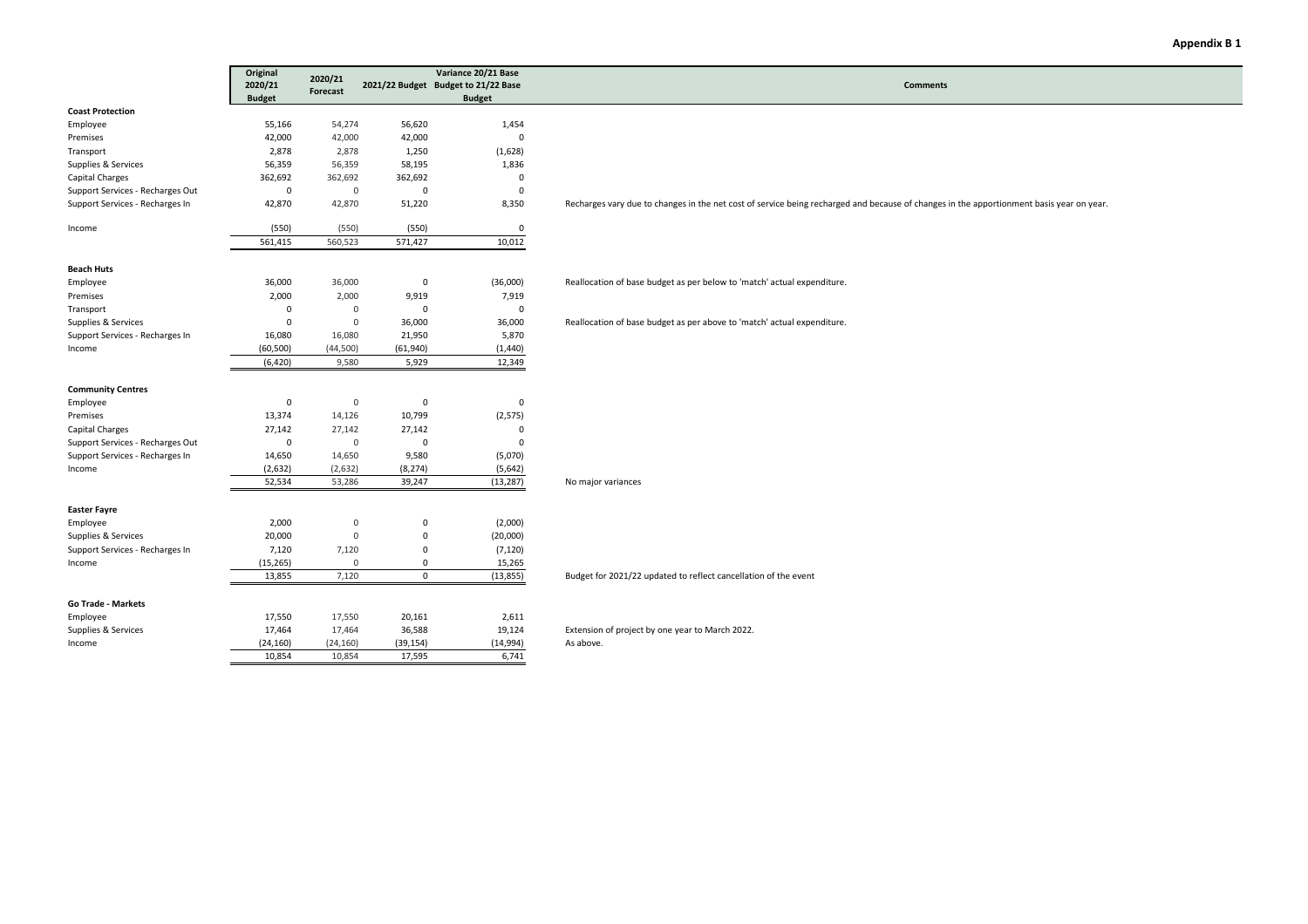|                                  | Original                 | 2020/21     |              | Variance 20/21 Base                                  |                                                                                                                                                                                                                     |
|----------------------------------|--------------------------|-------------|--------------|------------------------------------------------------|---------------------------------------------------------------------------------------------------------------------------------------------------------------------------------------------------------------------|
|                                  | 2020/21<br><b>Budget</b> | Forecast    |              | 2021/22 Budget Budget to 21/22 Base<br><b>Budget</b> | <b>Comments</b>                                                                                                                                                                                                     |
| <b>Markets</b>                   |                          |             |              |                                                      |                                                                                                                                                                                                                     |
| Employee                         | 69,926                   | 68,142      | 72,445       | 2,519                                                |                                                                                                                                                                                                                     |
| Premises                         | 256,143                  | 256,143     | 216,504      | (39, 639)                                            | Transfer to Car Parking service of business rates for Market Place as per request of Property pending their confirmation of the split between Markets and Car Parking so that<br>charge can be allocated correctly. |
| Transport                        | 500                      | 500         | 250          | (250)                                                |                                                                                                                                                                                                                     |
| Supplies & Services              | 39,624                   | 39,624      | 39,400       | (224)                                                |                                                                                                                                                                                                                     |
| Capital Charges                  | 4,820                    | 4,820       | 4,820        | 0                                                    |                                                                                                                                                                                                                     |
| Support Services - Recharges Out | $\mathsf 0$              | $\mathbf 0$ | $\mathbf{0}$ | 0                                                    |                                                                                                                                                                                                                     |
| Support Services - Recharges In  | 75,220                   | 75,220      | 57,540       | (17,680)                                             | Recharges vary due to changes in the net cost of service being recharged and because of changes in the apportionment basis year on year.                                                                            |
| Income                           | (259, 759)               | (200,009)   | (259, 759)   | 0                                                    |                                                                                                                                                                                                                     |
|                                  | 186,473                  | 244,440     | 131,200      | (55, 274)                                            |                                                                                                                                                                                                                     |
| <b>Bretts</b>                    |                          |             |              |                                                      |                                                                                                                                                                                                                     |
| Premises                         | 3,637                    | 3,637       | 37,867       | 34,230                                               | Budget updated to capture all costs, these are 'off-set' by transfer of budget below and increased charges to third parties.                                                                                        |
| Supplies & Services              | 25,247                   | 25,247      | 6,576        | (18, 671)                                            | Transfer of budget as per above.                                                                                                                                                                                    |
| Support Services - Recharges In  | 11,690                   | 11,690      | 7,160        | (4,530)                                              |                                                                                                                                                                                                                     |
| Income                           | (43, 732)                | (43, 732)   | (56, 209)    | (12, 477)                                            | Increased charges as per above.                                                                                                                                                                                     |
|                                  | (3, 158)                 | (3, 158)    | (4,606)      | (1, 448)                                             |                                                                                                                                                                                                                     |
| Courts                           |                          |             |              |                                                      |                                                                                                                                                                                                                     |
| Premises                         | 7,544                    | 7,544       | 7,290        | (254)                                                |                                                                                                                                                                                                                     |
| Support Services - Recharges In  | 12,580                   | 12,580      | 7,880        | (4,700)                                              |                                                                                                                                                                                                                     |
| Income                           | (21, 569)                | (21, 569)   | (14, 670)    | 6,899                                                |                                                                                                                                                                                                                     |
|                                  | (1, 445)                 | (1, 445)    | 500          | 1,945                                                | No major variances                                                                                                                                                                                                  |
| South Denes Energy Park          |                          |             |              |                                                      |                                                                                                                                                                                                                     |
| Premises                         | 7,397                    | 7,397       | 2,869        | (4,528)                                              |                                                                                                                                                                                                                     |
| Support Services - Recharges In  | 82,900                   | 82,900      | 54,050       | (28, 850)                                            | Recharges vary due to changes in the net cost of service being recharged and because of changes in the apportionment basis year on year.                                                                            |
| Income                           | (8,004)                  | (8,004)     | (8,004)      | $\mathbf{0}$                                         |                                                                                                                                                                                                                     |
|                                  | 82,293                   | 82,293      | 48,915       | (33, 378)                                            |                                                                                                                                                                                                                     |
| <b>Factory Units</b>             |                          |             |              |                                                      |                                                                                                                                                                                                                     |
| Premises                         | 40,756                   | 40,756      | 38,900       | (1,856)                                              |                                                                                                                                                                                                                     |
| Supplies & Services              | 2,817                    | 2,817       | 3,307        | 490                                                  |                                                                                                                                                                                                                     |
| Support Services - Recharges In  | 24,880                   | 24,880      | 17,930       | (6,950)                                              |                                                                                                                                                                                                                     |
| Income                           | (136, 866)               | (136, 866)  | (134, 451)   | 2,415                                                |                                                                                                                                                                                                                     |
|                                  | (68, 413)                | (68, 413)   | (74, 314)    | (5,901)                                              | No major variances                                                                                                                                                                                                  |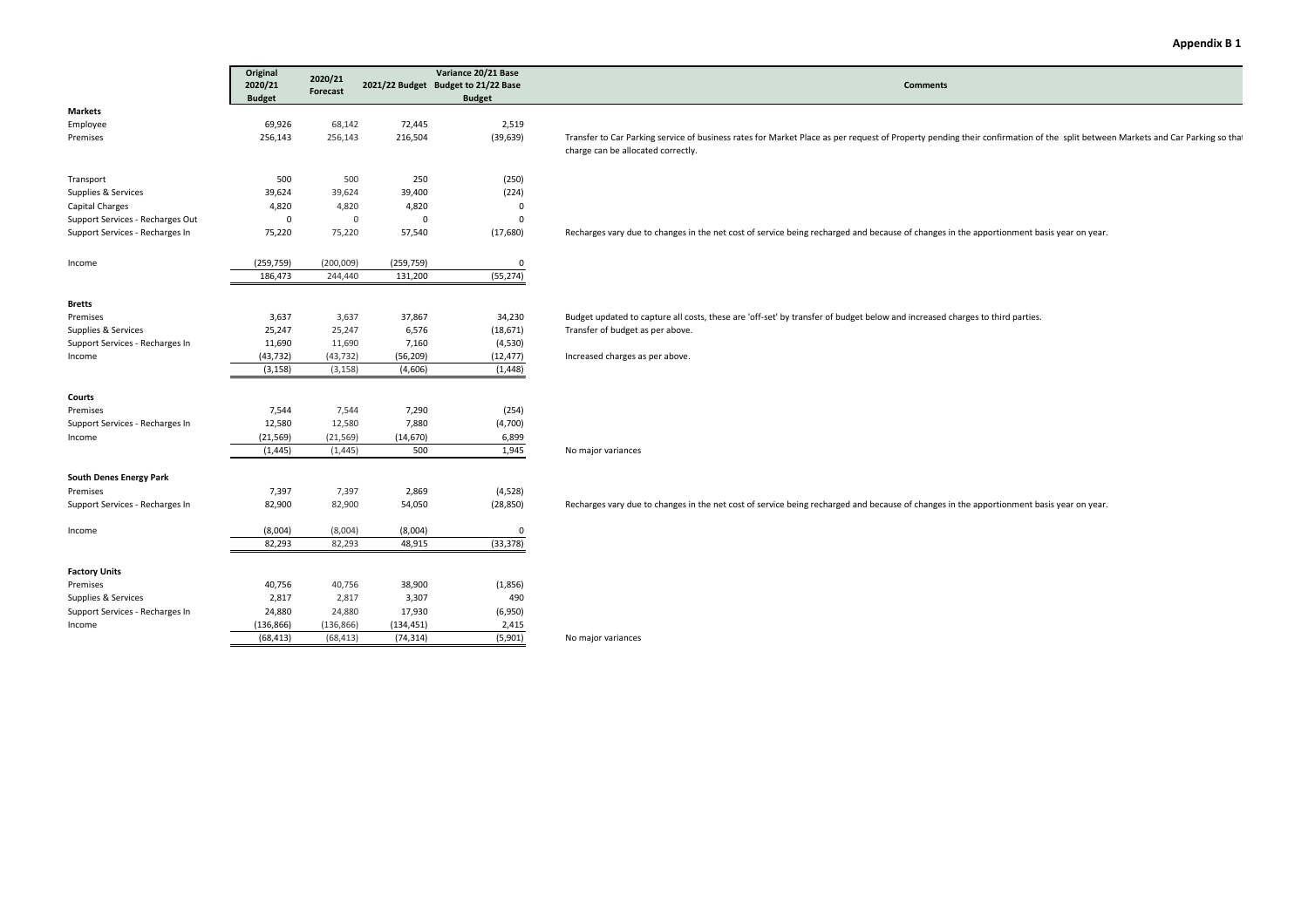| Appendix B 1 |  |
|--------------|--|
|--------------|--|

|                                  | Original        | 2020/21     |                | Variance 20/21 Base                 |                                                                                                                                          |
|----------------------------------|-----------------|-------------|----------------|-------------------------------------|------------------------------------------------------------------------------------------------------------------------------------------|
|                                  | 2020/21         | Forecast    |                | 2021/22 Budget Budget to 21/22 Base | <b>Comments</b>                                                                                                                          |
|                                  | <b>Budget</b>   |             |                | <b>Budget</b>                       |                                                                                                                                          |
| <b>Corporate Estates</b>         |                 |             |                |                                     |                                                                                                                                          |
| Employee                         | 19              | 19          | 20             | 1                                   |                                                                                                                                          |
| Premises                         | 383,410         | 423,888     | 399,222        | 15,812                              | Increase in business rates charges £18k.                                                                                                 |
| Supplies & Services              | 31,869          | 31,869      | 33,473         | 1,604                               |                                                                                                                                          |
| Capital Charges                  | 14,030          | 14,030      | 13,869         | (161)                               |                                                                                                                                          |
| Support Services - Recharges Out | $\mathbf{0}$    | $\mathsf 0$ | $\mathbf 0$    | $\mathbf 0$                         |                                                                                                                                          |
| Support Services - Recharges In  | 590,850         | 590,850     | 505,180        | (85, 670)                           | Recharges vary due to changes in the net cost of service being recharged and because of changes in the apportionment basis year on year. |
| Income                           | (2,478,510)     | (2,376,276) | (2,302,177)    | 176,333                             | The budget has been updated to reflect current occupancy and lease arrangements, some are temporary reductions.                          |
|                                  | (1,458,332)     | (1,315,620) | (1,350,414)    | 107,919                             |                                                                                                                                          |
| <b>Minerva House</b>             |                 |             |                |                                     |                                                                                                                                          |
| Premises                         | 68,547          | 33,100      | 8,400          | (60, 147)                           | Change in lease has released (£44k) in rates & electricity savings with the balance transferred within Property services.                |
|                                  |                 |             |                |                                     |                                                                                                                                          |
| Supplies & Services              | 6,599<br>16,870 | 6,599       | $\mathsf 0$    | (6, 599)                            |                                                                                                                                          |
| Support Services - Recharges In  |                 | 16,870      | 8,840          | (8,030)                             |                                                                                                                                          |
| Income                           | (36,600)        | (36,600)    | (65, 575)      | (28, 975)                           | New tenancy 'stepped' increase in rent.                                                                                                  |
|                                  | 55,416          | 19,969      | (48, 335)      | (103, 751)                          |                                                                                                                                          |
| Onians                           |                 |             |                |                                     |                                                                                                                                          |
| Premises                         | 787             | 786         | 493            | (294)                               |                                                                                                                                          |
| Supplies & Services              | 2,560           | 2,560       | 1,000          | (1, 560)                            |                                                                                                                                          |
| Support Services - Recharges In  | 9,420           | 9,420       | 7,880          | (1, 540)                            |                                                                                                                                          |
| Income                           | (13, 310)       | (13, 310)   | (10, 800)      | 2,510                               |                                                                                                                                          |
|                                  | (543)           | (544)       | (1, 427)       | (884)                               |                                                                                                                                          |
| <b>Property Services</b>         |                 |             |                |                                     |                                                                                                                                          |
| Employee                         | 983,062         | 863,666     | 1,011,788      | 28,726                              | Incremental and 2% pay award increases.                                                                                                  |
| Premises                         | 6,179           | 6,179       | 6,179          | $\mathsf 0$                         |                                                                                                                                          |
| Transport                        | 6,900           | 6,900       | 6,100          | (800)                               |                                                                                                                                          |
| Supplies & Services              | 28,828          | 28,828      | 28,128         | (700)                               |                                                                                                                                          |
| Support Services - Recharges Out | (994, 307)      | (994, 307)  | (1,034,600)    | (40, 293)                           | Recharges vary due to changes in the net cost of service being recharged and because of changes in the apportionment basis year on year. |
| Support Services - Recharges In  | 256,780         | 256,780     | 275,690        | 18,910                              | Recharges vary due to changes in the net cost of service being recharged and because of changes in the apportionment basis year on year. |
| Income                           | (287, 449)      | (187, 449)  | (293, 281)     | (5,832)                             |                                                                                                                                          |
|                                  | (7)             | (19, 403)   | $\overline{4}$ | 11                                  |                                                                                                                                          |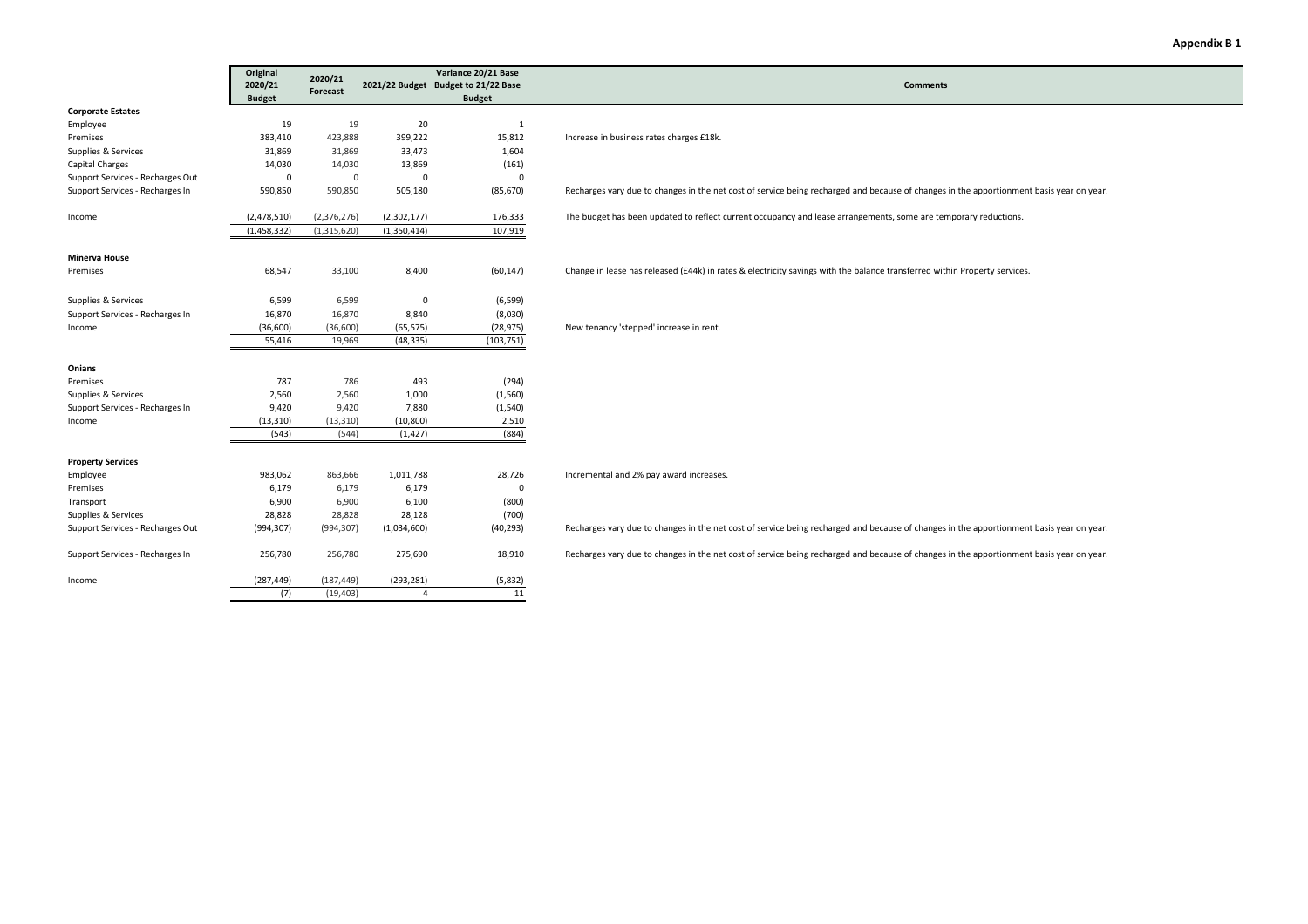|                                                                                      | Original      | 2020/21        |               | Variance 20/21 Base                 |                                                                                                                                                                                                |
|--------------------------------------------------------------------------------------|---------------|----------------|---------------|-------------------------------------|------------------------------------------------------------------------------------------------------------------------------------------------------------------------------------------------|
|                                                                                      | 2020/21       | Forecast       |               | 2021/22 Budget Budget to 21/22 Base | <b>Comments</b>                                                                                                                                                                                |
|                                                                                      | <b>Budget</b> |                |               | <b>Budget</b>                       |                                                                                                                                                                                                |
| <b>Housing Asset Team</b>                                                            |               |                |               |                                     |                                                                                                                                                                                                |
| Employee                                                                             | $\mathbf 0$   | $\mathsf 0$    | 674,914       | 674,914                             | This is a new service area created by the transfer of GYN Asset Management Team to GYBC and will be recharged to the capital programme and Housing Revenue Account (r<br>and capital) budgets. |
| Supplies & Services                                                                  | $\mathbf 0$   | 0              | 104,000       | 104,000                             | As above.                                                                                                                                                                                      |
| Income                                                                               | $\Omega$      | $\mathbf 0$    | (920, 114)    | (920, 114)                          | As above.                                                                                                                                                                                      |
|                                                                                      | $\Omega$      | $\overline{0}$ | (141, 200)    | (141, 200)                          |                                                                                                                                                                                                |
| <b>Beacon Park</b>                                                                   |               |                |               |                                     |                                                                                                                                                                                                |
| Employee                                                                             | $\mathbf{0}$  | $\mathbf 0$    | $\mathbf 0$   |                                     |                                                                                                                                                                                                |
| Premises                                                                             | 170,070       | 202,646        | 187,008       | 16,939                              | Reallocation of budgets as per below to 'match' actual expenditure.                                                                                                                            |
| Supplies & Services                                                                  | 59,543        | 59,543         | 49,450        | (10,093)                            | Reallocation of budgets as per above to 'match' actual expenditure.                                                                                                                            |
| Capital Charges                                                                      | 139,220       | 139,220        | 167,536       | 28,316                              | Reflects changes in depreciation charge for assets aligned to this service.                                                                                                                    |
| Support Services - Recharges Out                                                     | $\Omega$      | $\mathbf 0$    | $\Omega$      |                                     |                                                                                                                                                                                                |
| Support Services - Recharges In                                                      | 72,000        | 72,000         | 70,010        | (1,990)                             |                                                                                                                                                                                                |
| Income                                                                               | (1,060,514)   | (1,059,514)    | (1, 143, 589) | (83,075)                            | Stepped' increases in five current leases less one termination (£68k) plus insurance charges to tenants (£15k).                                                                                |
|                                                                                      | (619, 681)    | (586, 105)     | (669, 585)    | (49, 903)                           |                                                                                                                                                                                                |
|                                                                                      |               |                |               |                                     |                                                                                                                                                                                                |
| <b>Total Property and Asset Management:</b>                                          | 95,548        | 397,435        | (54, 770)     | (150, 318)                          |                                                                                                                                                                                                |
| <b>Total Property and Asset Management</b><br>excluding capital charges & recharges: | (957,762)     | (655, 875)     | (964, 677)    | (6, 915)                            |                                                                                                                                                                                                |
| <b>Total Property and Asset Management</b>                                           |               |                |               |                                     |                                                                                                                                                                                                |
| excluding recharges:                                                                 | 144,575       | 446,462        | 167,560       | 22,985                              |                                                                                                                                                                                                |

#### **Communications and Marketing:**

| <b>Communications</b>            |            |            |            |           |   |
|----------------------------------|------------|------------|------------|-----------|---|
| Employee                         | 251.828    | 190.374    | 195.145    | (56, 683) | R |
| Premises                         | 0          | 0          | 0          | 0         |   |
| Transport                        | 750        | 750        | 1,500      | 750       |   |
| Supplies & Services              | 9,882      | 10,132     | 10,424     | 543       |   |
| Support Services - Recharges Out | (323, 290) | (323, 290) | (242, 110) | 81,180    | R |
| Support Services - Recharges In  | 90,830     | 90.830     | 40,040     | (50, 790) | R |
| Income                           | (10,000)   | 0          | (5,000)    | 5,000     |   |
|                                  | 20,000     | (31, 204)  | (1)        | (20,001)  |   |

| Employee                         | 251,828    | 190,374    | 195,145    | (56, 683) | Restructure in 2020/21 moved posts to Print Room and Civic and Portering services. One post transferred from ICT.                        |
|----------------------------------|------------|------------|------------|-----------|------------------------------------------------------------------------------------------------------------------------------------------|
| Premises                         |            |            |            |           |                                                                                                                                          |
| Transport                        | 750        | 750        | 1.500      | 750       |                                                                                                                                          |
| Supplies & Services              | 9.882      | 10.132     | 10.424     | 543       |                                                                                                                                          |
| Support Services - Recharges Out | (323, 290) | (323, 290) | (242, 110) | 81,180    | Recharges vary due to changes in the net cost of service being recharged and because of changes in the apportionment basis year on year. |
| Support Services - Recharges In  | 90,830     | 90,830     | 40.040     | (50, 790) | Recharges vary due to changes in the net cost of service being recharged and because of changes in the apportionment basis year on year. |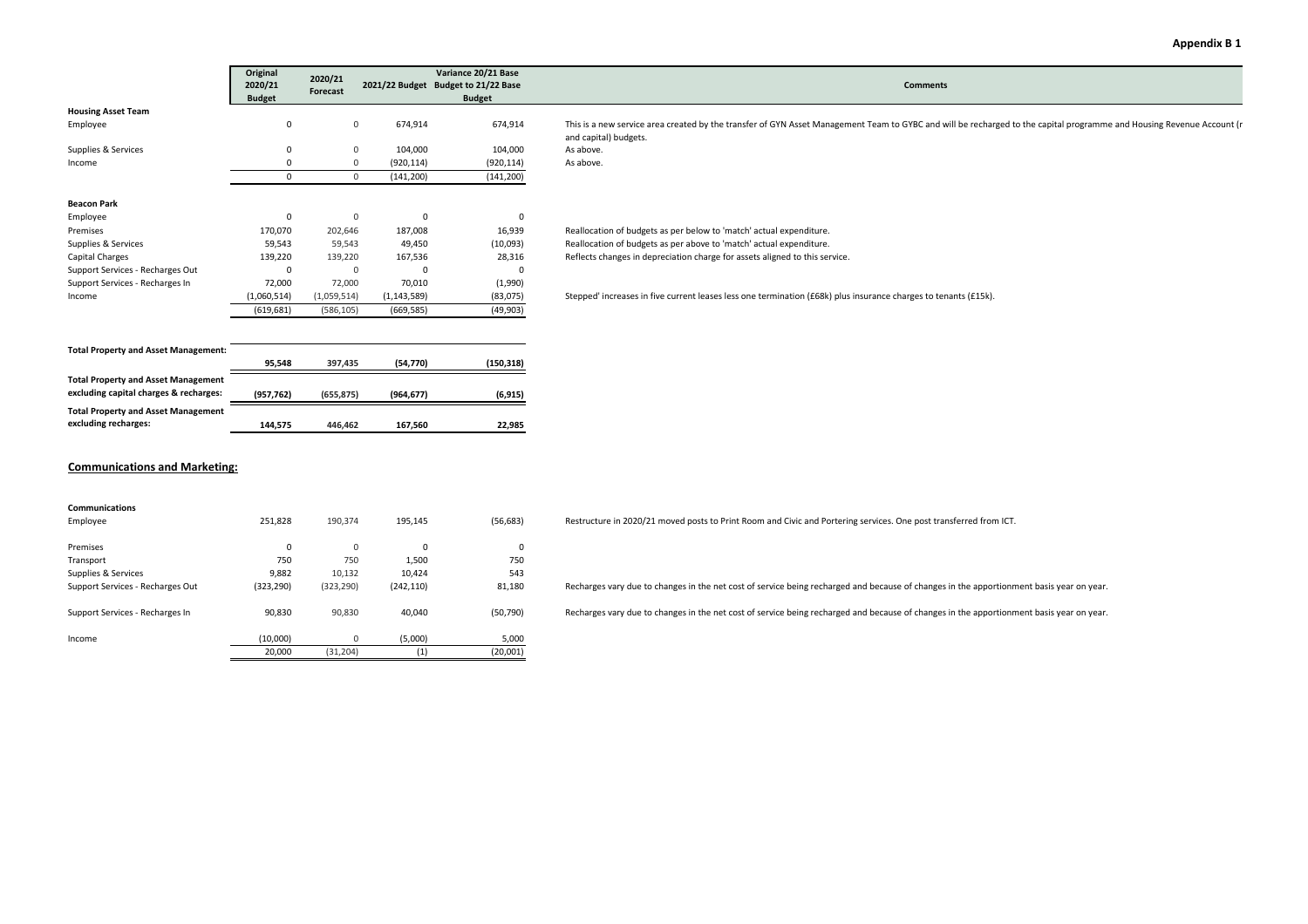|                                  | Original              |                      |                       | Variance 20/21 Base                 |                                                                                                                                          |  |  |
|----------------------------------|-----------------------|----------------------|-----------------------|-------------------------------------|------------------------------------------------------------------------------------------------------------------------------------------|--|--|
|                                  | 2020/21               | 2020/21<br>Forecast  |                       | 2021/22 Budget Budget to 21/22 Base | <b>Comments</b>                                                                                                                          |  |  |
|                                  | <b>Budget</b>         |                      |                       | <b>Budget</b>                       |                                                                                                                                          |  |  |
| Events                           |                       |                      |                       |                                     |                                                                                                                                          |  |  |
| Supplies & Services              | 6,064                 | 6,064                | 5,875                 | (189)                               |                                                                                                                                          |  |  |
| Support Services - Recharges In  | 85,310                | 85,310               | 122,110               | 36,800                              | Recharges vary due to changes in the net cost of service being recharged and because of changes in the apportionment basis year on year. |  |  |
|                                  |                       |                      |                       |                                     |                                                                                                                                          |  |  |
| Income                           | (6, 100)              | $\mathsf 0$          | (6,700)               | (600)                               |                                                                                                                                          |  |  |
|                                  | 85,274                | 91,374               | 121,285               | 36,011                              |                                                                                                                                          |  |  |
|                                  |                       |                      |                       |                                     |                                                                                                                                          |  |  |
| Mayor<br>Supplies & Services     | 9,453                 | 8,478                | 7,300                 | (2, 153)                            |                                                                                                                                          |  |  |
| Support Services - Recharges In  | 15,110                | 15,110               | 15,470                | 360                                 |                                                                                                                                          |  |  |
| Income                           | $\mathbf 0$           | $\mathbf{0}$         | $\mathbf 0$           | $\mathbf 0$                         |                                                                                                                                          |  |  |
|                                  | 24,563                | 23,588               | 22,770                | (1,793)                             | No major variances                                                                                                                       |  |  |
|                                  |                       |                      |                       |                                     |                                                                                                                                          |  |  |
| Tourism                          |                       |                      |                       |                                     |                                                                                                                                          |  |  |
| Employee                         | 90,686                | 55,641               | 90,116                | (570)                               |                                                                                                                                          |  |  |
| Premises                         | 1,323                 | 3,823                | 1,359                 | 36                                  |                                                                                                                                          |  |  |
| Transport                        | 100                   | 100                  | 100                   | $\mathbf 0$                         |                                                                                                                                          |  |  |
| Supplies & Services              | 232,947               | 127,106              | 232,118               | (829)                               |                                                                                                                                          |  |  |
| Third Party Payments             | 550                   | $\mathsf{O}\xspace$  | 550                   | $\mathbf 0$                         |                                                                                                                                          |  |  |
| <b>Support Services</b>          | 1,400                 | 1,400                | 1,400                 | $\mathbf 0$                         |                                                                                                                                          |  |  |
| Capital Charges                  | $\mathbf 0$           | 0                    | $\mathbf 0$           | $\mathbf 0$                         |                                                                                                                                          |  |  |
| Support Services - Recharges Out | 0                     | 0                    | $\mathbf 0$           | $\mathbf 0$                         |                                                                                                                                          |  |  |
| Support Services - Recharges In  | 334,690               | 334,690              | 247,120               | (87, 570)                           | Recharges vary due to changes in the net cost of service being recharged and because of changes in the apportionment basis year on year. |  |  |
|                                  |                       |                      |                       |                                     |                                                                                                                                          |  |  |
| Income                           | (170, 059)<br>491,637 | (26, 932)<br>495,828 | (170, 959)<br>401,804 | (900)                               |                                                                                                                                          |  |  |
|                                  |                       |                      |                       | (89, 833)                           |                                                                                                                                          |  |  |
| <b>Civic and Portering</b>       |                       |                      |                       |                                     |                                                                                                                                          |  |  |
| Employee                         | 155,086               | 141,056              | 186,464               | 31,378                              | Restructure in 2020/21 moved post from Communications.                                                                                   |  |  |
| Premises                         | 2,000                 | $\mathsf 0$          | 2,000                 | $\mathsf 0$                         |                                                                                                                                          |  |  |
| Transport                        | 12,433                | 7,433                | 12,746                | 313                                 |                                                                                                                                          |  |  |
| Supplies & Services              | 19,899                | 22,308               | 22,352                | 2,453                               |                                                                                                                                          |  |  |
| Support Services - Recharges Out | (274, 250)            | (274, 250)           | (371, 610)            | (97, 360)                           | Recharges vary due to changes in the net cost of service being recharged and because of changes in the apportionment basis year on year. |  |  |
| Support Services - Recharges In  | 91,830                | 91,830               | 155,050               | 63,220                              | Recharges vary due to changes in the net cost of service being recharged and because of changes in the apportionment basis year on year. |  |  |
|                                  | (7,000)               | 0                    | (7,000)               | 0                                   |                                                                                                                                          |  |  |
| Income                           | (2)                   | (11, 623)            | $\overline{2}$        | $\overline{a}$                      |                                                                                                                                          |  |  |
|                                  |                       |                      |                       |                                     |                                                                                                                                          |  |  |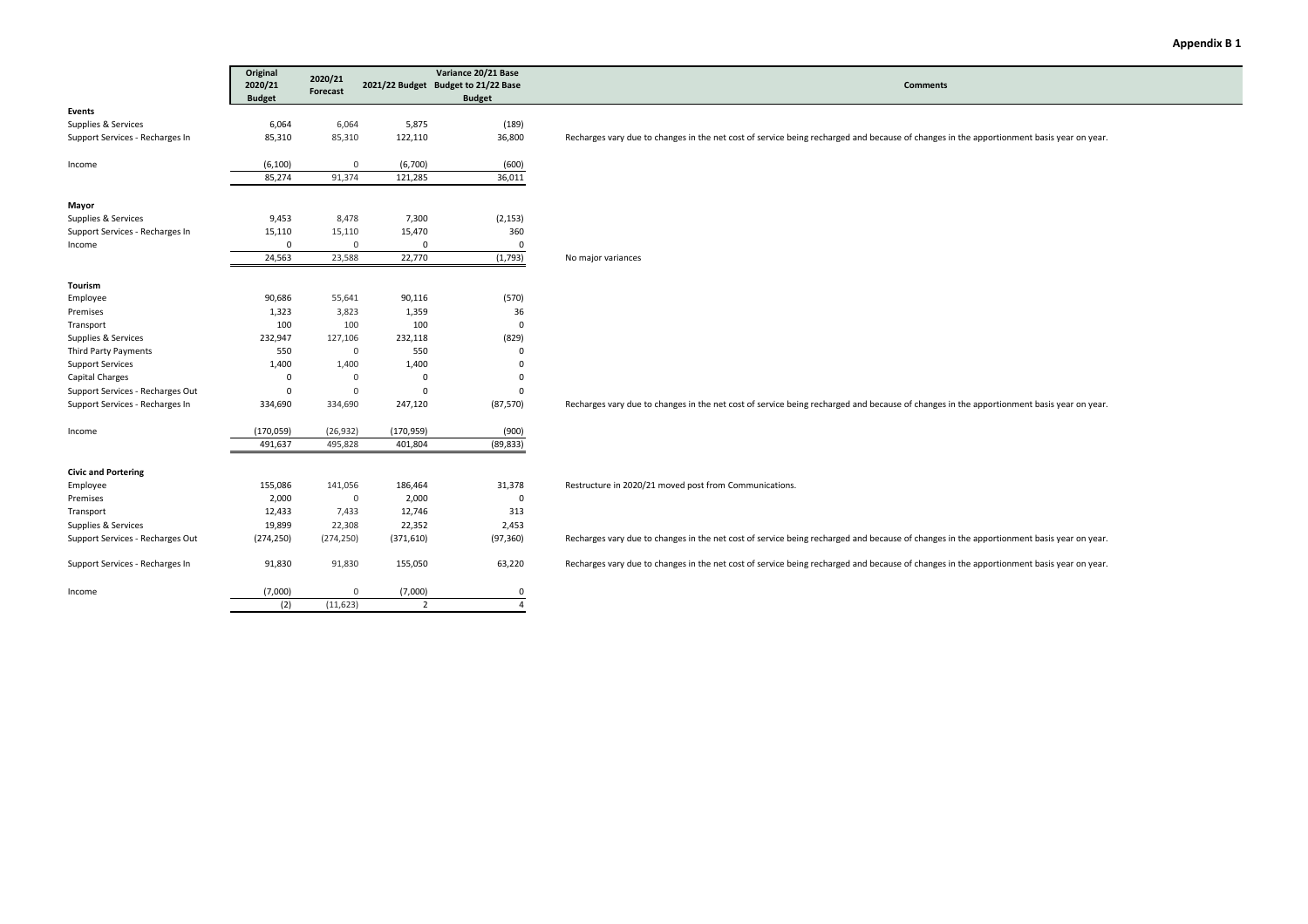|                                            | Original      | 2020/21     |            | Variance 20/21 Base                 |                                                                                                                                          |
|--------------------------------------------|---------------|-------------|------------|-------------------------------------|------------------------------------------------------------------------------------------------------------------------------------------|
|                                            | 2020/21       | Forecast    |            | 2021/22 Budget Budget to 21/22 Base | <b>Comments</b>                                                                                                                          |
| <b>Print and Design</b>                    | <b>Budget</b> |             |            | <b>Budget</b>                       |                                                                                                                                          |
| Employee                                   | 105,892       | 101,311     | 164,100    | 58,208                              | Restructure in 2020/21 moved a post from Communications.                                                                                 |
| Premises                                   | $\circ$       | $\mathbf 0$ |            | $\Omega$                            |                                                                                                                                          |
| Transport                                  | $\circ$       | $\mathbf 0$ | 200        | 200                                 |                                                                                                                                          |
| Supplies & Services                        | 55,492        | 48,492      | 56,574     | 1,082                               |                                                                                                                                          |
| Support Services - Recharges Out           | (214, 400)    | (214, 400)  | (274, 440) | (60,040)                            | Recharges vary due to changes in the net cost of service being recharged and because of changes in the apportionment basis year on year. |
|                                            |               |             |            |                                     |                                                                                                                                          |
| Support Services - Recharges In            | 70,520        | 70,520      | 77,070     | 6,550                               |                                                                                                                                          |
| Income                                     | (17,500)      | (2,500)     | (23,500)   | (6,000)                             |                                                                                                                                          |
|                                            | $\Delta$      | 3,423       | 4          | $\Omega$                            |                                                                                                                                          |
|                                            |               |             |            |                                     |                                                                                                                                          |
| <b>Total Communications and Marketing:</b> | 621,475       | 571,386     | 545,864    | (75, 612)                           |                                                                                                                                          |
| <b>Total Communications and Marketing</b>  |               |             |            |                                     |                                                                                                                                          |
| excluding capital charges & recharges:     | 745,125       | 695,036     | 777,164    | 32,038                              |                                                                                                                                          |
| <b>Total Communications and Marketing</b>  |               |             |            |                                     |                                                                                                                                          |
| excluding recharges:                       | 745,125       | 695,036     | 777,164    | 32,038                              |                                                                                                                                          |
|                                            |               |             |            |                                     |                                                                                                                                          |
| <b>Environmental Services:</b>             |               |             |            |                                     |                                                                                                                                          |
|                                            |               |             |            |                                     |                                                                                                                                          |
| <b>Environmental Health</b>                |               |             |            |                                     |                                                                                                                                          |
| Employee                                   | 1,167,035     | 1,038,755   | 1,157,853  | (9, 182)                            | A percentage of two posts have been transferred to Selective Licensing to cover management of the scheme.                                |
| Premises                                   | 250,910       | 250,910     | 255,828    | 4,918                               |                                                                                                                                          |
| Transport                                  | 39,907        | 39,907      | 39,954     | 47                                  |                                                                                                                                          |
| Supplies & Services                        | 245,879       | 235,907     | 260,317    | 14,438                              | Barrister costs for court case due in 2021/22 funded from the general reserve.                                                           |
| Third Party Payments                       | 10,000        | 10,000      | 10,000     | $\Omega$                            |                                                                                                                                          |
| <b>Transfer Payments</b>                   | 261,305       | 267,606     | 276,004    | 14,699                              | Inflation increase on drainage board levy.                                                                                               |
| <b>Support Services</b>                    | $\Omega$      | $\Omega$    | $\Omega$   | $\Omega$                            |                                                                                                                                          |

Support Services 0<br>
Capital Charges 0<br>
9,340

Capital Charges 9,340<br>Support Services - Recharges Out (63,680)

Support Services - Recharges In

Income

0<br>9,340

e (121,177) (93,260) (120,034) 1,143

Support Services - Recharges Out (63,680) (63,680) (69,350) (5,670)

2,200,660

<sup>0</sup> <sup>0</sup>

0 9,340 9,340 0

2,096,625 2,192,722 (7,938)

Recharges vary due to changes in the net cost of service being recharged and because of changes in the apportionment basis year on year.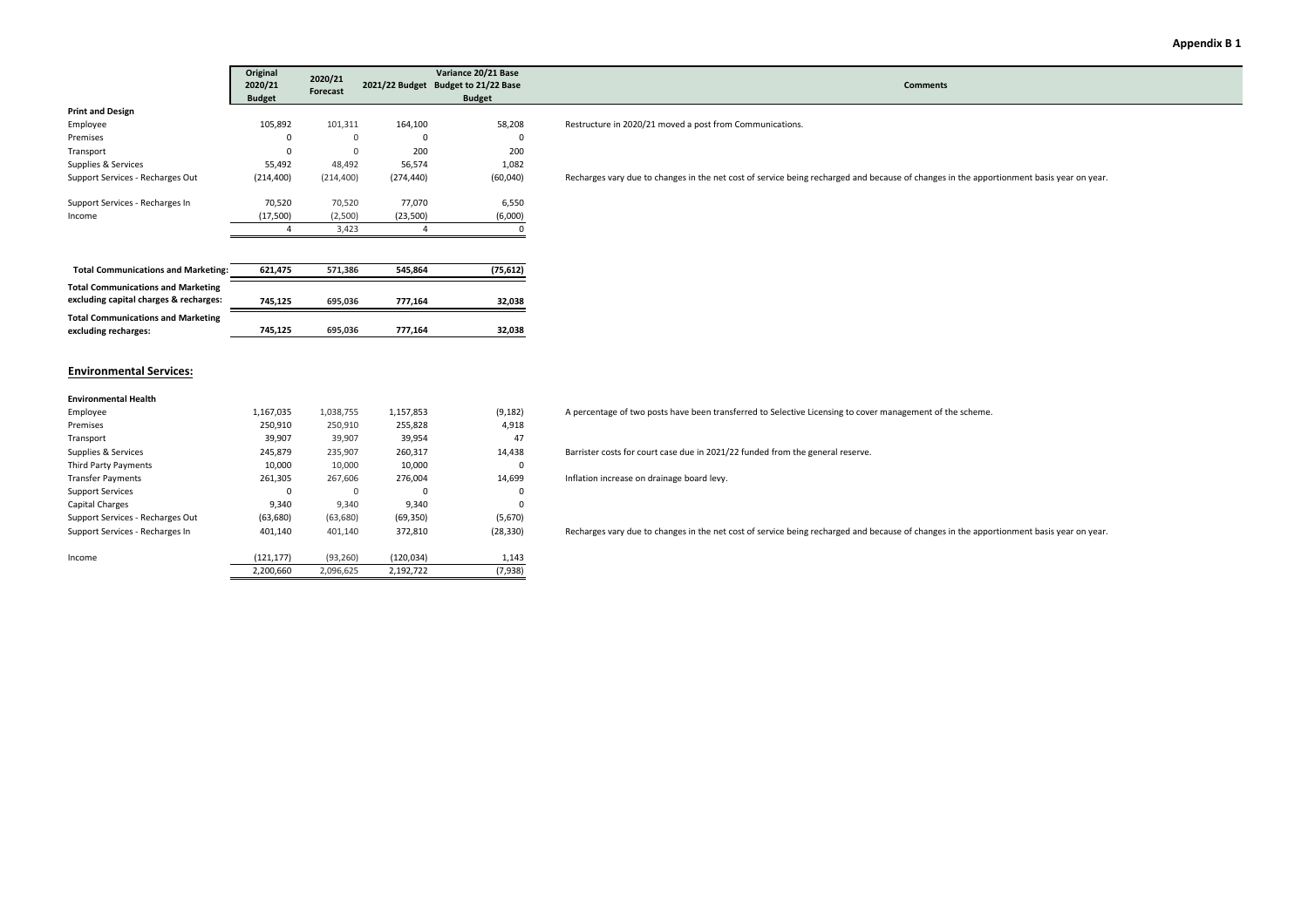|                                  | Original      | 2020/21        |             | Variance 20/21 Base                 |                                                                                                                                          |
|----------------------------------|---------------|----------------|-------------|-------------------------------------|------------------------------------------------------------------------------------------------------------------------------------------|
|                                  | 2020/21       | Forecast       |             | 2021/22 Budget Budget to 21/22 Base | <b>Comments</b>                                                                                                                          |
|                                  | <b>Budget</b> |                |             | <b>Budget</b>                       |                                                                                                                                          |
| <b>Selective Licensing</b>       |               |                |             |                                     |                                                                                                                                          |
| Employee                         | 73,453        | 71,669         | 45,474      | (27, 979)                           | Full time secondment ended in 2020/21.                                                                                                   |
| Transport                        | 100           | 100            | 1,463       | 1,363                               |                                                                                                                                          |
| Supplies & Services              | 1,646         | 1,646          | 1,547       | (99)                                |                                                                                                                                          |
| Support Services - Recharges In  | 52,460        | 52,460         | 32,780      | (19,680)                            | Recharges vary due to changes in the net cost of service being recharged and because of changes in the apportionment basis year on year. |
|                                  |               |                |             |                                     |                                                                                                                                          |
| Income                           | (50,000)      | (50,000)       | (50,000)    | $\mathbf 0$                         |                                                                                                                                          |
|                                  | 77,659        | 75,875         | 31,264      | (46, 395)                           |                                                                                                                                          |
| <b>Grounds Maintenance</b>       |               |                |             |                                     |                                                                                                                                          |
| Employee                         | 0             | $\overline{0}$ | $\mathbf 0$ | $\mathbf 0$                         |                                                                                                                                          |
| Premises                         | 525,259       | 510,976        | 535,018     | 9,759                               |                                                                                                                                          |
| Transport                        | 0             | $\overline{0}$ | $\mathbf 0$ | $\mathsf 0$                         |                                                                                                                                          |
| Supplies & Services              | 34,847        | 43,899         | 42,827      | 7,981                               |                                                                                                                                          |
| Third Party Payments             | 11,540        | 9,240          | 11,540      | $\mathbf 0$                         |                                                                                                                                          |
| <b>Capital Charges</b>           | 84,906        | 84,906         | 82,075      | (2,831)                             |                                                                                                                                          |
| Support Services - Recharges Out | $\mathbf 0$   | $\mathbf{0}$   | $\mathbf 0$ | $\mathbf 0$                         |                                                                                                                                          |
| Support Services - Recharges In  | 24,240        | 24,240         | 23,200      | (1,040)                             |                                                                                                                                          |
| Income                           | (44,950)      | (44,950)       | (39,950)    | 5,000                               |                                                                                                                                          |
|                                  | 635,841       | 628,311        | 654,710     | 18,869                              | No major variances                                                                                                                       |
|                                  |               |                |             |                                     |                                                                                                                                          |
| <b>Street Cleansing</b>          |               |                |             |                                     |                                                                                                                                          |
| Employee                         | 0             | $\overline{0}$ | $\mathbf 0$ | $\mathbf 0$                         |                                                                                                                                          |
| Premises                         | 651,095       | 651,095        | 664,117     | 13,022                              | Inflation increase on joint venture contract with GYB Services.                                                                          |
| Third Party Payments             | 404           | 404            | 404         | $\mathsf 0$                         |                                                                                                                                          |
| Support Services - Recharges In  | 19,580        | 19,580         | 18,890      | (690)                               |                                                                                                                                          |
| Income                           | $\mathbf 0$   | $\mathsf 0$    | $\mathbf 0$ | $\Omega$                            |                                                                                                                                          |
|                                  | 671,079       | 671,079        | 683,411     | 12,332                              |                                                                                                                                          |
|                                  |               |                |             |                                     |                                                                                                                                          |
| <b>Grounds and Parks</b>         |               |                |             |                                     |                                                                                                                                          |
| Employee                         | $\mathsf 0$   | $\mathbf 0$    | $\mathsf 0$ | $\mathsf 0$                         |                                                                                                                                          |
| Premises                         | 94,237        | 94,236         | 96,130      | 1,893                               |                                                                                                                                          |
| Supplies & Services              | 8,684         | 8,684          | 10,997      | 2,312                               |                                                                                                                                          |
| Third Party Payments             | 90,285        | 90,285         | 90,285      | $\mathsf 0$                         |                                                                                                                                          |
| <b>Capital Charges</b>           | 3,522         | 3,522          | 3,522       | $\mathsf 0$                         |                                                                                                                                          |
| Support Services - Recharges In  | 33,050        | 33,050         | 35,860      | 2,810                               |                                                                                                                                          |
| Income                           | $\mathbf 0$   | $\mathbf 0$    | $\mathsf 0$ | $\Omega$                            |                                                                                                                                          |
|                                  | 229,778       | 229,777        | 236,794     | 7,016                               |                                                                                                                                          |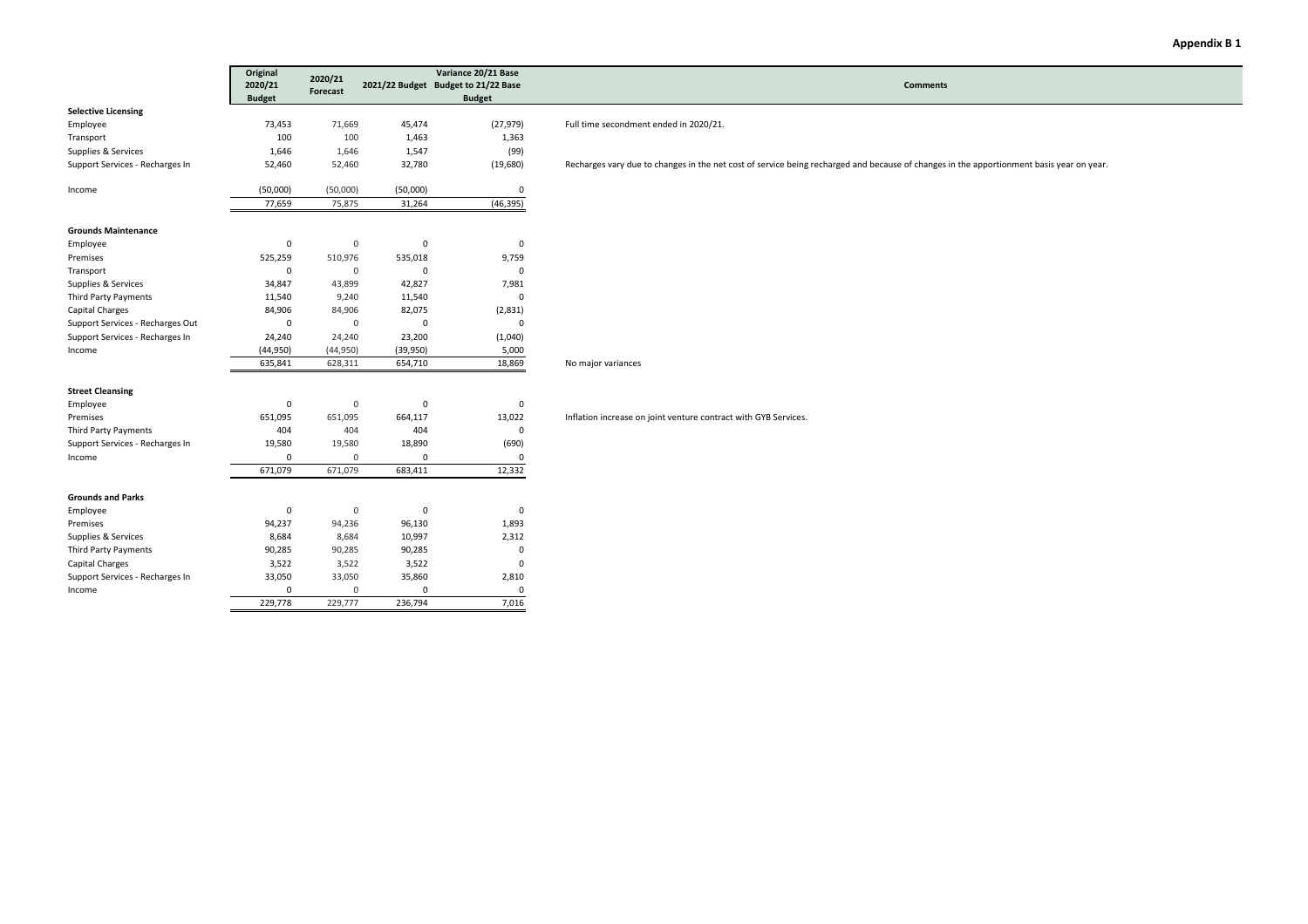| Appendix B 1 |  |  |
|--------------|--|--|
|--------------|--|--|

|                                                             | Original      |                     |             | Variance 20/21 Base                 |                                                                                                                                                                                              |  |  |  |
|-------------------------------------------------------------|---------------|---------------------|-------------|-------------------------------------|----------------------------------------------------------------------------------------------------------------------------------------------------------------------------------------------|--|--|--|
|                                                             | 2020/21       | 2020/21<br>Forecast |             | 2021/22 Budget Budget to 21/22 Base | <b>Comments</b>                                                                                                                                                                              |  |  |  |
|                                                             | <b>Budget</b> |                     |             | <b>Budget</b>                       |                                                                                                                                                                                              |  |  |  |
| <b>Outdoor Sports</b>                                       |               |                     |             |                                     |                                                                                                                                                                                              |  |  |  |
| Employee                                                    | $\mathbf 0$   | $\mathbf 0$         | $\Omega$    | $\mathbf 0$                         |                                                                                                                                                                                              |  |  |  |
| Premises                                                    | 390,190       | 388,088             | 398,072     | 7,882                               |                                                                                                                                                                                              |  |  |  |
| Supplies & Services                                         | 8,390         | 8,390               | 11,986      | 3,596                               |                                                                                                                                                                                              |  |  |  |
| <b>Third Party Payments</b>                                 | 42,379        | 42,379              | $\Omega$    | (42, 379)                           | Transfer to Waste for cleaning 'Hit Squad'.                                                                                                                                                  |  |  |  |
| <b>Capital Charges</b>                                      | 50,385        | 50,385              | 55,285      | 4,900                               |                                                                                                                                                                                              |  |  |  |
| Support Services - Recharges In                             | 26,110        | 26,110              | 44,860      | 18,750                              | Recharges vary due to changes in the net cost of service being recharged and because of changes in the apportionment basis year on year.                                                     |  |  |  |
| Income                                                      | (98, 975)     | (56, 907)           | (89, 686)   | 9,289                               |                                                                                                                                                                                              |  |  |  |
|                                                             | 418,480       | 458,445             | 420,517     | 2,037                               |                                                                                                                                                                                              |  |  |  |
|                                                             |               |                     |             |                                     |                                                                                                                                                                                              |  |  |  |
| Licensing<br>Employee                                       | 68,794        | 66,878              | 111,384     | 42,590                              | Transfer of percentage of staff costs from Elections as employees work in both areas.                                                                                                        |  |  |  |
| Premises                                                    | 2,952         | 2,952               | 3,012       | 60                                  |                                                                                                                                                                                              |  |  |  |
| Transport                                                   | 600           | 600                 | 400         | (200)                               |                                                                                                                                                                                              |  |  |  |
| Supplies & Services                                         | 35,525        | 32,192              | 26,421      | (9, 104)                            |                                                                                                                                                                                              |  |  |  |
| Support Services - Recharges In                             | 62,040        | 62,040              | 120,420     | 58,380                              | Recharges vary due to changes in the net cost of service being recharged and because of changes in the apportionment basis year on year.                                                     |  |  |  |
|                                                             |               |                     |             |                                     |                                                                                                                                                                                              |  |  |  |
| Income                                                      | (277, 113)    | (277, 113)          | (269, 874)  | 7,240                               |                                                                                                                                                                                              |  |  |  |
|                                                             | (107, 202)    | (112, 451)          | (8, 237)    | 98,965                              |                                                                                                                                                                                              |  |  |  |
| <b>Waste Management</b>                                     |               |                     |             |                                     |                                                                                                                                                                                              |  |  |  |
| Employee                                                    | 97,030        | 66,138              | 176,239     | 79,209                              | Costs are fully funded by GYB Services and Norfolk Waste Partnership.                                                                                                                        |  |  |  |
| Premises                                                    | $\mathsf 0$   | 51,934              | 65,721      | 65,721                              | Cleaning 'Hit Squad' funded by transfer from Outdoor Sports service and Reserve balance.                                                                                                     |  |  |  |
| Supplies & Services                                         | 570,252       | 565,452             | 610,110     | 39,858                              | Increase in gate fees and garden waste charges, along with increased recycling tonnage.                                                                                                      |  |  |  |
| <b>Third Party Payments</b>                                 | 2,149,220     | 2,137,221           | 2,191,085   | 41,864                              | Inflation increase on joint venture with GYB Services.                                                                                                                                       |  |  |  |
| <b>Capital Charges</b>                                      | 18,011        | 18,011              | 18,011      | $\mathbf 0$                         |                                                                                                                                                                                              |  |  |  |
| Support Services - Recharges In                             | 169,300       | 169,300             | 141,620     | (27, 680)                           | Recharges vary due to changes in the net cost of service being recharged and because of changes in the apportionment basis year on year.                                                     |  |  |  |
| Income                                                      | (1,479,388)   | (1, 397, 888)       | (1,629,750) | (150, 362)                          | £23k inflation increase on bulky waste and garden bin fees. Increase in recycling tonnage credits received of £40k. Recharge of employee costs to GYB Services and Norfolk V<br>Partnership. |  |  |  |
|                                                             | 1,524,425     | 1,610,168           | 1,573,036   | 48,611                              |                                                                                                                                                                                              |  |  |  |
|                                                             |               |                     |             |                                     |                                                                                                                                                                                              |  |  |  |
| <b>Total Environmental Services:</b>                        | 5,650,720     | 5,657,829           | 5,784,217   | 133,497                             |                                                                                                                                                                                              |  |  |  |
| <b>Total Environmental Services excluding</b>               |               |                     |             |                                     |                                                                                                                                                                                              |  |  |  |
| capital charges & recharges:                                | 4,760,316     | 4,767,425           | 4,894,894   | 134,578                             |                                                                                                                                                                                              |  |  |  |
| <b>Total Environmental Services excluding</b><br>recharges: | 4,926,480     | 4,933,589           | 5,063,127   | 136,647                             |                                                                                                                                                                                              |  |  |  |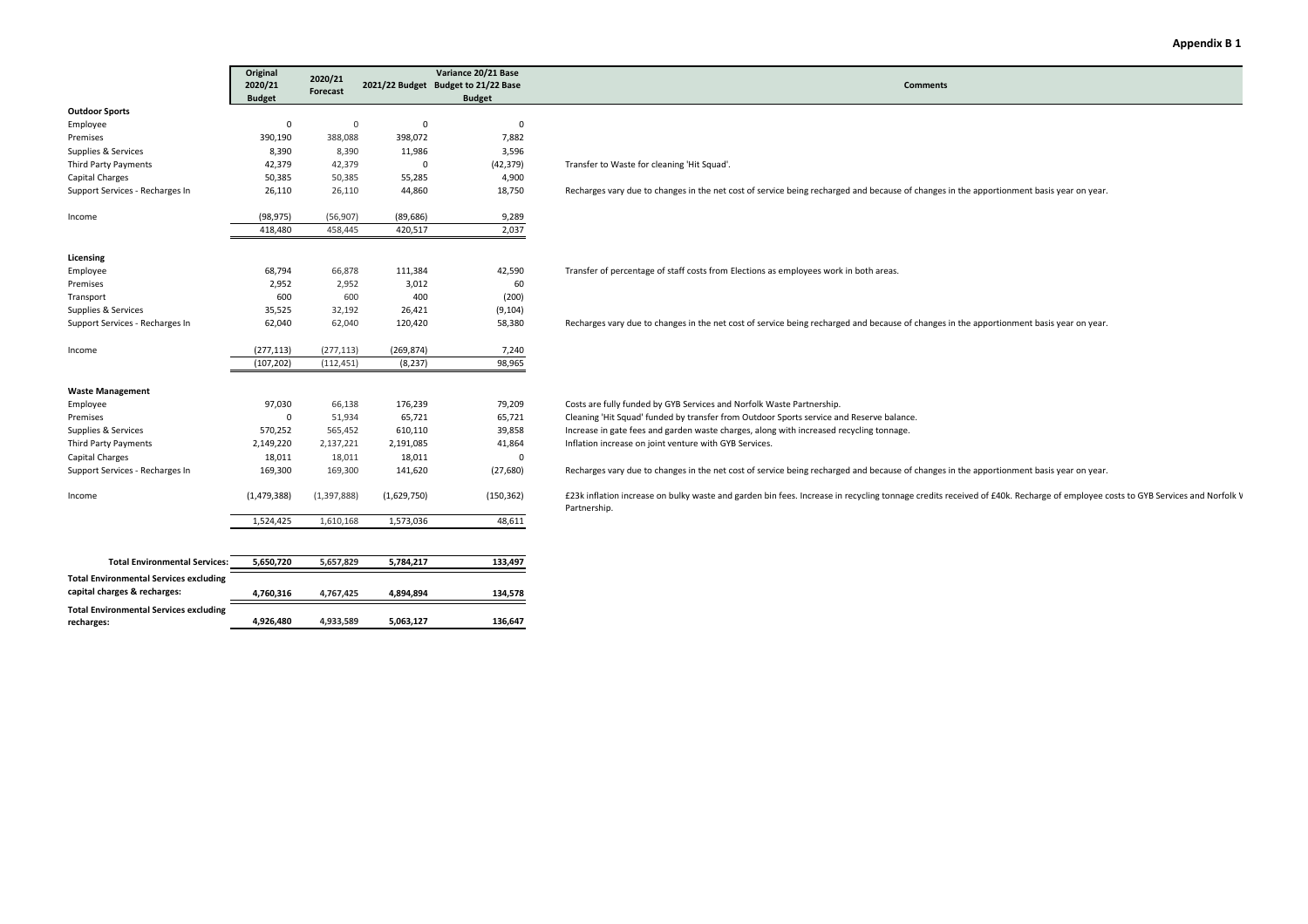|                                                                     | Original<br>2020/21<br><b>Budget</b> | 2020/21<br>Forecast | 2021/22 Budget Budget to 21/22 Base | Variance 20/21 Base<br><b>Budget</b> |
|---------------------------------------------------------------------|--------------------------------------|---------------------|-------------------------------------|--------------------------------------|
| <b>Total for Services:</b>                                          | 11,210,731                           | 11,118,491          | 10,422,281                          | (788, 451)                           |
| <b>Total for Services excluding capital</b><br>charges & recharges: | 10,958,924                           | 10,866,684          | 10,720,364                          | (238, 561)                           |
| <b>Total for Services excluding</b><br>recharges:                   | 12,938,182                           | 12,845,942          | 12,336,674                          | (601,509)                            |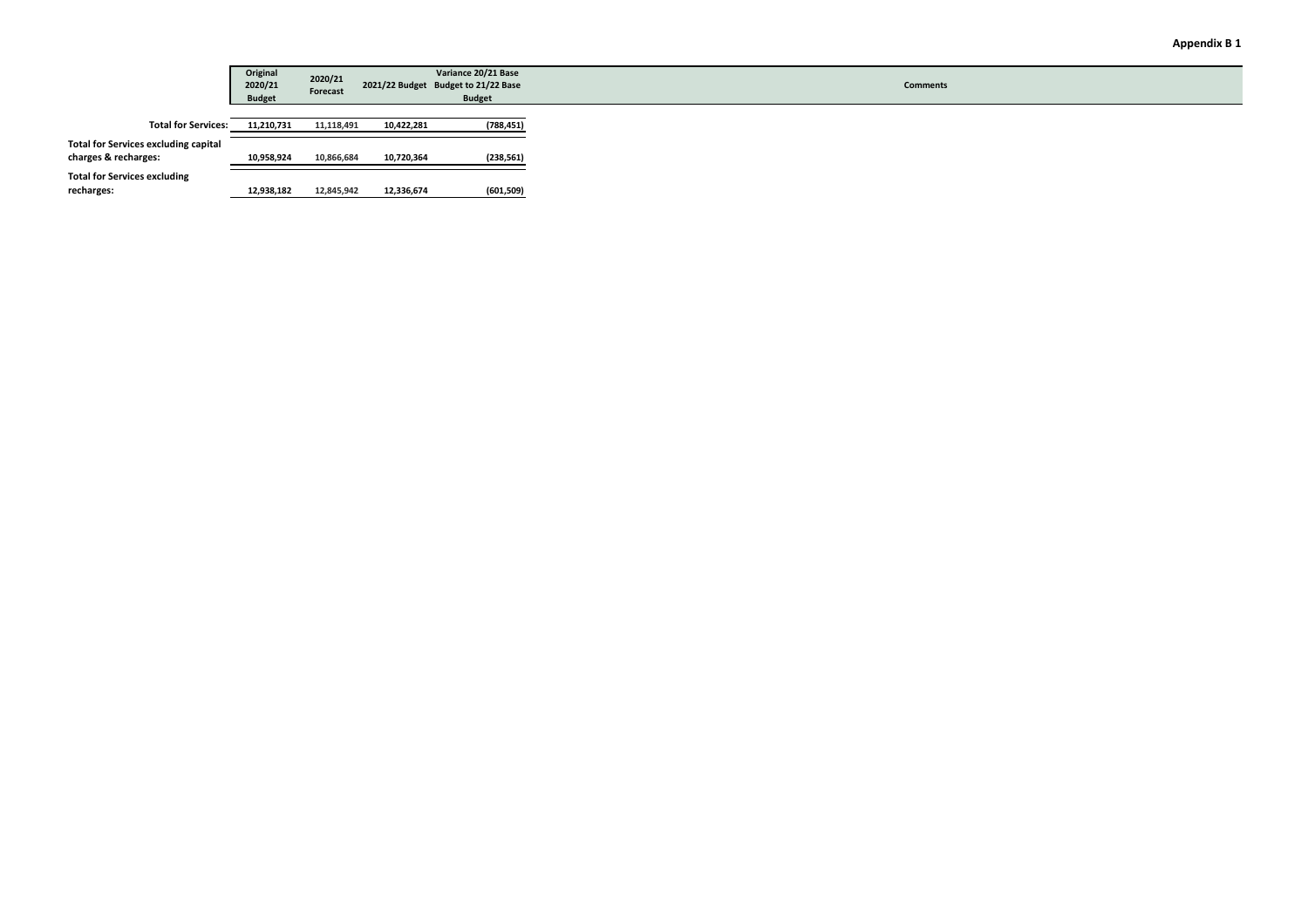# **General Fund 2021/22 Budget - Expenditure Type Analysis**

| <b>General Fund Expenditure Type</b> | 2019/20<br><b>Actuals</b> | Original 2020/21<br><b>Budget</b> | 2020/21<br><b>Forecast</b> | 2021/22<br><b>Budget</b> |
|--------------------------------------|---------------------------|-----------------------------------|----------------------------|--------------------------|
| Employee                             | 12,661,926                | 11,818,540                        | 10,925,943                 | 12,709,422               |
| <b>Premises</b>                      | 5,249,494                 | 5,264,131                         | 5,317,412                  | 5,244,046                |
| Transport                            | 144,257                   | 147,903                           | 140,995                    | 140,032                  |
| <b>Supplies &amp; Services</b>       | 6,318,564                 | 5,527,675                         | 44,327,434                 | 6,111,574                |
| <b>Third Party Payments</b>          | 3,176,537                 | 3,527,277                         | 3,364,693                  | 3,434,666                |
| <b>Transfer Payments</b>             | 23,878,035                | 24,487,643                        | 22,813,822                 | 23,347,229               |
| <b>Support Services</b>              | 111,205                   | 147,131                           | 132,131                    | 117,400                  |
| <b>Capital Charges</b>               | 1,635,706                 | 1,979,258                         | 1,979,258                  | 1,616,310                |
| Support Services - Recharges Out     | (10, 115, 587)            | (11,067,301)                      | (11,067,301)               | (11, 440, 153)           |
| Support Services - Recharges In      | 8,463,390                 | 9,339,850                         | 9,339,850                  | 9,525,760                |
| Income                               | (40, 148, 712)            | (39,961,376)                      | (76, 155, 746)             | (40, 384, 006)           |
|                                      | 11,374,815                | 11,210,731                        | 11,118,491                 | 10,422,281               |

Note: The 2020/21 forecast 'Income' includes the COVID funding received by the Council to pay national and discretionary grants. The 'Supplies &<br>Services' forecast correspondingly includes the grants being paid to business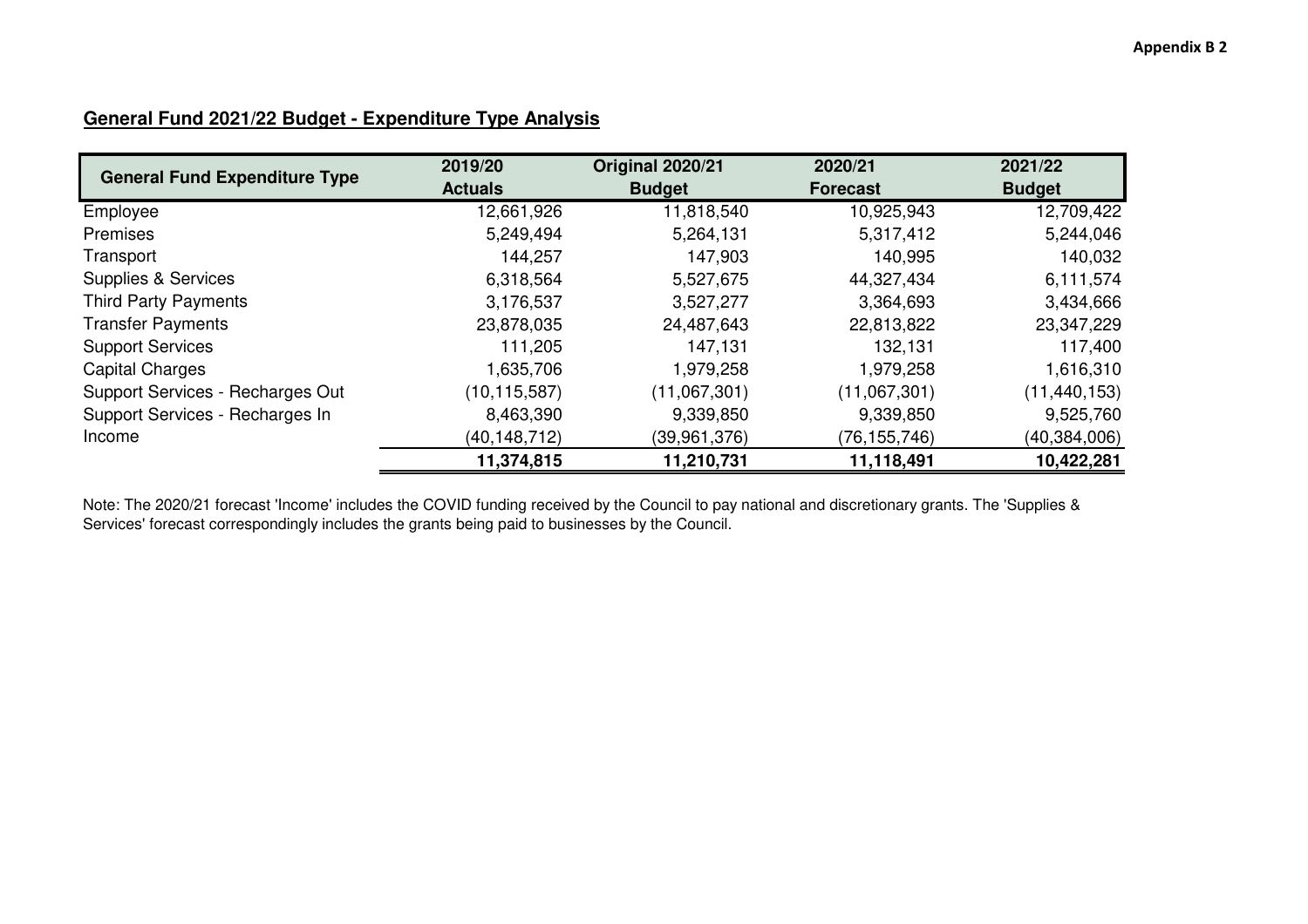# **Council Tax Summary 2021/22**

|                                                                                                                       |   | 2020/21   | <b>Actual 2021/22</b>   |                 |                      |                      |  |
|-----------------------------------------------------------------------------------------------------------------------|---|-----------|-------------------------|-----------------|----------------------|----------------------|--|
|                                                                                                                       |   | Actual    | £5 Council Tax Increase |                 |                      |                      |  |
|                                                                                                                       |   |           |                         |                 | <b>Movement</b><br>£ | <b>Movement</b><br>% |  |
| Demand on Collection Fund<br>(excluding Parish/Town Precepts)                                                         | £ | 4,835,911 | £                       | 4,865,925       | £30,014              | 0.62%                |  |
| Borough Council Tax (excl Surplus/Deficit)<br>Less Estimated Collection Fund Surplus at 31st<br>March OR PLUS Deficit | £ | 166.48    | £                       | 168.31<br>£3.17 | £1.83<br>£3.17       |                      |  |
| <b>Net Borough Council Tax at Band D</b>                                                                              | £ | 166.48    | £                       | 171.48          | $\mathbf{f}$<br>5.00 | 3.00%                |  |
| Value of Precepts                                                                                                     | £ | 479,131   |                         | £519,506        | £90,183              | 18.82%               |  |
| <b>Effect of Parish/Town Precepts</b>                                                                                 | £ | 16.49     |                         | 17.97           | £1.48                | 8.98%                |  |
| <b>Billed Borough Council Tax at Band D</b>                                                                           | £ | 182.97    | £                       | 189.45          | 6.48<br>£            | 3.54%                |  |

| Tax Base                         | 29.048 | 28.910         |
|----------------------------------|--------|----------------|
| Tax Base Movement (from 2020/21) | 488    | -138 reduction |

Note: The Tax Base for 2021/22 is 28,910 (2020/21 29,048) so each £28,910 change in net expenditure has £1.00 effect on Council Tax at Band D.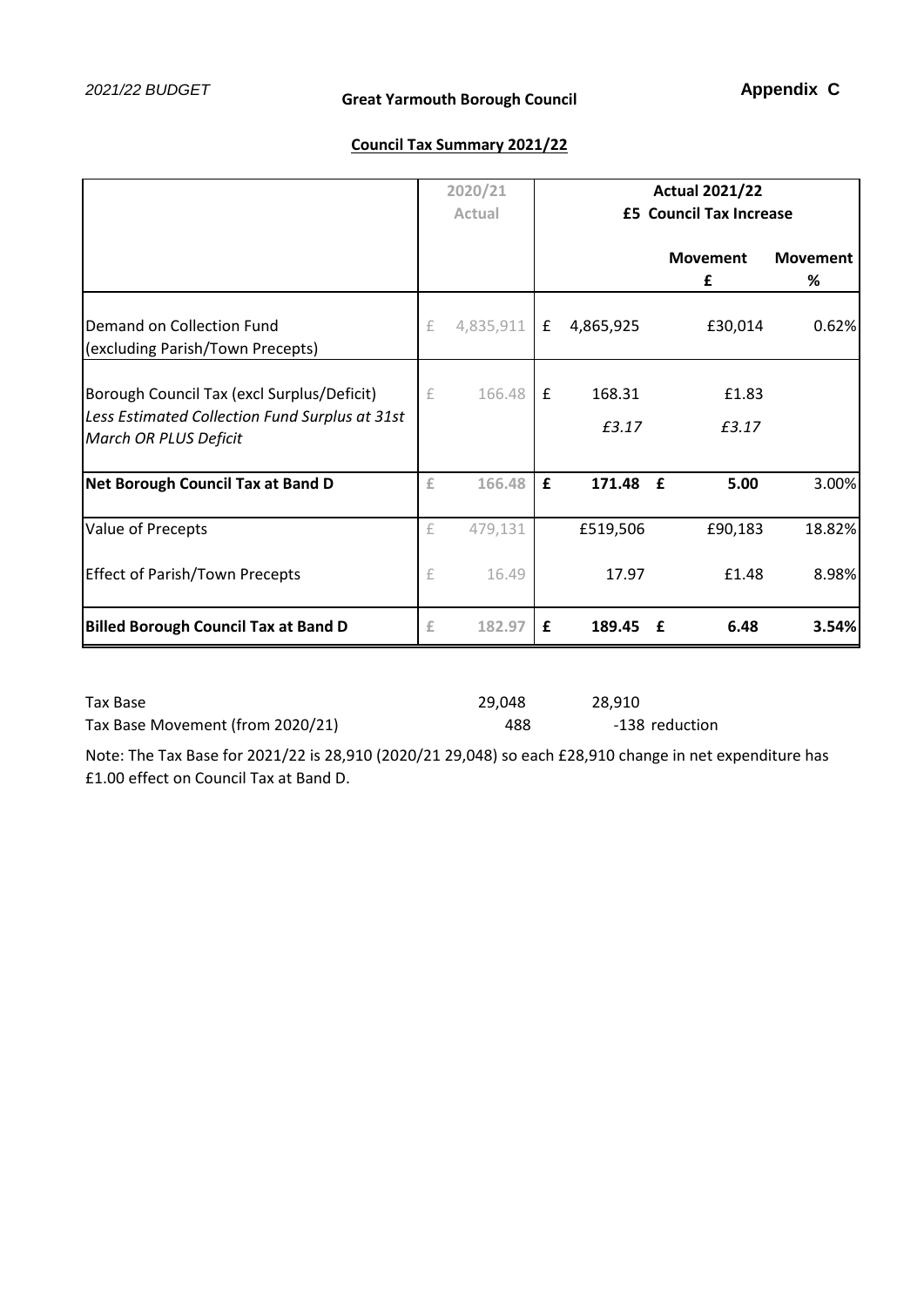# **Reserves Statement**

|                                               | <b>Summary and Purpose of Reserve</b>                                                                                                                                                                 | Opening<br><b>Balance</b><br>01/04/20<br>£'000's | <b>Forecast</b><br><b>Movement</b><br>2020/21<br>£'000's | Forecast<br><b>Closing</b><br><b>Balance</b><br>31/03/21<br>£'000's | <b>Budgeted</b><br><b>Movement</b><br>2021/22<br>£'000's | Forecast<br><b>Closing</b><br><b>Balance</b><br>31/03/22<br>£'000's | <b>Budgeted</b><br><b>Movement</b><br>2022/23<br>£'000's | Forecast<br><b>Closing</b><br><b>Balance</b><br>31/03/23<br>£'000's | <b>Budgeted</b><br><b>Movement</b><br>2023/24<br>£'000's | Forecast<br>Closing<br><b>Balance</b><br>31/03/24<br>£'000's | <b>Budgeted</b><br><b>Movement</b><br>2024/25<br>£'000's | Forecast<br><b>Closing</b><br><b>Balance</b><br>31/03/25<br>£'000's |
|-----------------------------------------------|-------------------------------------------------------------------------------------------------------------------------------------------------------------------------------------------------------|--------------------------------------------------|----------------------------------------------------------|---------------------------------------------------------------------|----------------------------------------------------------|---------------------------------------------------------------------|----------------------------------------------------------|---------------------------------------------------------------------|----------------------------------------------------------|--------------------------------------------------------------|----------------------------------------------------------|---------------------------------------------------------------------|
| <b>Planning Delivery</b><br>Grant             | The reserve is planned to be used to<br>provide service improvements in<br>Planning, and deliver the Local Plan.                                                                                      | 62                                               | $\Omega$                                                 | 62                                                                  | $\mathbf 0$                                              | 62                                                                  | $\mathbf 0$                                              | 62                                                                  | $\mathbf 0$                                              | 62                                                           | $\Omega$                                                 | 62                                                                  |
| <b>Insurance Fund</b>                         | The Council budgets for a level of excess<br>being charged to the Service Accounts<br>annually. Any under provision is met from<br>the Insurance Fund, and any surplus is<br>transferred to the fund. | 312                                              | $\mathbf 0$                                              | 312                                                                 | $\mathbf 0$                                              | 312                                                                 | $\mathbf 0$                                              | 312                                                                 | $\mathbf 0$                                              | 312                                                          | $\Omega$                                                 | 312                                                                 |
| DFG top-up capital<br>loans and grant<br>fund | To support the provision of discretionary<br>grants and loans to enable residents to<br>adapt their home.                                                                                             | 350                                              | 50                                                       | 400                                                                 | $\Omega$                                                 | 400                                                                 | $\mathbf 0$                                              | 400                                                                 | $\mathbf 0$                                              | 400                                                          | $\mathbf 0$                                              | 400                                                                 |
| <b>Restricted use</b><br>grant                | This reserves holds unspent grants<br>received for specific purposes for which<br>the spend has not yet been incurred.                                                                                | 935                                              | $-143$                                                   | 792                                                                 | -4                                                       | 788                                                                 | $-41$                                                    | 747                                                                 | $-20$                                                    | 727                                                          | $-20$                                                    | 707                                                                 |
| <b>Invest to Save</b>                         | To be used to fund one-off costs<br>associated with projects that will deliver<br>future efficiencies and savings including<br>costs associated with restructures.                                    | 1,553                                            | $-285$                                                   | 1,269                                                               | $\mathbf 0$                                              | 1,269                                                               | 0                                                        | 1,269                                                               | $\mathbf 0$                                              | 1,269                                                        | $\Omega$                                                 | 1,269                                                               |
| <b>Specific budget</b>                        | This reserve is utilised as expenditure is<br>incurred.                                                                                                                                               | 192                                              | $-30$                                                    | 162                                                                 | $\overline{c}$                                           | 164                                                                 | $-22$                                                    | 142                                                                 | $-36$                                                    | 105                                                          | 0                                                        | 105                                                                 |
| <b>LEGI</b>                                   | As costs are incurred, these are offset by<br>the reserve.                                                                                                                                            | 124                                              | $-50$                                                    | 74                                                                  | $\mathbf 0$                                              | 74                                                                  | $\mathbf 0$                                              | 74                                                                  | $\mathbf 0$                                              | 74                                                           | 0                                                        | 74                                                                  |
| <b>Repairs and</b><br><b>Maintenance</b>      | This reserve is utilised as expenditure is<br>incurred.                                                                                                                                               | 302                                              | $\mathbf 0$                                              | 302                                                                 | $\mathbf 0$                                              | 302                                                                 | $\mathbf 0$                                              | 302                                                                 | $\mathbf 0$                                              | 302                                                          | $\mathbf 0$                                              | 302                                                                 |
| <b>Waste Management</b>                       | This reserve is utilised as expenditure is<br>incurred in relation to the service.                                                                                                                    | 25                                               | $\mathbf 0$                                              | 25                                                                  | $-11$                                                    | 14                                                                  | $-11$                                                    | $\overline{2}$                                                      | $-2$                                                     | $\mathbf 0$                                                  | $\mathbf 0$                                              | $\Omega$                                                            |
| <b>Collection Fund</b>                        | Earmarked to mitigate the fluctuations in<br>business rate and council tax income<br>between years.                                                                                                   | 1,884                                            | $\Omega$                                                 | 1,884                                                               | $-100$                                                   | 1,784                                                               | 0                                                        | 1,784                                                               | $\Omega$                                                 | 1,784                                                        | $\Omega$                                                 | 1,784                                                               |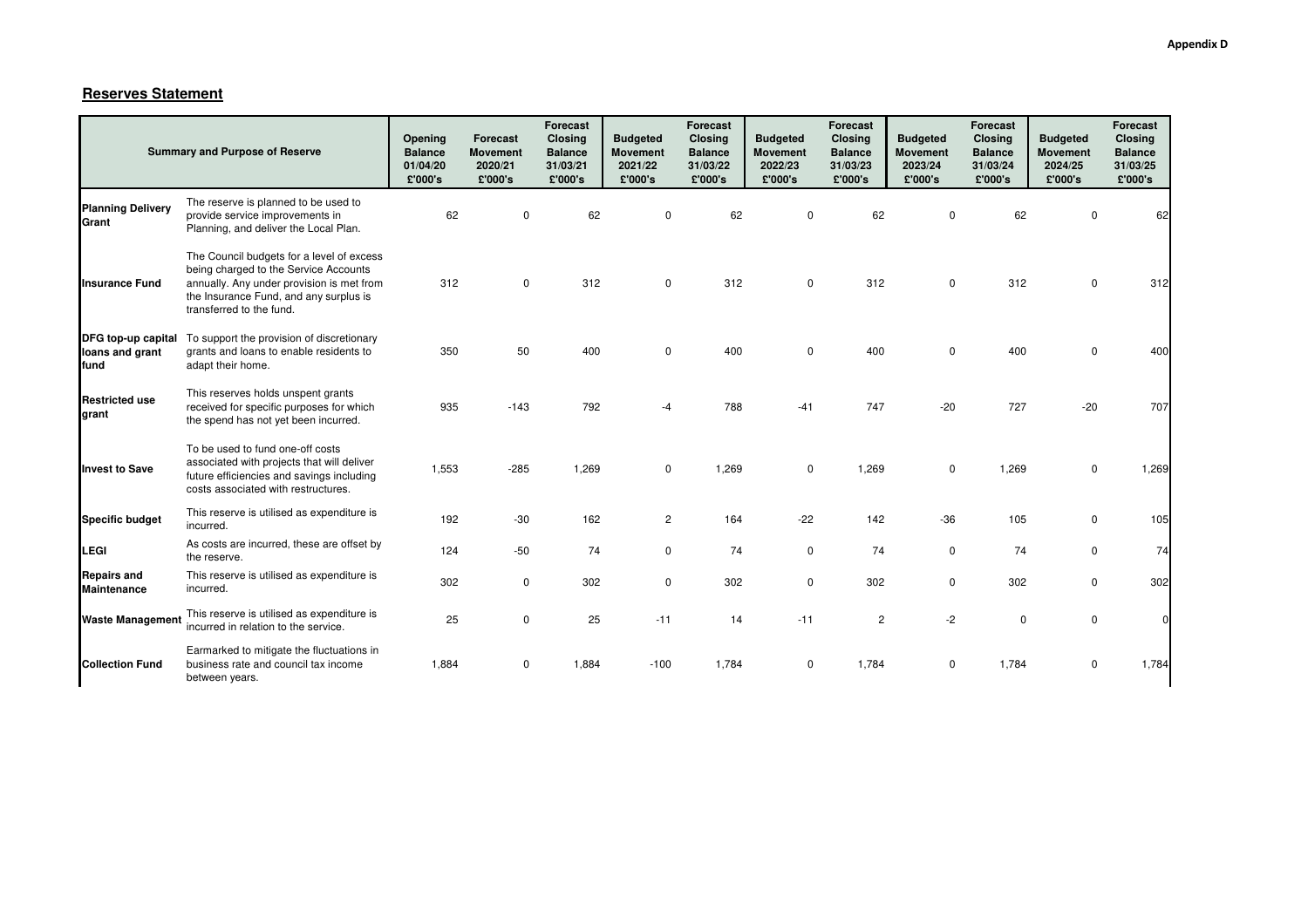|                                                                   | <b>Summary and Purpose of Reserve</b>                                                                                                                                                                                                                                                                                      | Opening<br><b>Balance</b><br>01/04/20<br>£'000's | <b>Forecast</b><br><b>Movement</b><br>2020/21<br>£'000's | <b>Forecast</b><br><b>Closing</b><br><b>Balance</b><br>31/03/21<br>£'000's | <b>Budgeted</b><br><b>Movement</b><br>2021/22<br>£'000's | <b>Forecast</b><br><b>Closing</b><br><b>Balance</b><br>31/03/22<br>£'000's | <b>Budgeted</b><br><b>Movement</b><br>2022/23<br>£'000's | <b>Forecast</b><br><b>Closing</b><br><b>Balance</b><br>31/03/23<br>£'000's | <b>Budgeted</b><br><b>Movement</b><br>2023/24<br>£'000's | <b>Forecast</b><br><b>Closing</b><br><b>Balance</b><br>31/03/24<br>£'000's | <b>Budgeted</b><br><b>Movement</b><br>2024/25<br>£'000's | <b>Forecast</b><br><b>Closing</b><br><b>Balance</b><br>31/03/25<br>£'000's |
|-------------------------------------------------------------------|----------------------------------------------------------------------------------------------------------------------------------------------------------------------------------------------------------------------------------------------------------------------------------------------------------------------------|--------------------------------------------------|----------------------------------------------------------|----------------------------------------------------------------------------|----------------------------------------------------------|----------------------------------------------------------------------------|----------------------------------------------------------|----------------------------------------------------------------------------|----------------------------------------------------------|----------------------------------------------------------------------------|----------------------------------------------------------|----------------------------------------------------------------------------|
| Community<br><b>Housing Fund</b>                                  | This represents grants previously<br>received to assist with the delivery of<br>Community Housing.                                                                                                                                                                                                                         | 543                                              | $-30$                                                    | 513                                                                        | $-30$                                                    | 483                                                                        | $-30$                                                    | 453                                                                        | $-30$                                                    | 423                                                                        | $-30$                                                    | 393                                                                        |
| <b>Enforcement</b>                                                | Earmarked for enforcement related works<br>to address issues and bring properties<br>back into use.                                                                                                                                                                                                                        | 42                                               | $\mathbf 0$                                              | 42                                                                         | $\mathbf 0$                                              | 42                                                                         | $\mathbf 0$                                              | 42                                                                         | $\mathbf 0$                                              | 42                                                                         | 0                                                        | 42                                                                         |
| <b>Special Project</b><br>Reserve                                 | Earmarked as per the 2017/18 budget<br>report for project spend and also for<br>matched funding as appropriate.                                                                                                                                                                                                            | 554                                              | -238                                                     | 316                                                                        | $-93$                                                    | 223                                                                        | $-79$                                                    | 144                                                                        | $-26$                                                    | 118                                                                        | 0                                                        | 118                                                                        |
| <b>Benefits/Revenues</b><br>Reserve                               | Earmarking of grants and underspends to<br>be used for the service and mitigation of<br>subsidy impacts.                                                                                                                                                                                                                   | 145                                              | $\mathbf 0$                                              | 145                                                                        | $\mathbf 0$                                              | 145                                                                        | $\mathbf 0$                                              | 145                                                                        | $\pmb{0}$                                                | 145                                                                        | 0                                                        | 145                                                                        |
| <b>Homelessness</b>                                               | These Reserves are utilised as<br>expenditure is incurred.                                                                                                                                                                                                                                                                 | 281                                              | $-102$                                                   | 179                                                                        | $-165$                                                   | 14                                                                         | $-14$                                                    | 0                                                                          | $\pmb{0}$                                                | $\mathbf 0$                                                                | 0                                                        | $\overline{0}$                                                             |
| <b>Treasury</b><br>Management<br>reserve                          | This reserve is held to mitigate year on<br>year fluctuations of investment income<br>received.                                                                                                                                                                                                                            | 200                                              | 0                                                        | 200                                                                        | $\mathbf 0$                                              | 200                                                                        | $\Omega$                                                 | 200                                                                        | $\mathbf 0$                                              | 200                                                                        | 0                                                        | 200                                                                        |
| <b>Asset Management</b><br>reserve                                | This reserve is held to mitigate the impact<br>of fluctuations between financial years<br>from income received from Council assets<br>and properties, in addition it includes re-<br>allocation form other reserves to be used<br>for investments in Council assets<br>including current and future asset<br>enhancements. | 1,798                                            | $-744$                                                   | 1,054                                                                      | $-257$                                                   | 797                                                                        | $-205$                                                   | 592                                                                        | $-205$                                                   | 387                                                                        | 0                                                        | 387                                                                        |
| <b>Coast Protection</b>                                           | Established as part of the 2019/20 budget<br>process for match funding and mitigate<br>one-off costs in relation to coast<br>protection.                                                                                                                                                                                   | 115                                              | $-75$                                                    | 40                                                                         | 0                                                        | 40                                                                         | $\mathbf 0$                                              | 40                                                                         | $\mathbf 0$                                              | 40                                                                         | $\mathbf 0$                                              | 40                                                                         |
| <b>Empty Business</b><br><b>Property Incentive</b><br><b>Fund</b> | Earmarking of funds to be used for<br>incentivising bringing properties back into<br>use. Policy to be developed.                                                                                                                                                                                                          | 100                                              | $\mathbf 0$                                              | 100                                                                        | $\mathbf 0$                                              | 100                                                                        | 0                                                        | 100                                                                        | $\pmb{0}$                                                | 100                                                                        | $\mathbf 0$                                              | 100                                                                        |
| <b>Other Reserves</b>                                             | These Reserves are budget carry<br>forwards to be used in future years                                                                                                                                                                                                                                                     | 1,331                                            | $-139$                                                   | 1,191                                                                      | $-48$                                                    | 1,144                                                                      | $-10$                                                    | 1,134                                                                      | $\mathbf 0$                                              | 1,134                                                                      | $\mathbf 0$                                              | 1,134                                                                      |
| <b>Total GF Earmarked Reserves</b>                                |                                                                                                                                                                                                                                                                                                                            | 10,848                                           | $-1,786$                                                 | 9,062                                                                      | $-707$                                                   | 8,355                                                                      | $-412$                                                   | 7,943                                                                      | -319                                                     | 7,624                                                                      | -50                                                      | 7,574                                                                      |
| <b>General Fund</b><br>Reserve                                    | Current recommended balance of £2.8<br>million (as at Feb 2020)                                                                                                                                                                                                                                                            | 3,490                                            | $-449$                                                   | 3,041                                                                      | $-327$                                                   | 2,714                                                                      | 0                                                        | 2,714                                                                      | 0                                                        | 2,714                                                                      | 0                                                        | 2,714                                                                      |
| <b>Total GF Reserves</b>                                          | 14,338                                                                                                                                                                                                                                                                                                                     | 12,266                                           | 12,104                                                   | $-1,034$                                                                   | 11,070                                                   | $-412$                                                                     | 10,658                                                   | $-319$                                                                     | 10,338                                                   | $-50$                                                                      | 10,288                                                   |                                                                            |

**Note:** movement of General Fund Reserve in 2021/22 includes the £111,916 deficit on the General Fund as per the budget in Appendix A.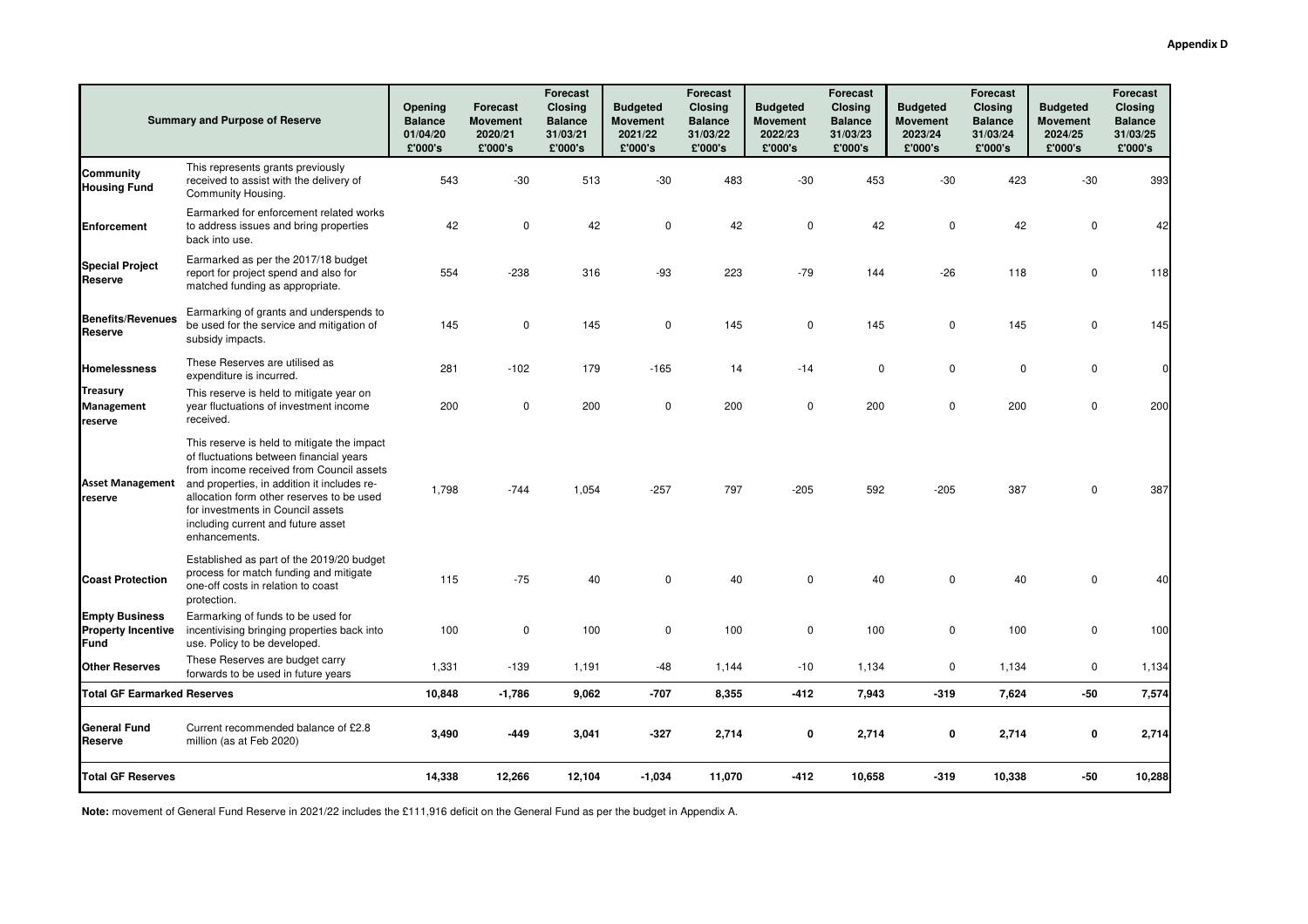# **Policy Framework for the Earmarked Reserves and Assessing the Optimum Level of the General Reserve for the period 2021/22 to 2023/24**

# **1 Background**

- 1.1 In accordance with statute (principally the Local Government Finance Act 2002) and following the Guidance Note on Local Authority Reserves and Balances (LAAP Bulletin No. 77 – November 2008), Great Yarmouth Borough Council maintains a range of reserves.
- 1.2 Two types of reserves are discussed in this policy framework:
	- Earmarked Reserves
	- The General Reserve
- 1.3 There are also a number of other reserves which local authorities hold in relation to legislation and proper accounting practices, these are not resource-backed reserves and therefore are not considered as part of this policy framework.
- 1.4 In making decisions in relation to setting the Council Tax, section 25 of the Local Government Act 2003 requires the Chief Financial Officer of the Council to report to the Council on the adequacy of the proposed financial reserves.
- 1.5 This Policy framework has been informed by current guidance on the level of reserves including, both the Local Authority Accounting Panel (LAAP) Bulletin No. 77 and the Audit Commissions report published in December 2012 'Striking a Balance' Improving Councils' Decision Making on Reserves'.

# **2 Earmarked Reserves**

# **2.1 Purpose**

- 2.1.1 Earmarked reserves are a means of building up funds to meet known or predicted liabilities.
- 2.1.2 Typically earmarked reserves are used to set aside sums for major schemes, such as capital developments, asset purchases, or to fund reorganisations and restructurings to deliver longer term savings and efficiencies. Reserves can also be held for trading and business units built up from surpluses to cover potential losses in future years, or to finance capital expenditure. In certain circumstances, if expenditure is delayed on specific budgets, it may be agreed that the underspending at a year end is carried forward for future use in an earmarked reserve. Such decisions would be subject to considering the overall financial position of a Local Authority.

# **2.2 Earmarked Reserves Protocol**

- 2.2.1 For each reserve the following arrangements have been established:
	- the reasons for / purpose of the reserve
	- how and when the reserve can be used
	- procedures for the reserve's management and control
	- a process and timetable for review of the reserve to ensure continuing relevance and adequacy.
- 2.2.2 The establishment and use of earmarked reserves is reviewed at the time of budget setting and then controlled through the year as part of the regular budget monitoring processes.

# **2.3 Review of Earmarked Reserves**

2.3.1 The Reserves Statement is included as part of the Budget Report to Policy and Resources Committee and gives full details of the earmarked reserves and current planned use.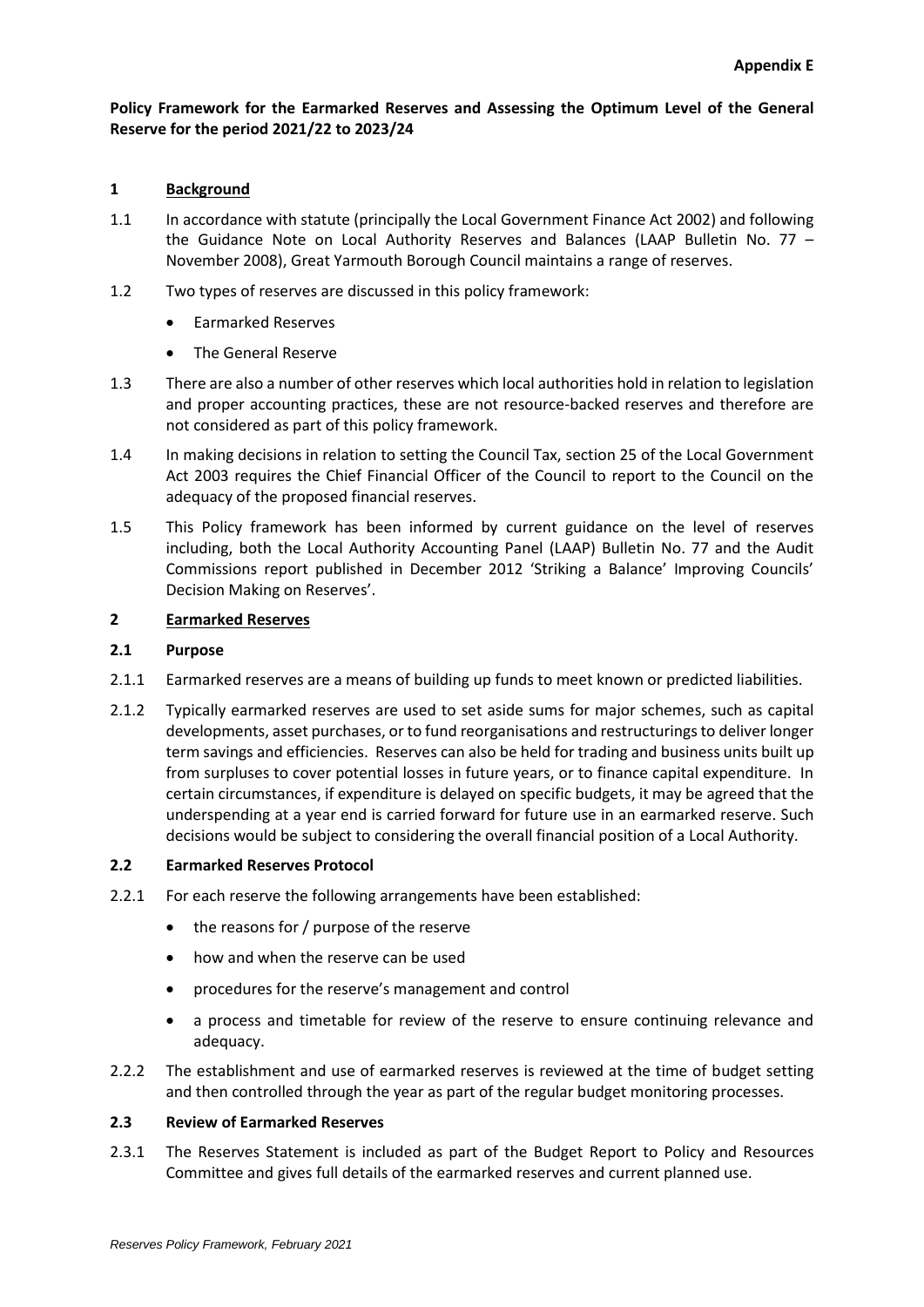- 2.3.2 It is considered that sufficient provision for the Council's capital programme (as recommended) has been included in the capital estimates and capital reserves, and relevant revenue budgets (eg interest and Minimum revenue Provision) has been provided for that nothing further is required.
- 2.3.3 Where in-year expenditure is being funded by earmarked reserves and general reserves, the relevant transfers from the reserves have been allowed for within the reserves balances and revenue account budgets as detailed in the budget report.

# **3 The General Reserve**

# **3.1 Purpose**

- 3.1.1 The general reserve is held for two main purposes:
	- a working balance to help cushion the impact of uneven cash flows and avoid unnecessary temporary borrowing;
	- a contingency to help cushion the impact of unexpected events or emergencies.

# **3.2 The Optimum Level of the General Reserve**

- 3.2.1 There are two recommended approaches for deciding the optimum level of the general reserve:
	- A risk assessment of the budget which takes full account of the context within which the budget has been prepared. The budget report itself provides this contextual information.
	- To set the reserve at a percentage of expenditure. Too low a level puts the council at unacceptable risk of failing to meet its obligations, too high a level unnecessarily ties up resources.
- 3.2.2 This appendix sets out the framework for considering a risk assessment approach and validating the result against a percentage calculation. At the end of the day, the level of reserves is a matter of opinion informed by the judgement of the Council's Chief Financial Officer.

# **3.3 Assessment Framework**

- 3.3.1 The issues to be considered include the following:
	- The Council continues to operate on an ongoing basis.
	- The robustness of the budget process including recognition of the linkages with the corporate plan, the strategic risks and the financial plan update.
	- **■** Internal financial control mechanisms and adequacy of the budget monitoring processes.
	- **•** The adequacy of earmarked reserves and the movements on the general reserves both in the past and planned.
	- **■** The extent to which savings and planned service reductions are required and can be relied upon to support corporate plan targets.
	- The risk of major litigation and legal claims, both currently and in the future.
	- The impact of future Government funding reductions.
	- **■** Implications of the Local Council Tax Support Scheme and increase in the demand for support.
	- Fluctuations in retained business rate income and funding from the government for the extensions to reliefs for example small business rates.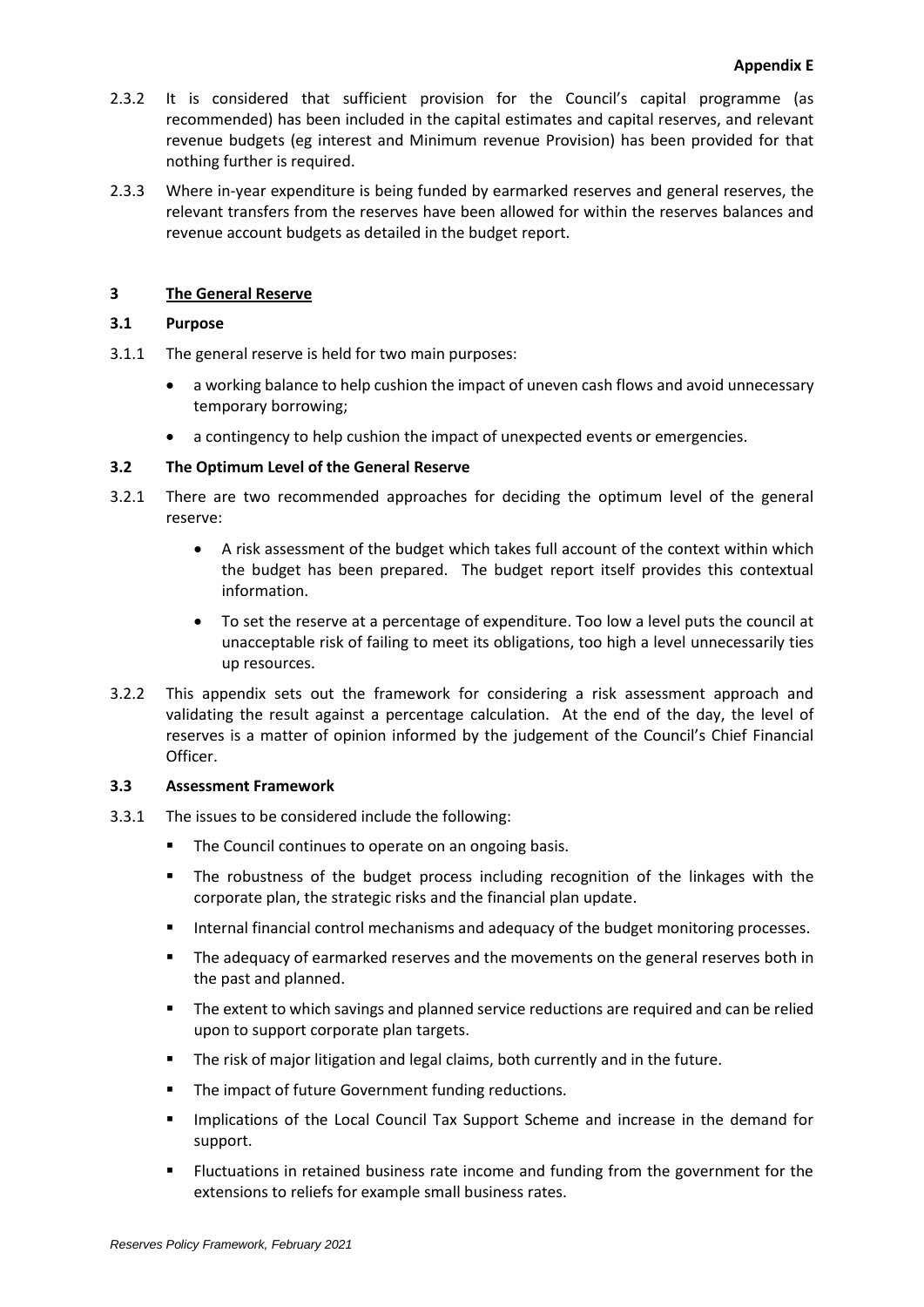- **EXECT** Fluctuations around certain income streams and grants, for example demand led services such as planning, building control income, land charges, car parking and recycling.
- Future changes to the funding for Local Authorities, for example the New Homes Bonus and an increase to the share of business rates that is retained locally.
- Unplanned volume increases in major demand led budgets, particularly in the context of the current economic climate for example housing benefits, council tax support and homelessness.
- **■** The need to retain a general contingency to provide for any unforeseen circumstances that may arise including inadequately funded Government initiatives.
- Where there is a move to do less by direct service provision for example through third parties, including outsourcing, this in turn increases the risks borne by authorities. There is a risk that these arrangements fail and there are many circumstances when a statutory liability remains with the local authority. Such risks may not be insurable at an economic level and demand rigorous risk minimisation strategies and this is an area that will be considered in more detail if the Council pursues these arrangements in future years.
- The need to retain reserves for general day to day cash flow requirements.
- 3.3.2 Furthermore the impact of Covid should be taken into account when considering the recommended level of the general reserve. The budget has included the Covid funding that has been allocated to mitigate the impact of Covid to Local Authorities. The unknown impact of the effectiveness of the vaccination and lockdown on the spread of the virus presents a further uncertainty on the setting of the budget for 2021/22 and delivery of income and rental streams. This therefore needs to be taken into account when considering the factors that inform the setting of the general reserve level.
- 3.3.3 All of these issues interlink and any one incident is likely to span across many of the issues and might not be contained within one financial year. Risks change over time and the general reserve needs to be considered across the medium term financial plan. What might be an adequate level of reserves now may not be reflective of what would be deemed to be adequate in years two to four. Therefore the framework should be reviewed as part of the budget setting process.

# **3.4 The Assessment of the General Fund Reserve**

- 3.4.1 When undertaking the assessment it must be remembered that the items considered are merely guides to assessing the overall level of the reserve. In no way is it a budget for any of the items being created since by its nature a general reserve is designed to protect against the unexpected and unquantifiable for whatever reason.
- 3.4.2 Having considered the relevant risks and the mitigation measures already in place, it is felt that the following indicative items should be taken into account in the budget risk assessment for 2021/22 to assess the recommended level of reserves:

| Item                                                                                                                               | 2021/22 | 2022/23 | 2023/24 |
|------------------------------------------------------------------------------------------------------------------------------------|---------|---------|---------|
|                                                                                                                                    |         |         |         |
| 1 Pay and Price Inflation (0.5% sensitivity to budget<br>assumption)                                                               | 140,000 | 140,000 | 140,000 |
| 2 Interest Rates & MRP (0.5% sensitivity to short term<br>borrowing and profiling of capital spend and MRP impact)                 | 150,000 | 150,000 | 150,000 |
| 3 Failure to Achieve Planned Savings and Cost Pressures<br>from Corporate Plan Targets (to ensure core services are<br>maintained) | 200,000 | 150,000 | 150,000 |
| 4 Major Litigation and Legal Claims (to provide<br>additional comfort above earmarked reserves)                                    | 100,000 | 100,000 | 100,000 |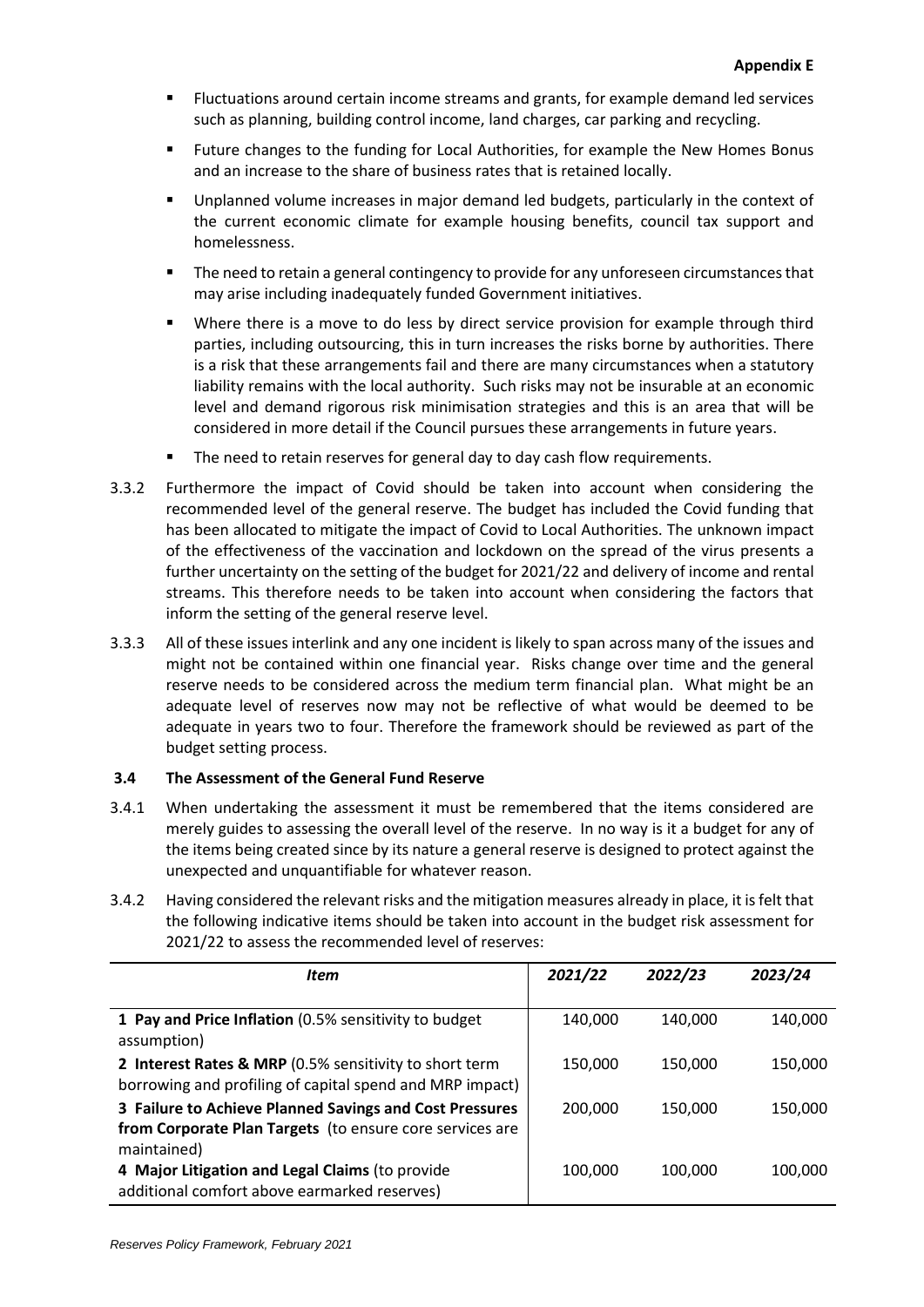**Appendix E**

| 5 Emergencies and Other Unknowns (to recognise the         | 500,000   | 500,000   | 500,000   |
|------------------------------------------------------------|-----------|-----------|-----------|
| risks associated with unpredictable events)                |           |           |           |
| 6 Treatment of Demand Led Pressures (recognising the       | 700,000   | 700,000   | 700,000   |
| impact of increase or reduction in demand and              |           |           |           |
| compensating increase or reduction in expenditure or       |           |           |           |
| income)                                                    |           |           |           |
| 7 Project Risks (To recognise the risks the Authority is   | 300,000   | 300,000   | 300,000   |
| facing in terms of partnership work and significant        |           |           |           |
| projects)                                                  |           |           |           |
| 8 Cash Flow (the impact of timing of cash flow, including  | 100,000   | 100,000   | 100,000   |
| the profiling of expenditure)                              |           |           |           |
| 9 Future Funding Fluctuations (an allowance to reflect     | 800,000   | 900,000   | 900,000   |
| the increased risk around local funding, ie business rates |           |           |           |
| and new homes bonus, to mitigate the impact within and     |           |           |           |
| between financial years)                                   |           |           |           |
| <b>Total Indicated General Fund Reserve Recommended</b>    | 2,990,000 | 3,040,000 | 3,040,000 |
|                                                            |           |           |           |
| % of Net Budgeted Operating Expenditure (excluding         | 25%       | 25%       | 25%       |
| parish precepts)                                           |           |           |           |
|                                                            |           |           |           |

# **4 Chief Financial Officer's Opinion**

- 4.1 The Earmarked Reserves detailed within the reserves statement are proper and appropriate with regard to purpose, level and proposed use, although the future timing of their use will be reported within the budget monitoring reports and the statement updated accordingly.
- 4.2 Based on the assessment detailed above the recommended level of the general reserve for 2021/22 would be **£3 million**, this is slightly higher than the current recommended balance (of £2.8 million). The budgeted General Fund Reserve as presented for approval is slightly below the recommended level, although there is scope within the earmarked reserves to re-allocate funds as applicable, these will be reviewed further as part of the 2020/21 outturn position which will be reported on later in the year.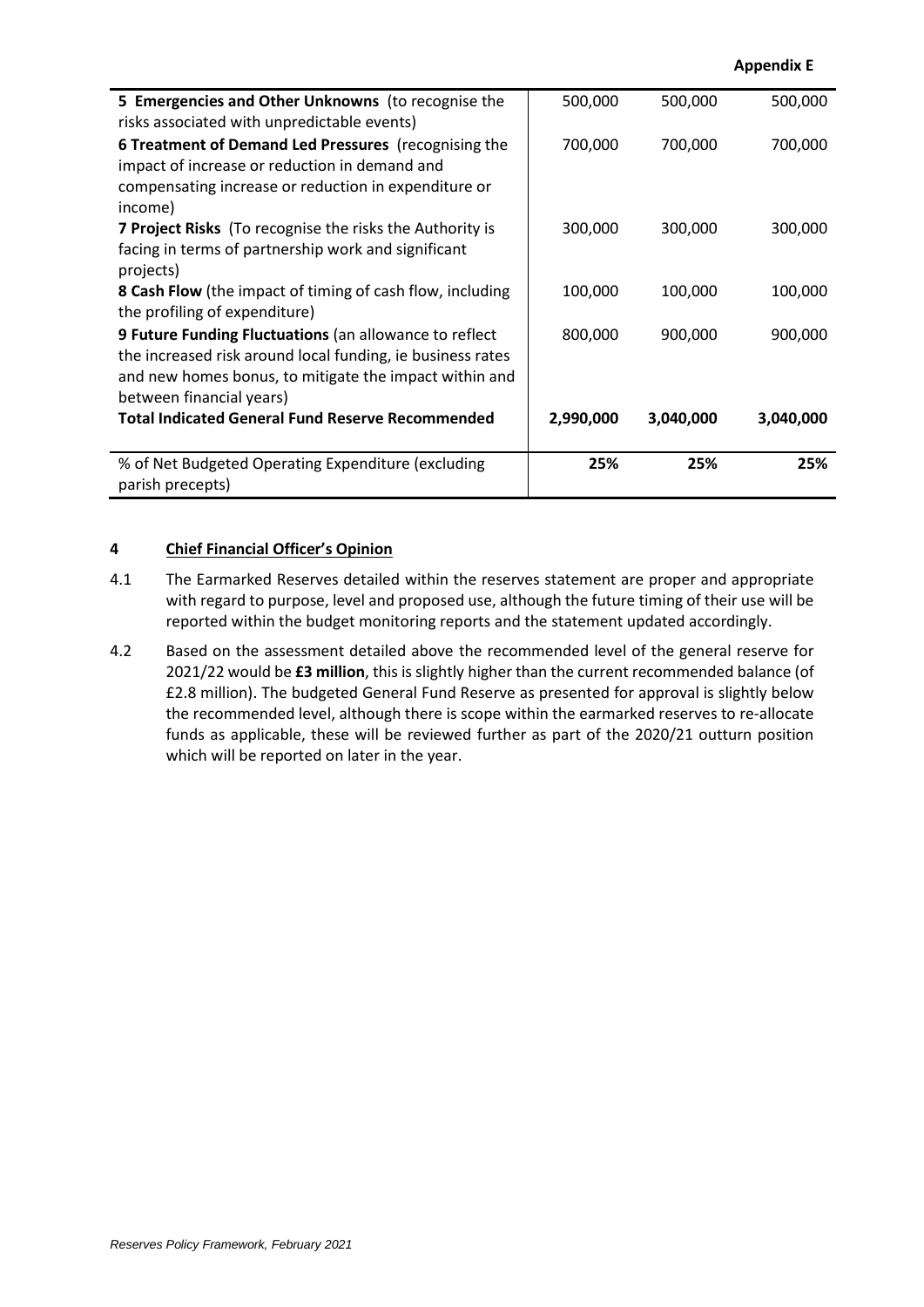# **Appendix F ‐ General Fund Capital Programme ‐ Detail ‐ 2020/21**

|                                                                                          | <b>Budget Expenditure</b><br>£000 | 2020/21 Expenditure £000     |                          |                  |                                   | 2021/22 Onwards                             |                          |                             |
|------------------------------------------------------------------------------------------|-----------------------------------|------------------------------|--------------------------|------------------|-----------------------------------|---------------------------------------------|--------------------------|-----------------------------|
| <b>Services &amp; Projects</b>                                                           | Updated<br>20/21 Budget           | Actuals 20/21<br>at Period 9 | Forecast<br>20/21        | <b>Borrowing</b> | <b>Grants &amp; Contributions</b> | <b>Revenue/Earmarked</b><br><b>Reserves</b> | <b>Capital Receipts</b>  | (Roll forward from<br>20/21 |
| Childrens Playground Refurbishment                                                       | 87                                |                              | $\sim$                   | 87               |                                   |                                             |                          | 87                          |
| Cobholm Skate Park                                                                       | 99                                | 94                           | 98                       | 74               |                                   |                                             | 25                       |                             |
| <b>Wellesley CCTV</b>                                                                    | 15                                |                              |                          | 15               |                                   |                                             |                          | 15                          |
| <b>Total: Neighbourhood Management</b>                                                   | 200                               | 94                           | 98                       | 175              |                                   |                                             | 25                       | 102                         |
| Rebuilding sections of Factory Rd/Belvedere Rd/Nth<br>Denes Rd Gt Yarmouth Cemetery Wall | 19                                | 19                           | 19                       | 19               |                                   |                                             |                          | $\overline{\phantom{a}}$    |
| St Nicholas Minster West Boundary Wall                                                   | 95                                |                              | $\overline{\phantom{a}}$ | 95               |                                   |                                             | $\overline{\phantom{a}}$ | 95                          |
| St Nicholas car park North Boundary Wall                                                 | 25                                |                              | $\overline{\phantom{a}}$ | 25               |                                   |                                             |                          | 25                          |
| Rebuilding sections of Great Yarmouth Cemetry Wall -<br>East Road                        | 9                                 | $\mathbf{0}$                 | 9                        | $9\,$            |                                   |                                             |                          |                             |
| <b>Crematorium Roof Works</b>                                                            | 21                                |                              | 21                       | 21               |                                   |                                             |                          |                             |
| <b>Crematorium Tearooms</b>                                                              | 444                               | 8                            | 50                       | 444              |                                   |                                             | $\sim$                   | 394                         |
| <b>Total: Customer Services</b>                                                          | 613                               | 28                           | 99                       | 613              | $\overline{\phantom{a}}$          |                                             | $\overline{\phantom{a}}$ | 514                         |
| <b>Health and Fitness Centre</b>                                                         | 24,509                            | 1,862                        | 4,500                    | 20,759           | 3,750                             |                                             |                          | 20,009                      |
| The Waterways                                                                            | 33                                | 29                           | 33                       |                  | 33                                |                                             | $\sim$                   | $\overline{\phantom{0}}$    |
| Phoenix Pool & Gym car park extension                                                    | 130                               |                              | 130                      | 130              |                                   |                                             |                          |                             |
| <b>Town Deal</b>                                                                         | <b>TBC</b>                        |                              |                          |                  |                                   |                                             |                          |                             |
| Future High Street Fund                                                                  | <b>TBC</b>                        |                              |                          |                  |                                   |                                             |                          |                             |
| <b>Winter Programme</b>                                                                  | 905                               |                              | 905                      |                  | 905                               |                                             |                          |                             |
| <b>Great Yarmouth Preservation Trust Loans</b>                                           | 340                               | 340                          | 340                      | 340              | ٠                                 |                                             | $\sim$                   |                             |
| <b>Total: Inward Investment</b>                                                          | 25,917                            | 2,230                        | 5,908                    | 21,229           | 4,688                             |                                             |                          | 20,009                      |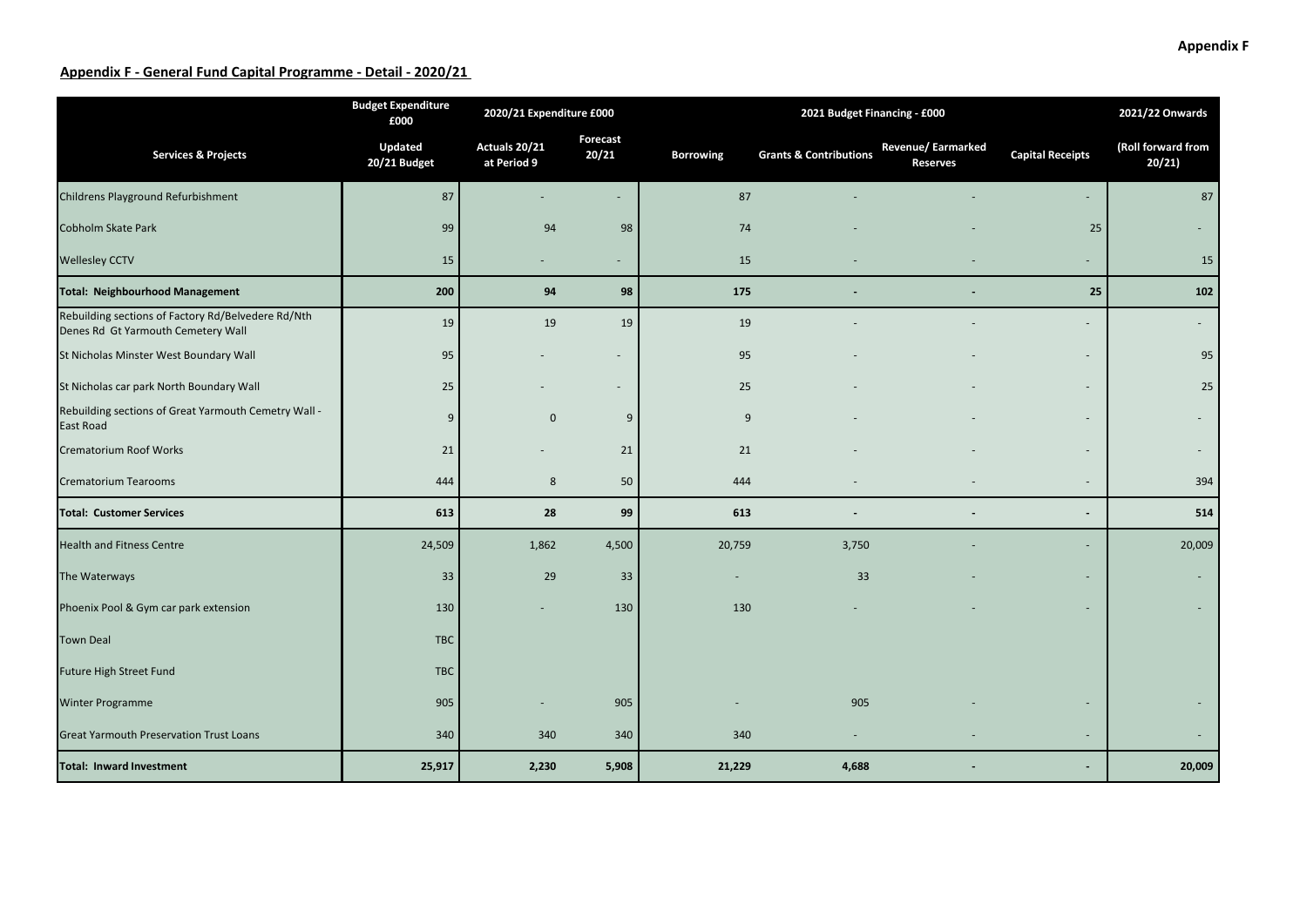# **Appendix F ‐ General Fund Capital Programme ‐ Detail ‐ 2020/21**

|                                                   | <b>Budget Expenditure</b><br>£000 | 2020/21 Expenditure £000     |                   |                  | 2021/22 Onwards                   |                                      |                          |                             |
|---------------------------------------------------|-----------------------------------|------------------------------|-------------------|------------------|-----------------------------------|--------------------------------------|--------------------------|-----------------------------|
| <b>Services &amp; Projects</b>                    | Updated<br>20/21 Budget           | Actuals 20/21<br>at Period 9 | Forecast<br>20/21 | <b>Borrowing</b> | <b>Grants &amp; Contributions</b> | Revenue/Earmarked<br><b>Reserves</b> | <b>Capital Receipts</b>  | (Roll forward from<br>20/21 |
| <b>Disabled Facilities Grants</b>                 | 1,385                             | 309                          | 692               | $\overline{0}$   | 1,362                             |                                      | 22                       | 692                         |
| <b>Better Care Fund Projects</b>                  | 53                                | 43                           | 53                |                  | 53                                |                                      | $\overline{\phantom{a}}$ | $\overline{\phantom{a}}$    |
| <b>Empty Homes</b>                                | 511                               | $\pmb{0}$                    | 250               | 483              |                                   |                                      | 28                       | 261                         |
| <b>DFG Top-up Grants</b>                          | 250                               |                              | 20                |                  |                                   | 250                                  | $\overline{\phantom{a}}$ | 230                         |
| DFG Top-up Loans                                  | 150                               |                              | 20                |                  |                                   | 150                                  | $\overline{\phantom{a}}$ | 130                         |
| Norfolk & Waveney Equity Loan Scheme              | 36                                |                              | 32                |                  |                                   |                                      | 36                       | 4                           |
| Equity Home Improvement Loans                     | 545                               |                              | 50                |                  |                                   |                                      | 545                      | 495                         |
| HMOs /Guesthouse Purchase & Repair Scheme         | 1,912                             | 128                          | 225               | 1,912            |                                   |                                      | $\overline{\phantom{a}}$ | 1,687                       |
| Acquisition of property for tranisitional housing | 260                               |                              | 260               | 260              |                                   |                                      | $\overline{\phantom{a}}$ | $\sim$                      |
| <b>Community Housing Fund Loans</b>               | 540                               |                              | 20                |                  |                                   | 540                                  | $\overline{\phantom{a}}$ | 520                         |
| <b>Total: Housing</b>                             | 5,641                             | 480                          | 1,622             | 2,655            | 1,415                             | 940                                  | 632                      | 4,019                       |
| ICT Investment to deliver GYBC ICT Strategy       | 779                               | 177                          | 500               | 779              |                                   |                                      | $\sim$                   | 279                         |
| <b>Total: IT, Communications &amp; Marketing</b>  | 779                               | 177                          | 500               | 779              |                                   |                                      | $\overline{\phantom{a}}$ | 279                         |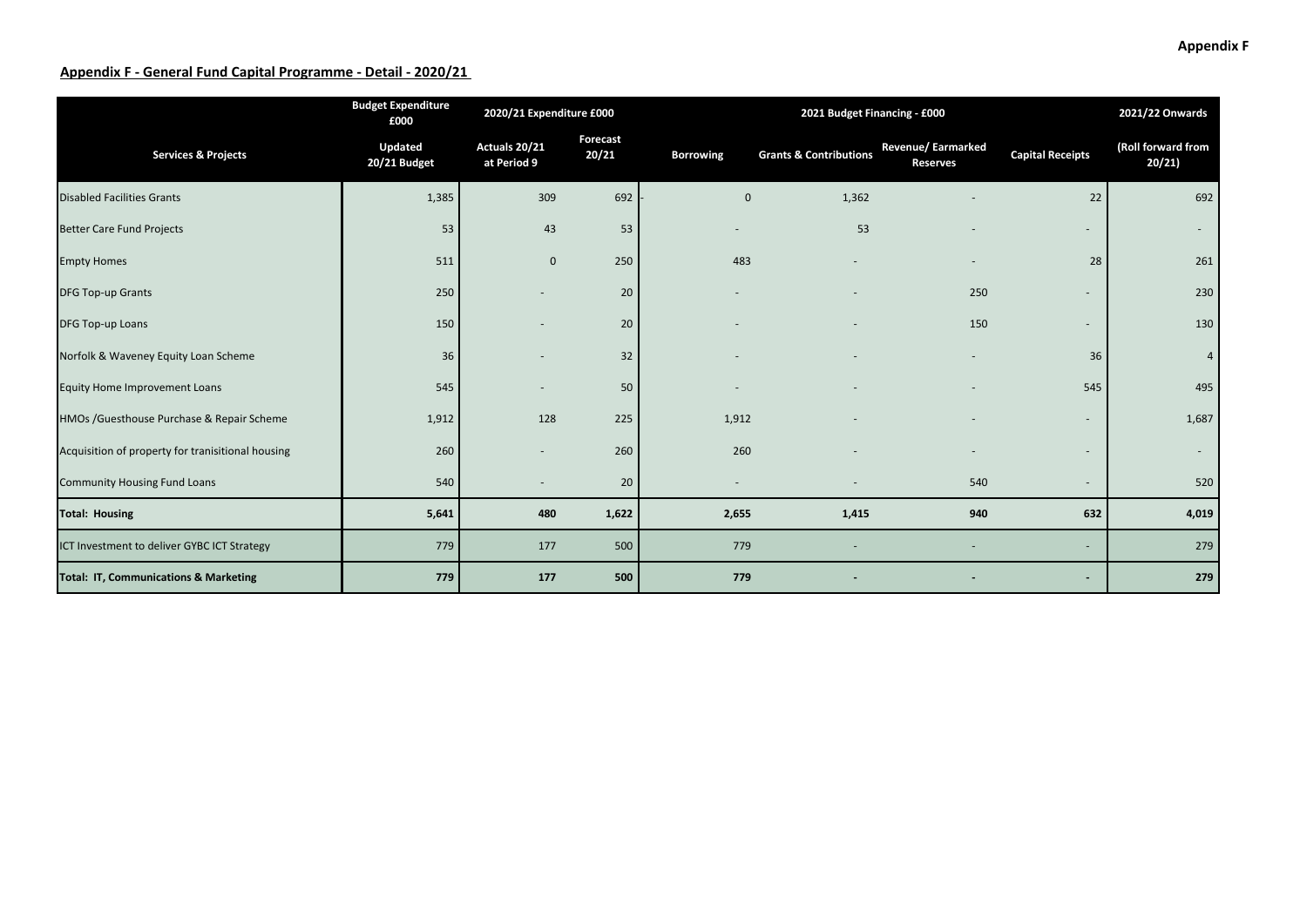# **Appendix F ‐ General Fund Capital Programme ‐ Detail ‐ 2020/21**

|                                               | <b>Budget Expenditure</b><br>£000 | 2020/21 Expenditure £000     |                          |                  | 2021 Budget Financing - £000      |                                             |                          |                             |  |  |  |  |
|-----------------------------------------------|-----------------------------------|------------------------------|--------------------------|------------------|-----------------------------------|---------------------------------------------|--------------------------|-----------------------------|--|--|--|--|
| <b>Services &amp; Projects</b>                | Updated<br>20/21 Budget           | Actuals 20/21<br>at Period 9 | <b>Forecast</b><br>20/21 | <b>Borrowing</b> | <b>Grants &amp; Contributions</b> | <b>Revenue/Earmarked</b><br><b>Reserves</b> | <b>Capital Receipts</b>  | (Roll forward from<br>20/21 |  |  |  |  |
| Public Toilet Refurbishment Programme         | 45                                | $\mathbf 0$                  | 45                       | 45               |                                   |                                             |                          | $\mathbf 0$                 |  |  |  |  |
| <b>Footway Lighting</b>                       | 382                               | 123                          | 382                      | 382              |                                   |                                             |                          | $\mathbf 0$                 |  |  |  |  |
| Gorleston High Street car park resurfacing    | 6                                 |                              | $\overline{\phantom{a}}$ | 6                |                                   |                                             |                          | $\overline{\phantom{a}}$    |  |  |  |  |
| <b>Esplande Resurfacing</b>                   | 296                               |                              | $\overline{\phantom{a}}$ | 296              |                                   |                                             |                          | 296                         |  |  |  |  |
| GY Flood Defence Scheme Epoch 2               | 50                                | 50                           | 50                       | 50               |                                   |                                             | $\sim$                   | $\overline{\phantom{a}}$    |  |  |  |  |
| <b>Beach Huts</b>                             | 86                                | 22                           | 86                       | 86               |                                   |                                             |                          | $\mathbf 0$                 |  |  |  |  |
| <b>Council Chamber relocation</b>             | 122                               | $\overline{4}$               | 122                      | 122              |                                   |                                             | $\overline{\phantom{a}}$ | $\mathbf 0$                 |  |  |  |  |
| Gorleston Paddling Pool /Splash Pad           | 10                                |                              | 10                       | 10               |                                   |                                             |                          | $\overline{\phantom{a}}$    |  |  |  |  |
| <b>Beacon Park Projects</b>                   | 500                               | $\overline{3}$               | 10                       | 380              | 120                               |                                             | $\overline{\phantom{a}}$ | 490                         |  |  |  |  |
| Market Place Redevelopment                    | 4,477                             | 194                          | 500                      | 3,377            | 1,100                             |                                             |                          | 3,977                       |  |  |  |  |
| North Quay Redevelopment                      | 2,361                             | 10                           | 500                      | 2,361            |                                   |                                             | $\sim$                   | 1,861                       |  |  |  |  |
| <b>Winter Gardens</b>                         | 907                               | 43                           | 500                      | 807              |                                   | 100                                         | $\sim$                   | 407                         |  |  |  |  |
| Hopton Section 106 funded playground works    |                                   |                              | $\sim$                   |                  |                                   |                                             | $\overline{\phantom{a}}$ | $\overline{\phantom{a}}$    |  |  |  |  |
| <b>Energy Park - South Denes</b>              | 1,845                             | $\overline{4}$               | 100                      | 1,845            |                                   |                                             | $\overline{\phantom{a}}$ | 1,745                       |  |  |  |  |
| <b>Total: Property &amp; Asset Management</b> | 11,088                            | 453                          | 2,305                    | 9,768            | 1,220                             | 100                                         | $\overline{\phantom{a}}$ | 8,777                       |  |  |  |  |
| <b>Overall Total</b>                          | 44,239                            | 3,462                        | 10,532                   | 35,219           | 7,323                             | 1,040                                       | 657                      | 33,701                      |  |  |  |  |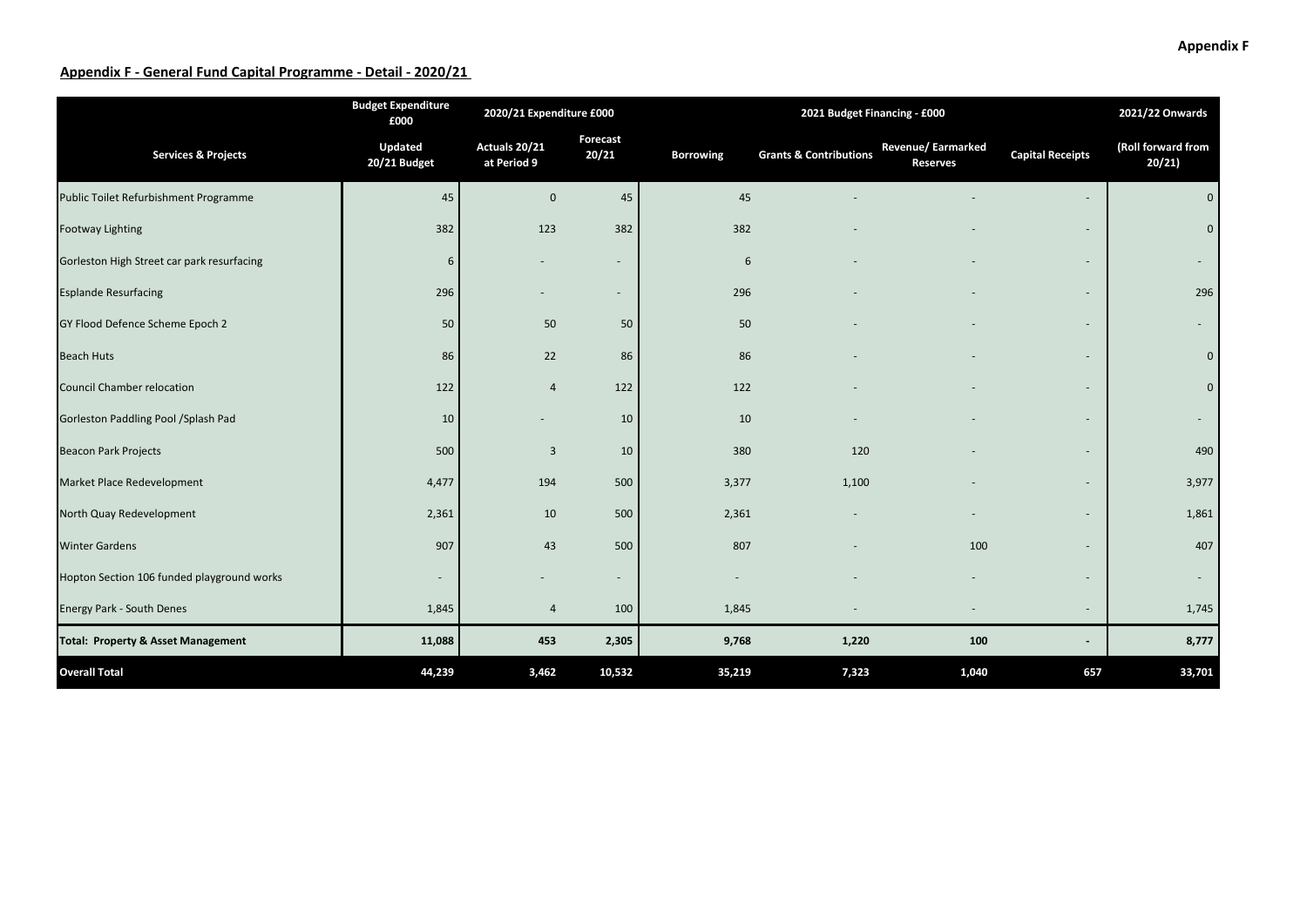#### **2021/22 Capital Bids**

| Project                                                                         | <b>Service</b>                      | <b>Approval Process</b> <sup>*</sup>     | <b>Budget</b><br>2021 | <b>Budget</b><br>2122 | <b>Borrowing</b> | <b>Funding</b><br>Revenue | <b>External</b> | <b>Budget</b><br>2223 | <b>Funding</b><br><b>Borrowing</b> | <b>Potential</b><br><b>Savings</b> | <b>Revenue income</b> | & Costs inc MRP NOTES/ SUMMARY OF PROPOSAL                                                                                                                                                                                                                                                                                                                                                                                                                                                                                                                                                                                                                                                   |
|---------------------------------------------------------------------------------|-------------------------------------|------------------------------------------|-----------------------|-----------------------|------------------|---------------------------|-----------------|-----------------------|------------------------------------|------------------------------------|-----------------------|----------------------------------------------------------------------------------------------------------------------------------------------------------------------------------------------------------------------------------------------------------------------------------------------------------------------------------------------------------------------------------------------------------------------------------------------------------------------------------------------------------------------------------------------------------------------------------------------------------------------------------------------------------------------------------------------|
| ICT                                                                             | <b>ICT</b>                          | Already Approved                         |                       | £1,000,000            | (E1,000,000)     | £0                        | £0              | £0                    | £0                                 | £0                                 | £142,857              | £1m approved as part of the medium Financial Strategy, draw down will be<br>in line with business approval via the IT Investment Group                                                                                                                                                                                                                                                                                                                                                                                                                                                                                                                                                       |
| <b>Disabled Facility Grants</b>                                                 | Housing                             | Already Approved                         |                       | £1,200,000            | £0               | £0                        | (E1, 200, 000)  | £0                    | £0                                 | £0                                 |                       | £0 Estimate of amount as not agreed yet £1,188k in 2021 & 1920.                                                                                                                                                                                                                                                                                                                                                                                                                                                                                                                                                                                                                              |
| <b>Footway Lighting Column</b><br><b>Replacement / LED</b><br><b>Upgrade</b>    | <b>Property Asset</b><br>Management | Already Approved                         |                       | £300,000              | (E300,000)       | £0                        | £0              | £100,000              | (E100,000)                         | £0                                 | £0                    | £300k approved for 21/22 as part of 20/21 budget setting plus £100k in<br>both 22/23 & 23/24                                                                                                                                                                                                                                                                                                                                                                                                                                                                                                                                                                                                 |
| HR & Payroll System<br>replacement                                              | Organisational<br>Development       | <b>Business Case</b><br>Required to ITIG |                       | £114,545              | (E49, 545)       | (E65,000)                 | £0              | £0                    | £0                                 | £0                                 |                       | The procurement of a new HR and payroll system to update the current<br>£6,193 system which has been in place for circa 15 years which will deliver<br>efficiencies within the organisation.                                                                                                                                                                                                                                                                                                                                                                                                                                                                                                 |
| <b>HR Job Evaluation System</b>                                                 | Organisational<br>Development       | <b>Budget Setting</b>                    |                       | £20,940               | (£20,940)        | £0                        | £0              | £0                    | £0                                 | £                                  |                       | Job evaluation software to replace the current paper based, process and<br>£1,195 procedures to provide a more efficient, effective and streamlined job<br>evaluation service across the organisation.                                                                                                                                                                                                                                                                                                                                                                                                                                                                                       |
| <b>Town Centre CCTV</b>                                                         | Communities                         | <b>Budget Setting</b>                    | £179,837              | £76,163               | (E76, 163)       | (E40,000)                 | (£139,837)      | £0                    | £0                                 | (E20,000)                          | £8,000                | The CCTV equipment is the property of Great Yarmouth Borough Council at<br>the end of its lease and is in need of upgrading and replacement. The budget<br>request is for digital cameras, software and data recording/storage. Various<br>funding sources have already been secured and others are in development<br>for the project. It is anticipated that a saving on the current management &<br>maintenance contract could be made following the investment.                                                                                                                                                                                                                           |
| Crematorium - Re-Roofing<br>to main chapel and all<br>remaining flat roof areas | Customer<br>Services                | <b>Business Case</b><br>Required         |                       | £100,000              | (f100,000)       | £0                        | £0              | £0                    | £0                                 | £0                                 |                       | The Crematorium provides an important service within the borough, but the<br>roof areas are at the end of their life expectancy with some areas leaking.<br>The capital bid is for the re-roofing of the chapel roof and redecoration of<br>the high level stone fenestration. Without these works there will be<br>£4,500 continuing costs involved to monitor and emergency patch repair the roof<br>areas as leaks occur leading to disruption to services and associated localised<br>scaffolding/platform costs to gain temporary safe access to repairs well as<br>increased maintenance costs for internal repairs likely due to water damage.<br>Valuation based on quote for works. |
| Noise meter replacement                                                         | Environmental<br>Health             | <b>Budget Setting</b>                    |                       | £10,665               | (E10, 665)       | £0                        | £0              | £0                    | £0                                 | £0                                 |                       | This bid is for the purchase of two new type 1 noise meters and nuisance<br>monitoring kits to replace the existing units which are now becoming<br>obsolete and breaking down on a regular basis. These noise meters are key<br>£2,033 to undertaking our statutory duty to investigate noise nuisance complaints<br>and without these the Council would struggle to adequately gather the<br>evidence we need to tackle noise nuisance and ASB related cases and<br>undertake its statutory function.                                                                                                                                                                                      |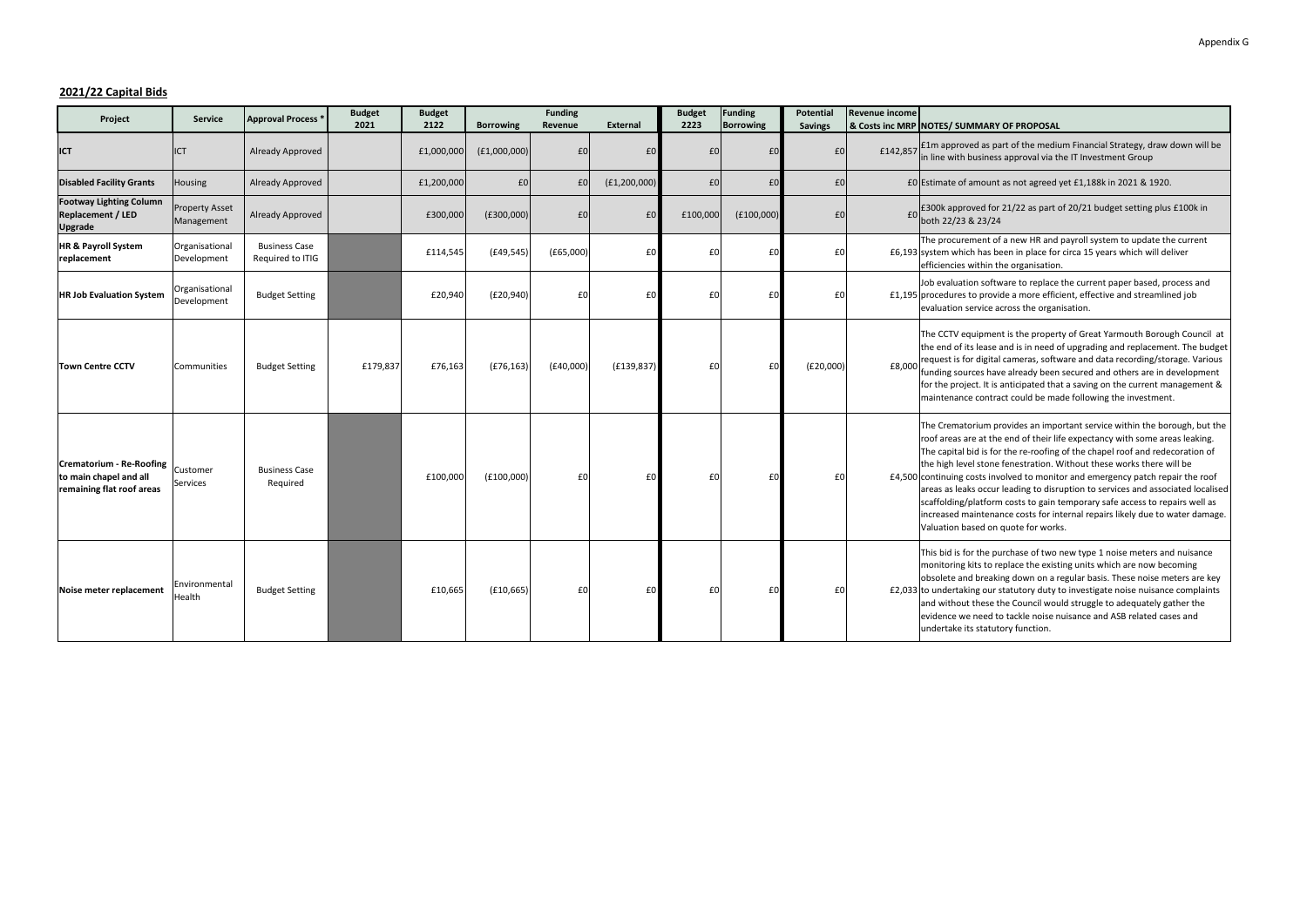#### **2021/22 Capital Bids**

| Project                                                                                                              | <b>Service</b>                      | <b>Approval Process</b>          | <b>Budget</b><br>2021 | <b>Budget</b><br>2122 | <b>Borrowing</b> | <b>Funding</b><br>Revenue | <b>External</b> | <b>Budget</b><br>2223 | <b>Funding</b><br><b>Borrowing</b> | <b>Potential</b><br><b>Savings</b> | <b>Revenue income</b> | & Costs inc MRP NOTES/ SUMMARY OF PROPOSAL                                                                                                                                                                                                                                                                                                                                                                                                                                                                                                                                                                            |
|----------------------------------------------------------------------------------------------------------------------|-------------------------------------|----------------------------------|-----------------------|-----------------------|------------------|---------------------------|-----------------|-----------------------|------------------------------------|------------------------------------|-----------------------|-----------------------------------------------------------------------------------------------------------------------------------------------------------------------------------------------------------------------------------------------------------------------------------------------------------------------------------------------------------------------------------------------------------------------------------------------------------------------------------------------------------------------------------------------------------------------------------------------------------------------|
| <b>Mobile CCTV</b>                                                                                                   | Environmental<br>Health             | <b>Budget Setting</b>            |                       | £15,000               | (E15,000)        | £0                        | £0              | £0                    | £0                                 | £0                                 |                       | Fly tipping, misuse of bins and litter are significant problems across areas of<br>the Borough and tackling these Enviro crimes is a priority for the Council. A<br>member working group identified hotspot locations where it was felt that<br>£4,875 specific interventions were needed to tackle these long-term issues and try<br>and find a sustainable solution. This bid is for two deployable dome CCTV<br>camera units to be used at multiple locations across site to gather evidence<br>and act as a deterrent in relation to these enviro crimes.                                                         |
| <b>Replacement of vehicles</b><br><b>(used by Environmental</b><br>Health, Events, Car Parking Health<br>& Property) | Environmental                       | <b>Business Case</b><br>Required |                       | £147,000              | (E142,000)       | £0                        | (E5,000)        | £0                    | £0                                 | £0                                 |                       | The Council currently has seven vehicles across four service areas<br>(Environmental Services, events, Car Parks and property services) that are<br>due for replacement or coming to the end of their lease. This bid proposes<br>£54,550 reviewing the service requirments for the vehicles along with the type which<br>could include replacing with electric vehicles which could significantly reduce<br>the fuel bill and carbon footprint of the Council whilst also making a saving<br>over the 5 years.                                                                                                       |
| <b>Wellesley Recreation</b><br><b>Grounds</b>                                                                        | Communities                         | <b>Business Case</b><br>Required |                       | £303,000              | (E303,000)       | £0                        | £0              | £0                    | £0                                 | £0                                 | £28,000               | The Wellesley Recreation ground is a key outdoor sports and leisure site for<br>the Borough. A feasibility study for the site was commissioned in 2018 and<br>finalised in 2019 detailing a number of options for investment and<br>management of the site. To take this project forwards in its entirety it will<br>require significant investment from the Council and other funding partners.<br>The full business case is due to be completed, for the meantime it is<br>recommended that an allocation be included in the captial programme<br>which could be used as match funding to attract external funding. |
| <b>External Redecoration &amp;</b><br><b>Repair of The Wellesley</b><br>Grandstand                                   | <b>Property Asset</b><br>Management | <b>Budget Setting</b>            |                       | £74,000               | (E74,000)        | £0                        | E <sub>0</sub>  | f                     | £0                                 | £0                                 |                       | The Wellesley Grandstand is a Grade II listed building. The building was<br>extensively repaired in 2010 which included structural repairs to the timber<br>£17,000 frame. Since then, the building has had few repairs undertaken and is now in<br>need of urgent redecoration. This bid is for external redecoration and for<br>any pre-decorative repairs necessary.                                                                                                                                                                                                                                               |
| Phoenix Pool car park soak Property Asset<br>away                                                                    | Management                          | <b>Budget Setting</b>            |                       | £40,000               | (E40,000)        | £0                        | £0              | f                     | £0                                 | £0                                 | £2,333                | During sharp downpours the existing car park soakaway struggles to cope<br>with the volume of water and consequently the water takes time to drain<br>away. This capital bid seeks to rectify this issue by constructing a new<br>soakaway so that surface water from the car park can drain away without<br>the potential to flood. There are options available to reduce the funding<br>required for the work but this would be subject to permissions/licences etc<br>from the school. All viable options will be considered ahead of the works<br>being completed.                                                |
| <b>Refurbish Tower Toilets,</b><br>including changing places<br>facilities                                           | Property Asset<br>Management        | <b>Business Case</b><br>Required |                       | £160,000              | (E160,000)       | £0                        | £0              | £0                    | £0                                 | £0                                 | £9,333                | This bid seeks to provide funding to complete the wider review of public<br>convenience provision across the borough including renewing the roof<br>covering and roof-lights to the Tower public conveniences, along with<br>interior works.                                                                                                                                                                                                                                                                                                                                                                          |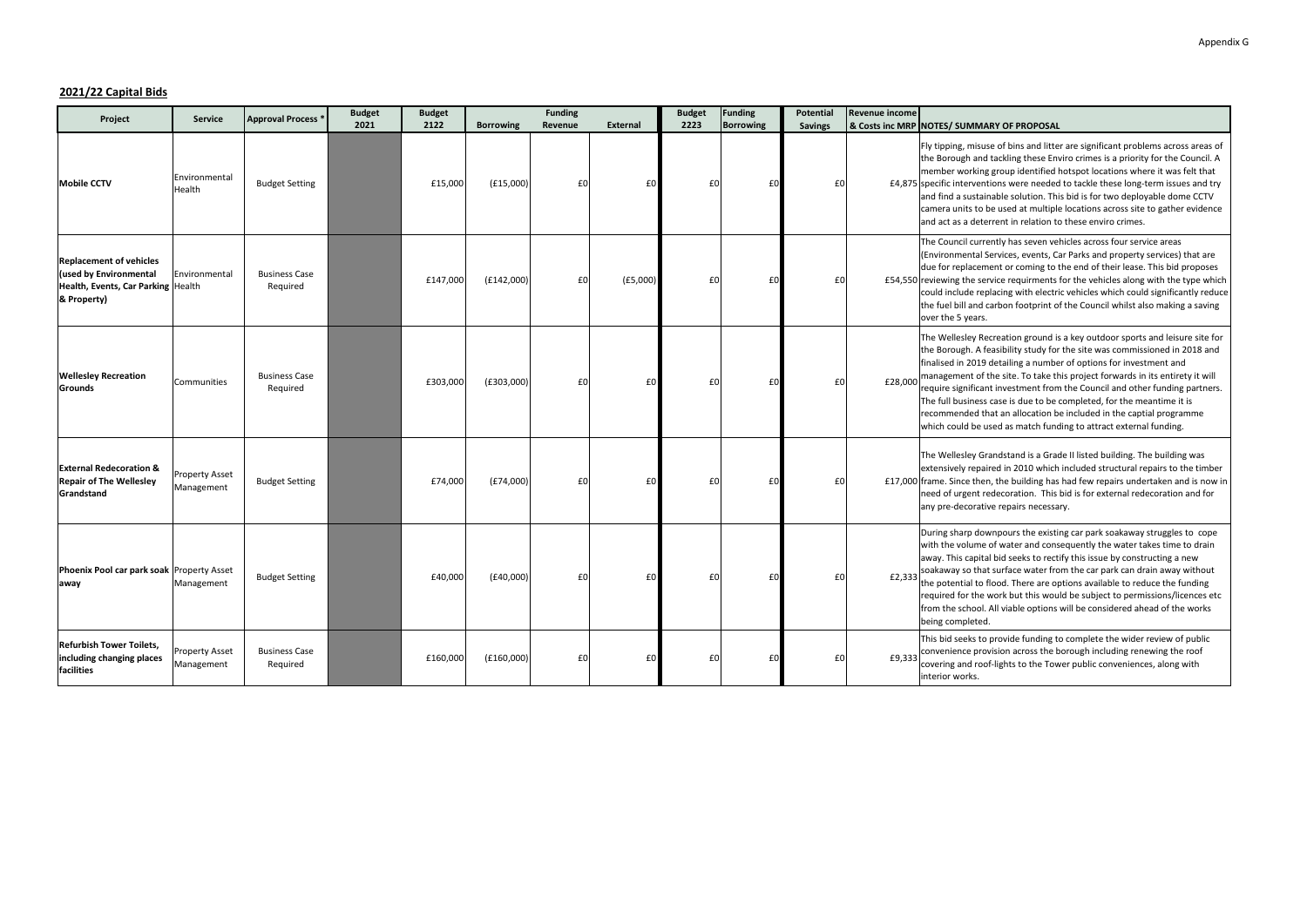#### **2021/22 Capital Bids**

| Project                                                                     | <b>Service</b>        | <b>Approval Process *</b>                       | <b>Budget</b>         | <b>Budget</b>         |                  | <b>Funding</b>            |                | <b>Budget</b>         | <b>Funding</b>                     | Potential                          | <b>Revenue income</b>                    |                                                                                                                                                                                                                                                                                                                                                                                                                                                                                                                                                                                                                                                                                                                                                                                                                                                                                                                        |
|-----------------------------------------------------------------------------|-----------------------|-------------------------------------------------|-----------------------|-----------------------|------------------|---------------------------|----------------|-----------------------|------------------------------------|------------------------------------|------------------------------------------|------------------------------------------------------------------------------------------------------------------------------------------------------------------------------------------------------------------------------------------------------------------------------------------------------------------------------------------------------------------------------------------------------------------------------------------------------------------------------------------------------------------------------------------------------------------------------------------------------------------------------------------------------------------------------------------------------------------------------------------------------------------------------------------------------------------------------------------------------------------------------------------------------------------------|
|                                                                             |                       |                                                 | 2021                  | 2122                  | <b>Borrowing</b> | Revenue                   | External       | 2223                  | <b>Borrowing</b>                   | <b>Savings</b>                     |                                          | & Costs inc MRP NOTES/ SUMMARY OF PROPOSAL                                                                                                                                                                                                                                                                                                                                                                                                                                                                                                                                                                                                                                                                                                                                                                                                                                                                             |
| <b>Replacement Lighting -</b><br><b>Assembly Room, Town Hall Management</b> | <b>Property Asset</b> | <b>Budget Setting</b>                           |                       | £45,000               | (E45,000)        | £0                        |                |                       |                                    | £0                                 | £4,125                                   | The Assembly Room hosts general meetings, civic events, conferences and<br>other functions including weddings. Currently of the total number of LED<br>lamps (108 lamps) providing illumination only 56% (ie 60 lamps) are<br>operational. This has lead the Assembly Room's capacity for use to be<br>reduced. It should also be noted that 8 of these luminaires are utilised to<br>provide emergency lighting. The failure is a combination of failed lamps and<br>control gear both of which are contained within the suspended luminaires<br>and only accessible by use of scaffolding. Due to their age replacement<br>component parts are no longer available. This capital bid proposal is for the<br>replacement of the lighting scheme which would restore full functionality of<br>the Assembly Room and provide a lighting installation with improved control<br>and reduced repair and maintenance costs. |
|                                                                             |                       |                                                 | £179,837              | £3,606,313            | (E2, 336, 313)   | (£105,000)                | (E1, 344, 837) | £100,000              | (E100,000)                         | (E20,000)                          | £284,995                                 |                                                                                                                                                                                                                                                                                                                                                                                                                                                                                                                                                                                                                                                                                                                                                                                                                                                                                                                        |
|                                                                             |                       | <b>Approval summary</b>                         | <b>Budget</b><br>2021 | <b>Budget</b><br>2122 | <b>Borrowing</b> | <b>Funding</b><br>Revenue | External       | <b>Budget</b><br>2122 | <b>Funding</b><br><b>Borrowing</b> | <b>Potential</b><br><b>Savings</b> | <b>Revenue income</b><br>& Costs inc MRP | <b>Approval Process</b>                                                                                                                                                                                                                                                                                                                                                                                                                                                                                                                                                                                                                                                                                                                                                                                                                                                                                                |
|                                                                             |                       | <b>Already Approved</b>                         | £0                    | £2,500,000            | (E1,300,000)     | £0                        | (E1, 200, 000) | £100,000              | (E100,000)                         | £0                                 |                                          | £142,857 No further reporting required.                                                                                                                                                                                                                                                                                                                                                                                                                                                                                                                                                                                                                                                                                                                                                                                                                                                                                |
|                                                                             |                       | <b>Budget Setting</b>                           | £179,837              | £281,768              | (E281,768)       | (E40,000)                 | (E139, 837)    | fn                    | fſ                                 | (E20,000)                          |                                          | £39,562 No further reporting required.                                                                                                                                                                                                                                                                                                                                                                                                                                                                                                                                                                                                                                                                                                                                                                                                                                                                                 |
|                                                                             |                       | <b>Business Case</b><br><b>Required to ITIG</b> | £0                    | £114,545              | (E49, 545)       | (E65,000)                 |                |                       |                                    |                                    |                                          | £6.193 Proposals to be reported to the ITIG to release funding.                                                                                                                                                                                                                                                                                                                                                                                                                                                                                                                                                                                                                                                                                                                                                                                                                                                        |
|                                                                             |                       | <b>Business Case</b><br>Required                | £0                    | £710,000              | (E705,000)       | £0                        | (E5,000)       | £0                    |                                    | £0                                 |                                          | £96,383 Full business case required prior to release of funding.                                                                                                                                                                                                                                                                                                                                                                                                                                                                                                                                                                                                                                                                                                                                                                                                                                                       |
|                                                                             |                       | Total                                           | £179,837              | £3,606,313            | (E2, 336, 313)   | (E105,000)                | (E1, 344, 837) | £100,000              | (E100,000)                         | (E20,000)                          | £284,995                                 |                                                                                                                                                                                                                                                                                                                                                                                                                                                                                                                                                                                                                                                                                                                                                                                                                                                                                                                        |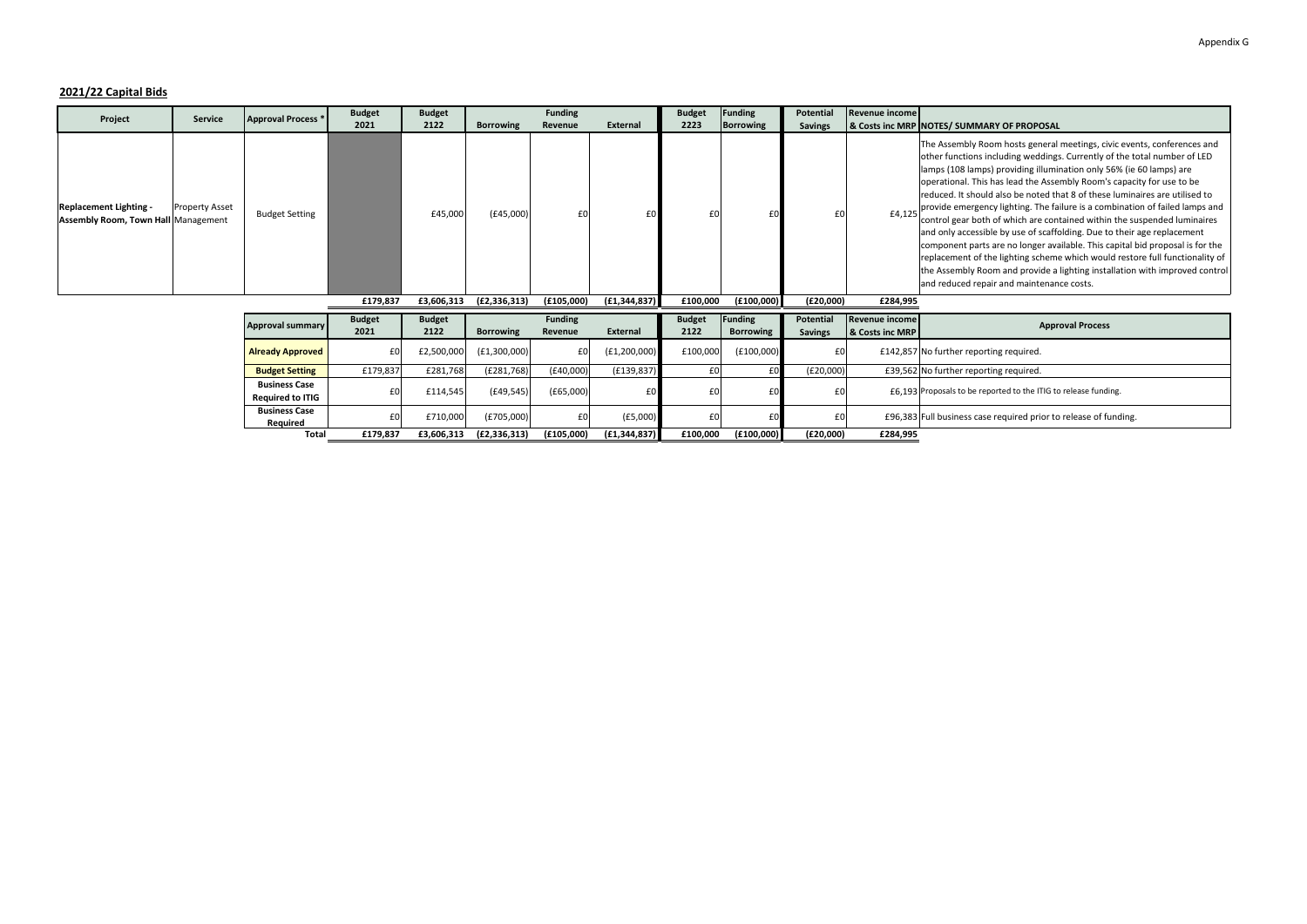# **Minimum Revenue Provision Statement 2021/22**

# **Annual Minimum Revenue Provision Statement 2021/22**

Where the Authority finances capital expenditure by debt, it must put aside resources to repay that debt in later years. The amount charged to the revenue budget for the repayment of debt is known as Minimum Revenue Provision (MRP), although there has been no statutory minimum since 2008. The *Local Government Act 2003* requires the Authority to have regard to the Ministry of Housing, Communities and Local Government's *Guidance on Minimum Revenue Provision* (the MHCLG Guidance) most recently issued in 2018.

The broad aim of the MHCLG Guidance is to ensure that capital expenditure is financed over a period that is either reasonably commensurate with that over which the capital expenditure provides benefits, or, in the case of borrowing supported by Government Revenue Support Grant, reasonably commensurate with the period implicit in the determination of that grant.

The MHCLG Guidance requires the Authority to approve an Annual MRP Statement each year and recommends a number of options for calculating a prudent amount of MRP. The following statement incorporates options recommended in the Guidance:

- **Post-2008 Expenditure** For capital expenditure financed by borrowing after 31st March 2008, the annuity MRP method is applied. This provides a lower annual charge in the earlier years which gradually increases. The approach is both prudent and a recommended method as per the CLG guidance. This method allows for a reduction in the interest costs chargeable (as the CFR is repaid) over time and is offset by a rise in the MRP over the same period, thereby resulting in a consistent revenue charge of the cost of capital.
- **Pre 2008 Expenditure** MRP on all General Fund capital expenditure incurred before 1<sup>st</sup> April 2008 is equal to 4% of the opening CFR less a fixed sum known as "Adjustment A".
- **For assets acquired by leases** MRP will be determined as being equal to the element of the rent or charge that goes to write down the balance sheet liability.
- **For capital expenditure loans to third parties** these are repaid in annual or more frequent instalments of principal and so the Council will make nil MRP, but will instead apply the capital receipts arising from principal repayments to reduce the capital financing requirement instead.
- $\triangleright$  No MRP will be charged in respect of assets held within the Housing Revenue Account.

This methodology is consistent with previous years.

Capital expenditure incurred during 2021/22 will not be subject to a MRP charge until 2022/23.